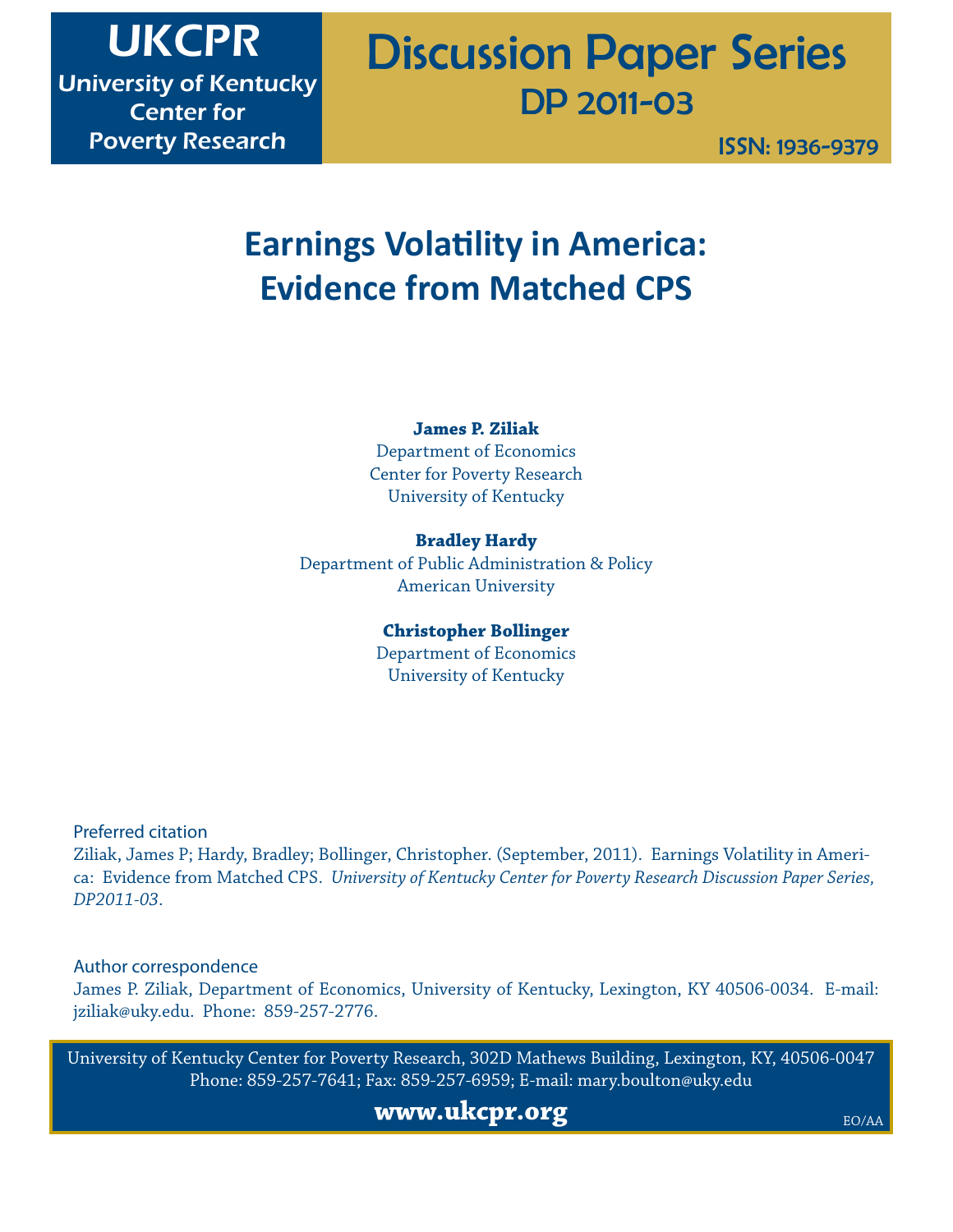### **Earnings Volatility in America: Evidence from Matched CPS**

James P. Ziliak Department of Economics and Center for Poverty Research University of Kentucky

Bradley Hardy Department of Public Administration & Policy American University

> Christopher Bollinger Department of Economics University of Kentucky

> > Revised June 2011

\* Address correspondence to James P. Ziliak, Department of Economics, University of Kentucky, Lexington, KY 40506-0034; Email: *jziliak@uky.edu; Phone: 859–257–2776*. We thank Richard Burkhauser and Jeff Larrimore for generously providing their data on consistent top-codes in the CPS. We benefitted from the comments of the editor, two anonymous referees, Tom Deleire, and participants at the 3<sup>rd</sup> World Congress of EALE/SOLE, the 2010 Institute for Research on Poverty Summer Workshop, and the APPAM Fall 2010 Conference. All errors are our own.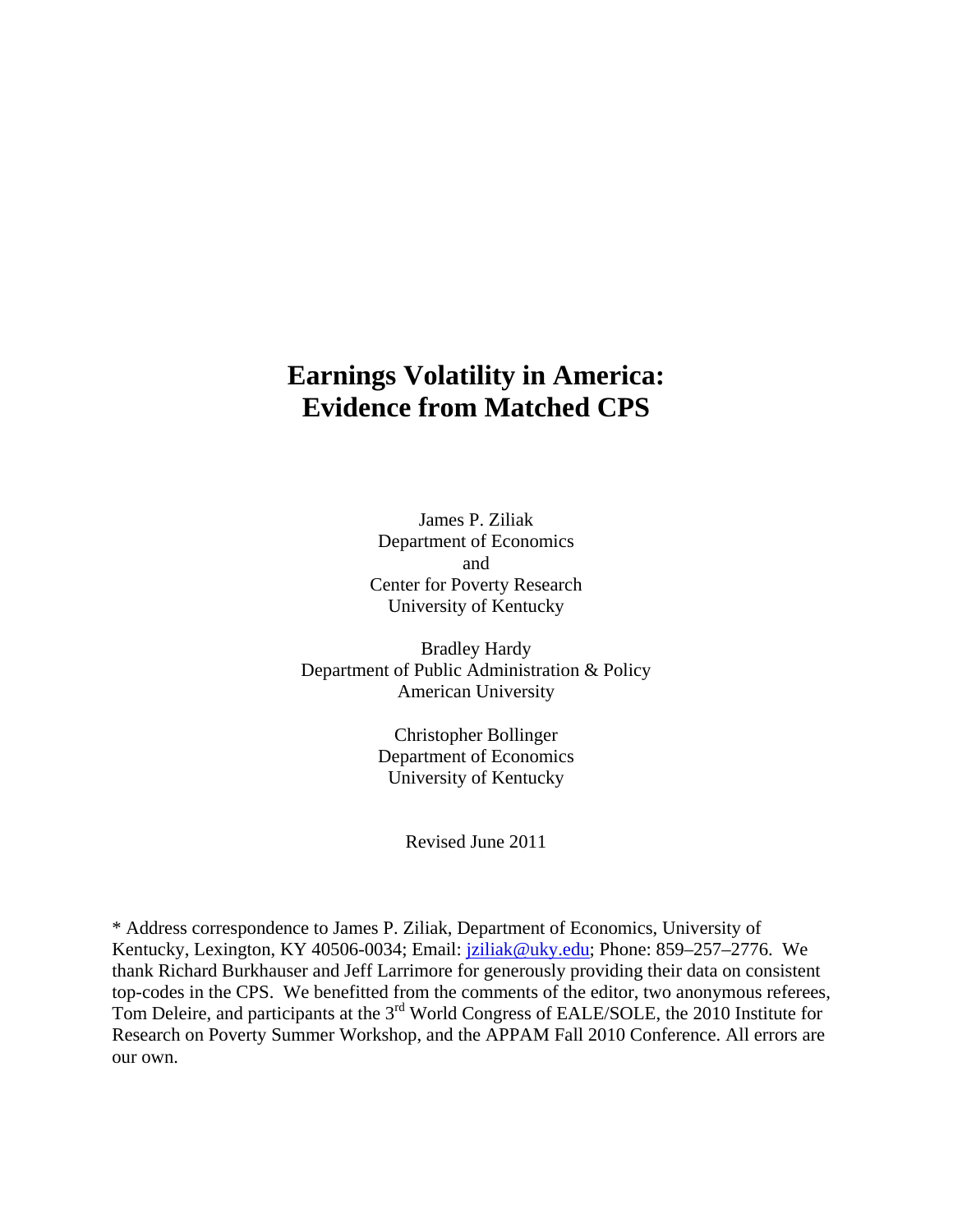**Abstract**: We offer new evidence on earnings volatility of men and women in the United States over the past four decades by using matched data from the March Current Population Survey. We construct a measure of total volatility that encompasses both permanent and transitory instability, and that admits employment transitions and losses from self employment. We also present a detailed decomposition of earnings volatility to account for changing shares in employment probabilities, conditional variances of continuous workers, and conditional mean variances from labor-force entry and exit. Our results show that earnings volatility among men increased by 15 percent from the early 1970s to mid 1980s, while women's volatility fell, and each stabilized thereafter. However, this pooled series masks important heterogeneity in volatility levels and trends across education groups and marital status. We find that men's earnings volatility is increasingly accounted for by employment transitions, especially exits, while the share of women's volatility accounted for by continuous workers rose, each of which highlights the importance of allowing for periods of non-work in volatility studies.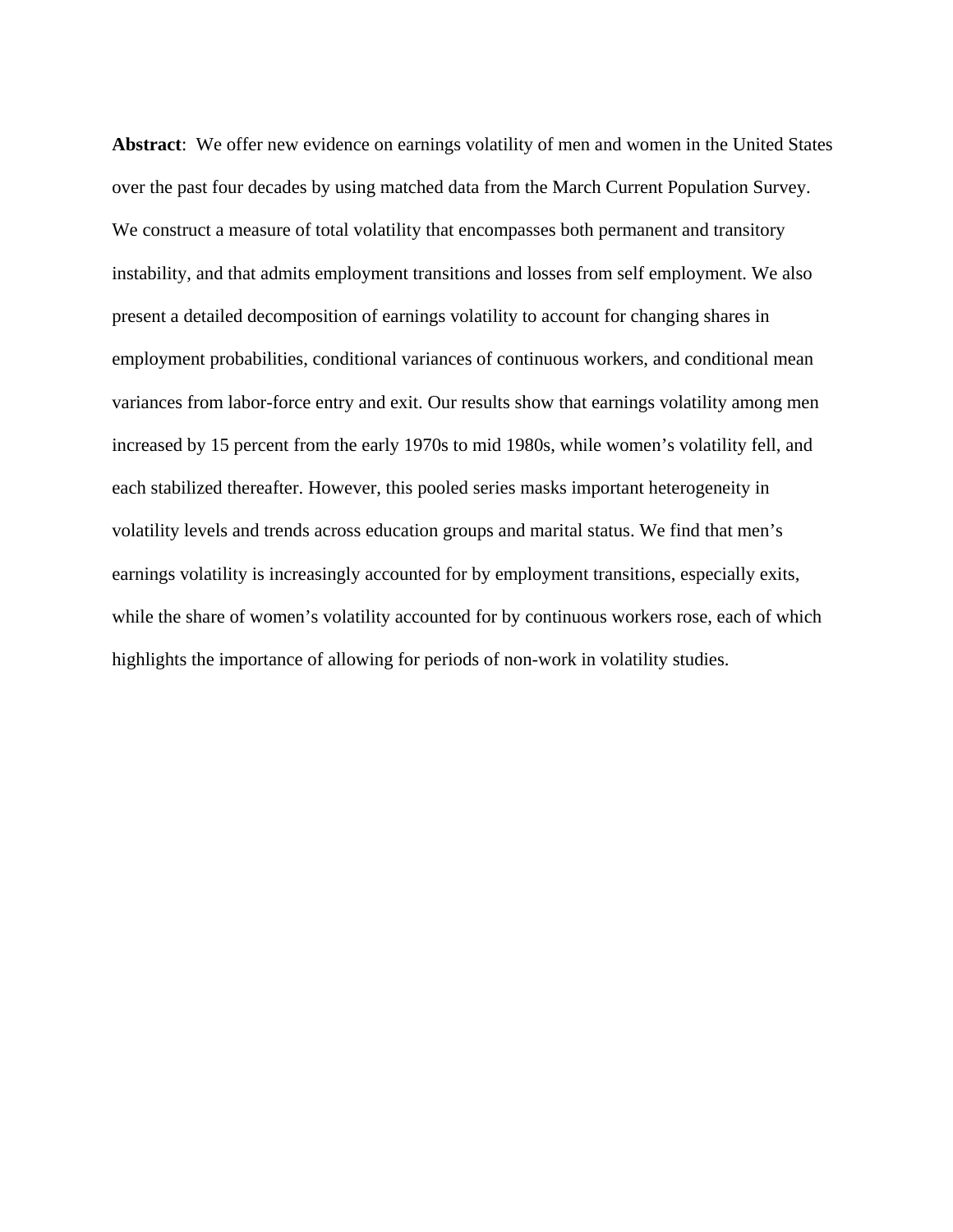Whether and to what extent the volatility of earnings and income have increased in the United States in recent decades has been the subject of much research and debate (Gottschalk and Moffitt 1994, 2009; Dynarski and Gruber 1997; Haider 2001; Kniesner and Ziliak 2002a,b; Gundersen and Ziliak 2003; Dahl, DeLeire, and Schwabish 2008; Dynan, Elmendorf, and Sichel 2008; Hacker and Jacobs 2008; Jensen and Shore 2008; Keys 2008; Shin and Solon 2008; Winship 2009). Starting with Gottschalk and Moffitt (1994), the focus on volatility trends centered on identifying whether rising cross-sectional income inequality stemmed in part from transitory instability, while in more recent years interest in volatility expanded to concerns raised by Hacker and Jacobs (2008), among others, that there have been fundamental changes in the labor market that shifted more idiosyncratic and business cycle risk onto individuals. Whereas the preponderance of evidence on inequality in the United States is based on cross-section data from the Current Population Survey (CPS), with few exceptions the evidence on earnings and income volatility comes almost exclusively from longitudinal data in the Panel Study of Income Dynamics (Gittleman and Joyce 1996; Cameron and Tracy 1998; Dahl, et al. 2008; Celik, et al. 2009; Juhn and McCue 2010; Winship 2011). In this paper we offer new evidence on earnings volatility over the past four decades by exploiting the longitudinal dimension of the CPS to match individuals across surveys.

The use of the PSID for estimates of volatility owes in part to the literature's early emphasis on decomposing volatility into its permanent and transitory components (Gottschalk and Moffitt 1994). This decomposition is illustrative because it permits identification of temporary deviations of earnings from long-term trends, as well as identification of structural changes in long-term trends. A common result was that transitory earnings instability rose by over 40 percent from 1970 through the mid 1980s, and then more or less stabilized thereafter,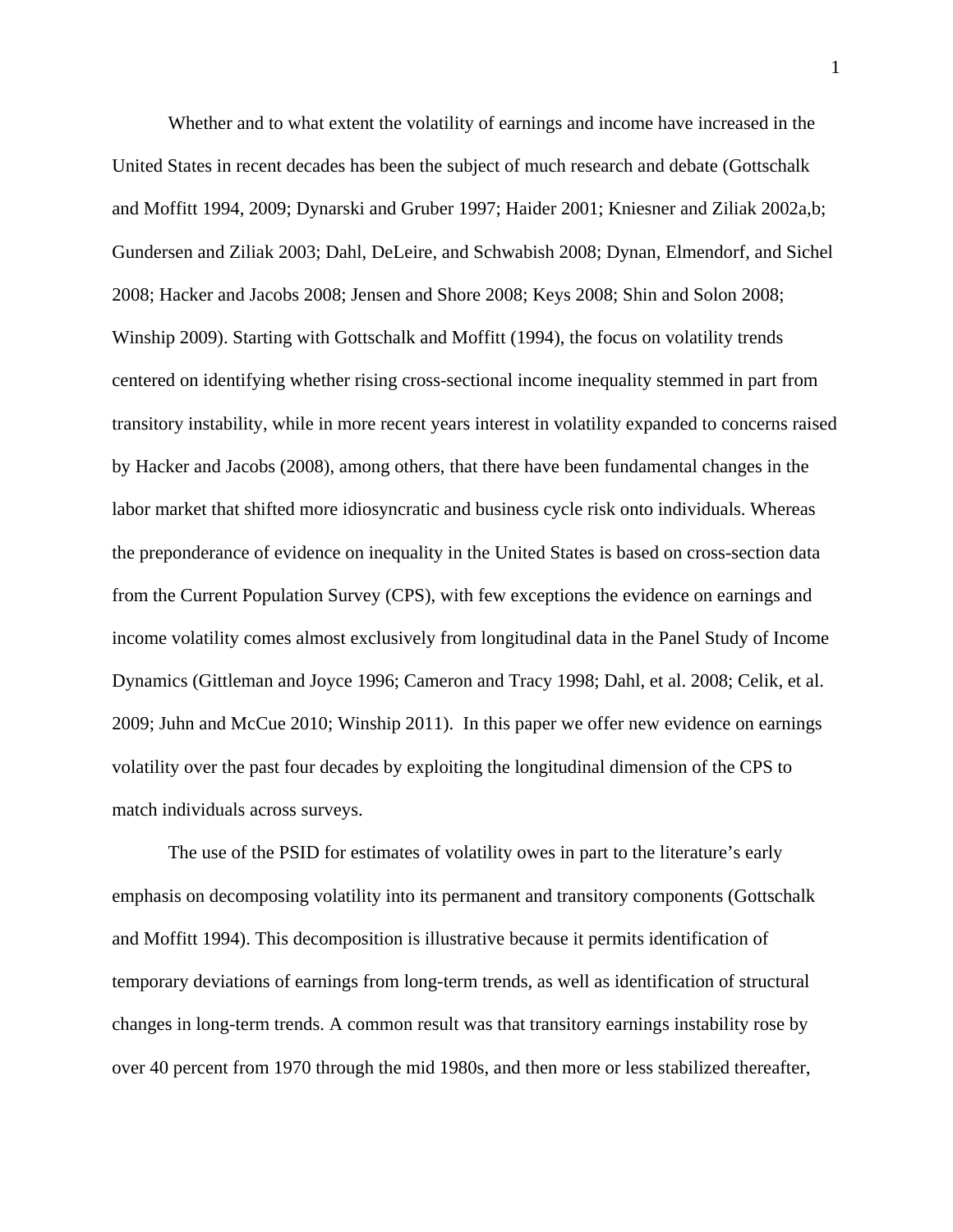while lifetime inequality rose primarily in the 1980s (Gottschalk and Moffitt 1994; Haider 2001). Although most of the papers were based on samples of prime-age men, Keys (2008) finds that the basic pattern of results hold across race, gender, education, and family structure in the PSID.

 More recently attention has turned to more basic measures of volatility. Because much of the literature reports the variance of log earnings, person-years with zero earnings are dropped, which can understate measured volatility because labor-force dropouts are ignored. Dynan, et al. (2008) proposed a more transparent measure of volatility—the standard deviation of the arc percent change—which also admits person-years with zero earnings and/or incomes. Using the PSID they found that earnings volatility rose 40 percent. On the other hand, Dahl, et al. (2008) used the arc percent change along with administrative earnings records matched to longitudinal data in the SIPP and found little change in measured volatility after the mid 1980s, underscoring that the volatility literature is far from consensus.

 We extend the research on the evolution of earnings volatility in several directions. First, we use data from matched CPS files spanning 1973-2009, which makes our results more directly informative to the CPS-based inequality research.<sup>1</sup> The rotating structure of the CPS permits one

1

<sup>1</sup> We are aware of a few related studies using matched CPS. Gittleman and Joyce (1996) use matched CPS data to estimate earnings mobility and inequality from 1968-1992, focusing on shifts in permanent earnings differences rather than volatility. Cameron and Tracy (1998) use matched CPS data to examine earnings instability of working men, focusing on the permanent/transitory distinctions found in Gottschalk and Moffitt (1994). Celik, et al. (2009) and Winship (2011) employ matched CPS to compare to SIP and PSID volatility trends. Our study differs by our focus on men and women whether working or not, a wide array of demographic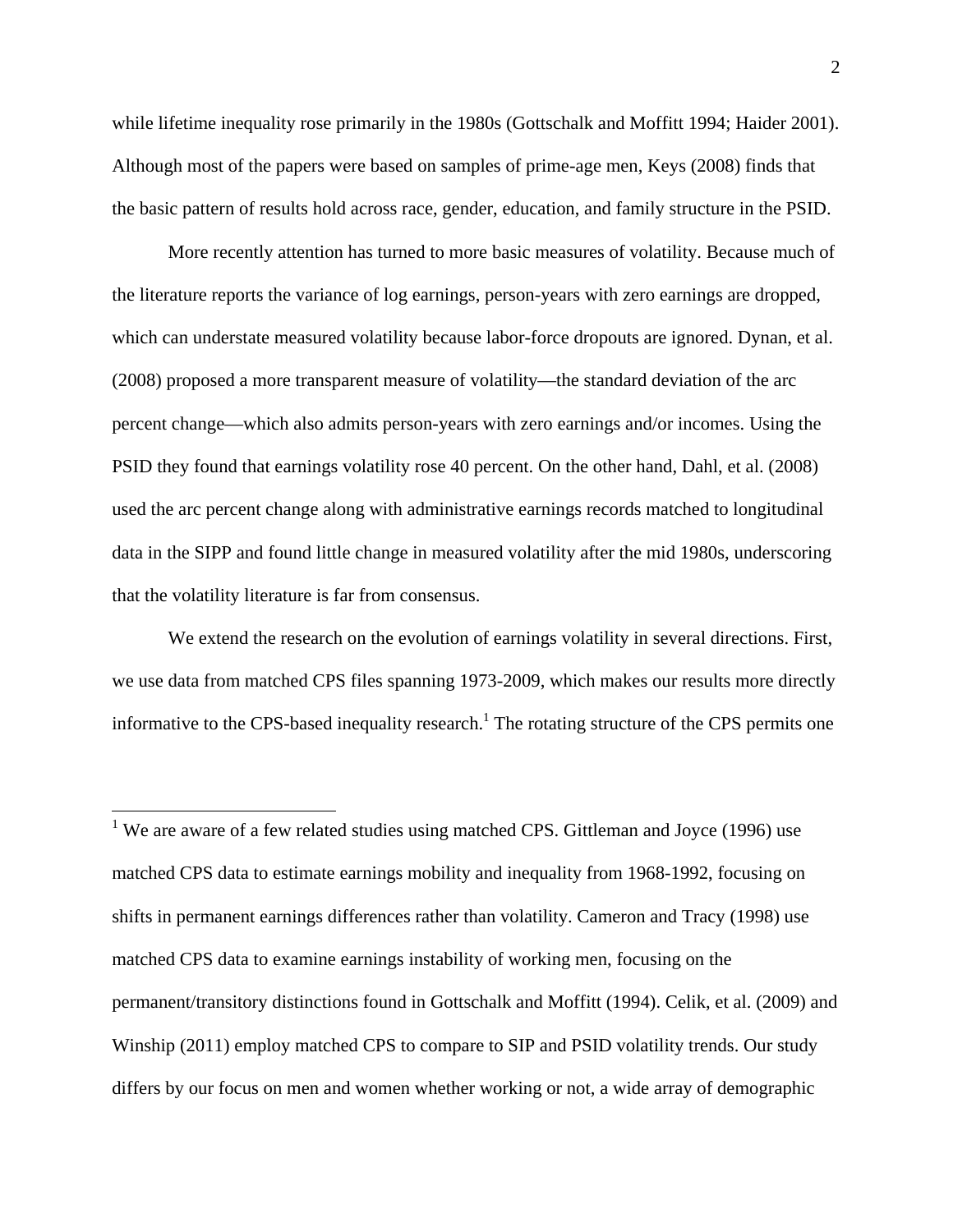to match approximately 50 percent of sample respondents in one March survey to the March survey the subsequent year. Second, we extend the summary measure of volatility used in Dynan, et al. (2008) and Dahl, et al. (2008) so it is robust not only to those workers transitioning in and out of the labor market but also to negative earnings commonly found among the self employed. Most of the literature measures earnings volatility in terms of the growth in log earnings, which precludes those with zero or negative earnings. However, there has been trend growth in the fraction of the labor force that is self employed, as well as growth in the fraction of men out of the labor force and in the fraction of women in the labor force, and our measure captures this shifting composition. In this context we relate our measure to others used in the literature such as Gottschalk and Moffitt (1994) and Shin and Solon (2010), including the roles of lifecycle age adjustment, self employment, and non-employment.

Third, since 1970 there have been dramatic changes in the composition of the labor force, and this change in composition could have an important effect on earnings volatility. Most prior research has focused on continuous working men, and thus misses the influence of transitions and shifting composition of the labor force. To investigate this we decompose the unconditional variance of earnings volatility into the sum of the variance of the conditional mean and the conditional variance. Because each of the latter two terms are a function of whether an individual is transitioning into or out of employment, or always in or out of work, we can examine the changing contributions of employment probabilities, variance of conditional means, and conditional variances to earnings volatility. Fourth, because CPS samples are much larger

groups, and a variance decomposition distinguishing the role of labor-force transitions compared to continuous work in measured volatility.

 $\overline{a}$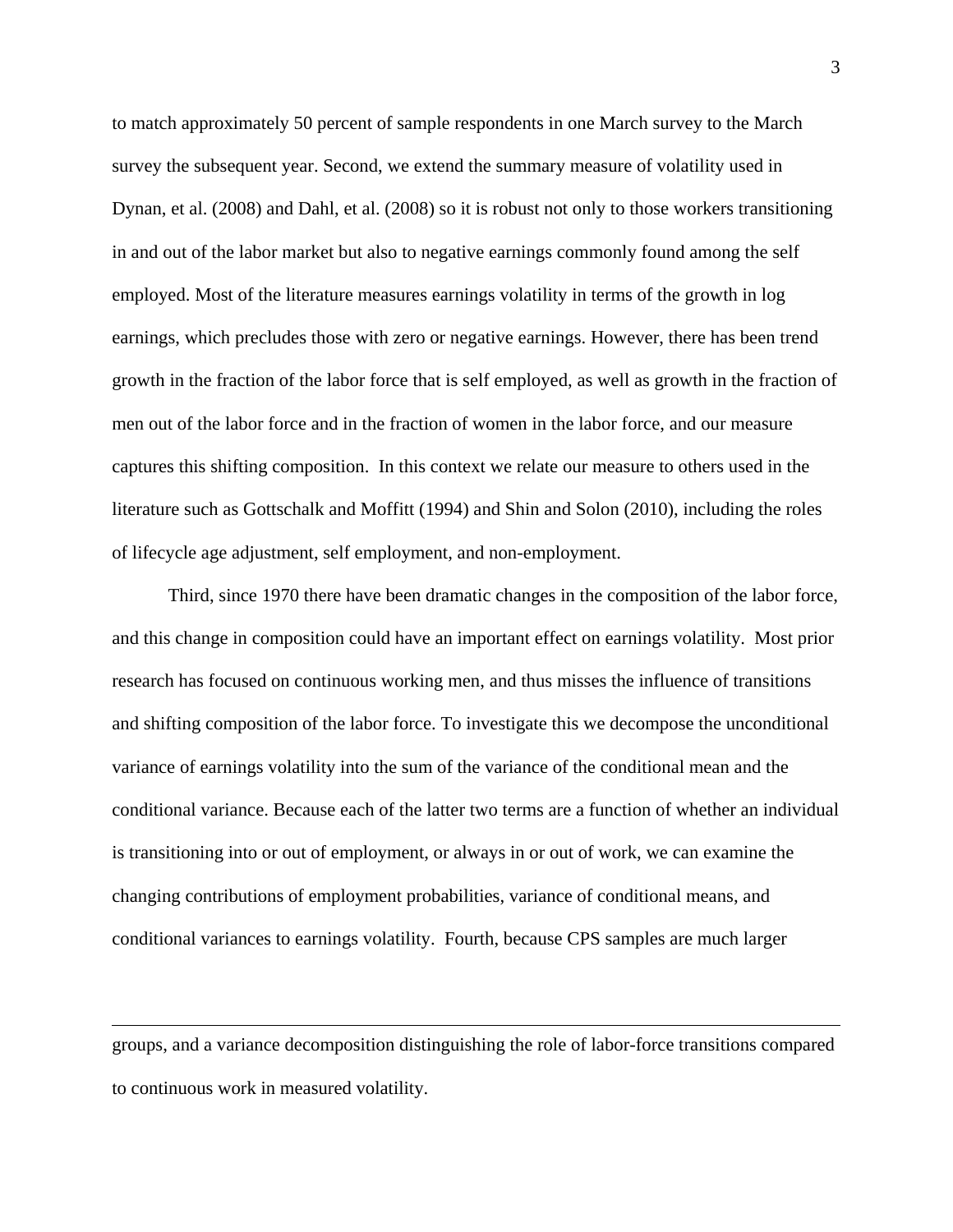compared to the PSID, we are able to estimate earnings volatility trends with precision for detailed subgroups by race, and family structure.

Our results show that earnings volatility among men increased by 15 percent from the early 1970s to mid 1980s, and stabilized thereafter. However, this pooled series masks important subgroup heterogeneity—increased volatility occurred among married men and earnings volatility rose faster among less skilled men compared to high skilled from 1973-1984 (24 versus 6 percent), and then reversed from 1986-2008 (1 versus 21 percent). Moreover, our results show that men's earnings volatility are increasingly accounted for by employment transitions, especially exits, as opposed to continuous workers, highlighting the importance of allowing for periods of non-work in volatility studies. For women, we find a secular decline in earnings volatility, especially among those with high school or more and those who are married, and indeed there is evidence of convergence in levels to those of men. Moreover, the share of women's earnings volatility from employment transitions fell in relation to the share from continuous work as women moved more permanently into employment. The overall trends of earnings volatility from matched CPS files tend to corroborate those in the PSID, and to a lesser extent, SIPP.

#### **II. Data**

 The data derive from the 1973–2009 waves (1972–2008 calendar years) of the March Annual Social and Economic Study of the Current Population Survey (CPS). The unit of observation is an individual between the ages of 16 and 60. This is intentionally a wider age range than many previous studies that focus on prime-age workers in order to provide a more comprehensive portrait of volatility across the population. The rotating design of the CPS means that a respondent is in sample for 4 months, out 8 months, and in another 4 months, and this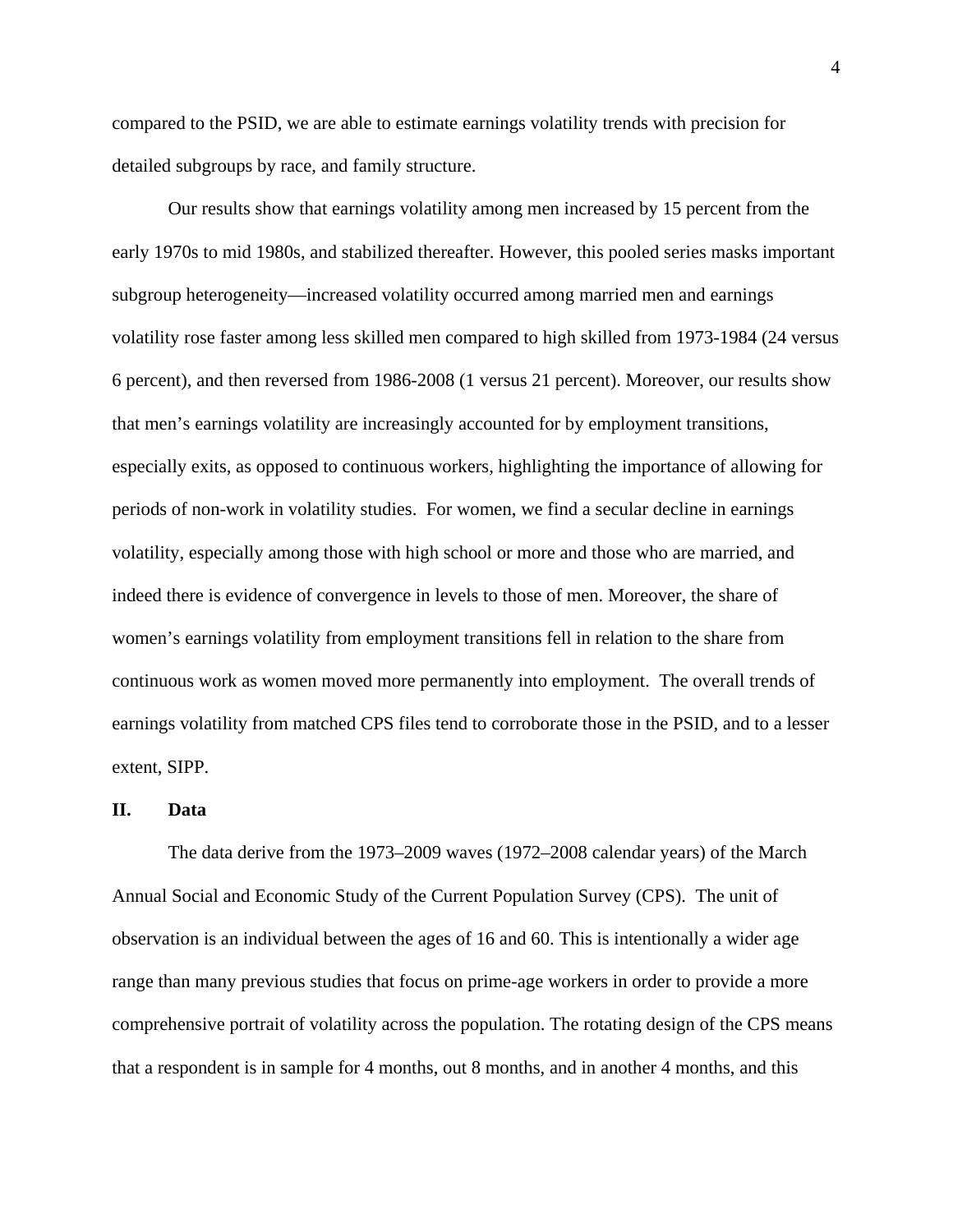makes it possible to match approximately one-half of the sample from one March interview to the next. Following the recommended Census procedure we perform an initial match of individuals on the basis of five variables—month in sample (months 1-4 for year 1, months 5-8 for year 2); gender; line number (unique person id); household identifier; and household number. We then cross check the initial match on three additional criteria: race, location, and age of the individual. If the race or state of residence of the person changed we delete that observation. Also, if the age of the person fell, or if age increased by more than two years (owing to the staggered timing of the initial and final interviews), then we delete those observations on the assumption that they were bad matches. These additional criteria were very important prior to the 1986 survey year, but thereafter the five base criteria matched most observations.

Prior to matching across years, we address two issues with the CPS data. First, if the respondent refuses to supply information on earnings or nonlabor income, then the Census Bureau uses a "hotdeck" imputation method to allocate income to those with missing data. Bollinger and Hirsch (2006) argue that including allocated data generally leads to an attenuation bias on estimated regression coefficients based on imputed data. Although the implications of hot decking for moments of the distribution beyond the mean are not well known, we follow Bollinger and Hirsch (2006) and drop those observations with allocated earnings or income. These observations are dropped prior to matching. Second, in a series of papers, Richard Burkhauser and co-authors (Burkhauser, et al. 2004; 2007; Larrimore, et al. 2008) have raised concerns about trends in income inequality because of changes in the way the Census top-codes income data for public release. Prior to 1995 the Census assigned top-coded data a common value (though this value varied across income sources, and at times, years), but starting in 1995 they assigned top-coded data the mean values of actual income based on broad demographic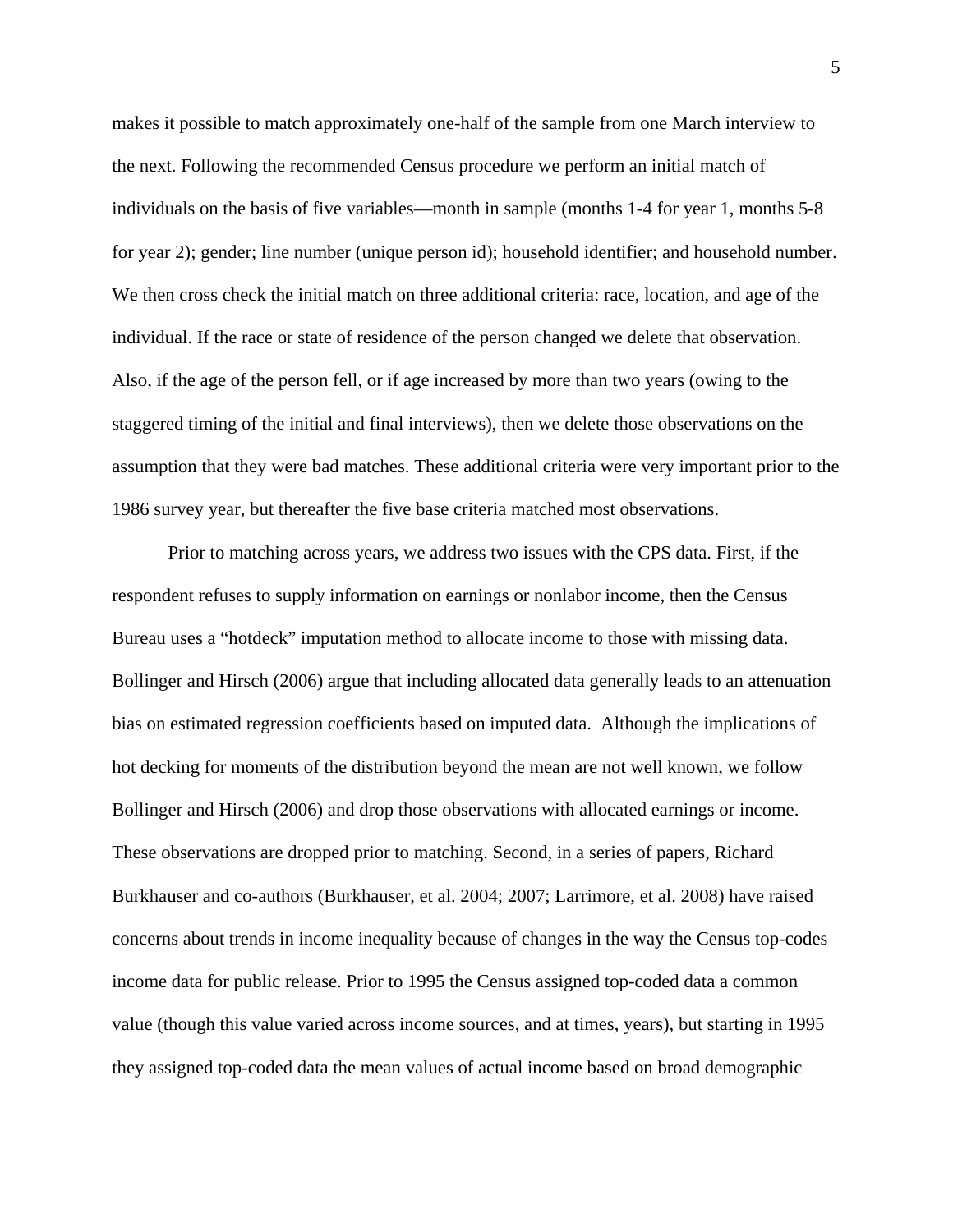groupings (age, race, gender, education). Larrimore, et al. (2008) obtained access to internal Census data, which allowed them to back-cast the post-1995 procedure to 1976 and thus provide a consistent method of top-coding from 1976 onwards. We incorporated their series into our data prior to matching across years.

There were major survey redesigns in the mid 1980s and mid 1990s so it is not possible to match across the 1985-1986 waves and the 1995-1996 waves. In addition, the line number, which is intended to uniquely identify a person in the household, was not recorded for the 1976- 1978 survey years, and in 1977 there were changes in the format of matching variables. This yields an interrupted time series across 36 years with gaps in *calendar* years 1974-1975, 1975- 1976, 1984-1985, and 1994-1995. As indicated in Appendix Table 1, we have 640,412 matches, or roughly 20,000 observations in an average year when a match is possible. Appendix Table 1 also summarizes the number and rate of matches for each year, indicating that we match approximately 52 percent across survey years on average. The declining match rate after the mid 1990s reflects in part a rise in allocation within the CPS after adoption of CATI-CAPI interviewing. As the right columns indicate if we retain individuals with allocated earnings and income then we match just over 62 percent across years.<sup>2</sup> A possible concern then with

<sup>2</sup> We note that this match rate of individuals is much lower than the average rate of 75 percent reported by Cameron and Tracy (1998). (In footnote 2 they claim to match 87 percent of households, and of these 87 percent of individuals in these households). We have not conducted a full replication but we note that they matched based on line number, age, race, and gender; whereas we matched on these criteria as well as household number, household identifier, and state of residence. Match rates can also differ based on the amount of pre-match data cleaning one undertakes. For example, Cameron and Tracy focus only on men who are not in school, who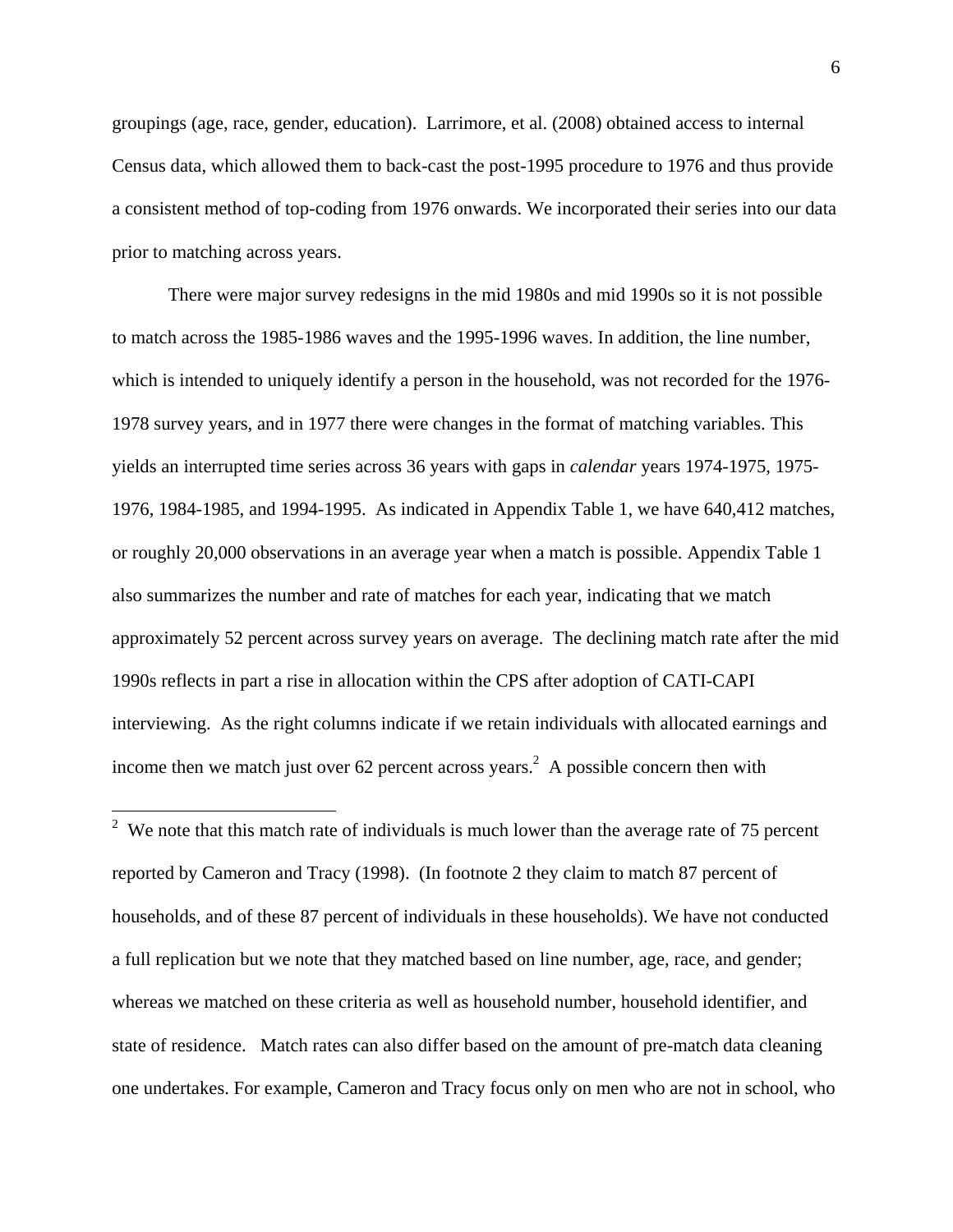declining match rates is with sample attrition affecting our volatility series. Under the assumption that the probability of attrition is unobserved and time invariant (i.e., a fixed effect), then differencing the variable will remove the latent effect (Ziliak and Kniesner 1998; Wooldridge 2001). Our measure of volatility described in the next section involves first differencing earnings, and thus under the maintained assumption that attrition is person-specific and time invariant, we believe potential attrition bias will be attenuated.<sup>3</sup>

 Our primary variable of interest is total labor-market earnings. Earnings is defined as the sum of wage and salary income, non-farm self employment, and farm self employment. As described in the results section we also examine volatility omitting self employment earnings. Unless noted otherwise all earnings data are deflated by the Personal Consumption Expenditure Deflator with 2008 base year. Basic summary statistics are provided in Appendix Table 2.

#### **III. Trends in Earnings Volatility**

 $\overline{a}$ 

We measure earnings volatility as the standard deviation of the arc percent change

work in both periods, and whose earnings are within 1.5 and 98.5 percentiles. Our sample includes women, non-participants, the self employed, and students, and also excludes those with allocated nonlabor income. We also do not trim the top and bottom earners.

 $3$  As suggested by an anonymous reviewer, if there is a time-varying factor loading on the unobserved heterogeneity then differencing will not eliminate potential attrition bias. A conservative interpretation, then, is that data from matched CPS provides estimates of volatility among the population of non-movers. Even if this is true it is still not clear a priori whether potential time-varying attrition affects overall trends in volatility as moves can be accompanied by downward movements in earnings, upward movements in earnings, or no change at all. A full evaluation of the extent of attrition bias in the CPS is beyond the scope of the current paper.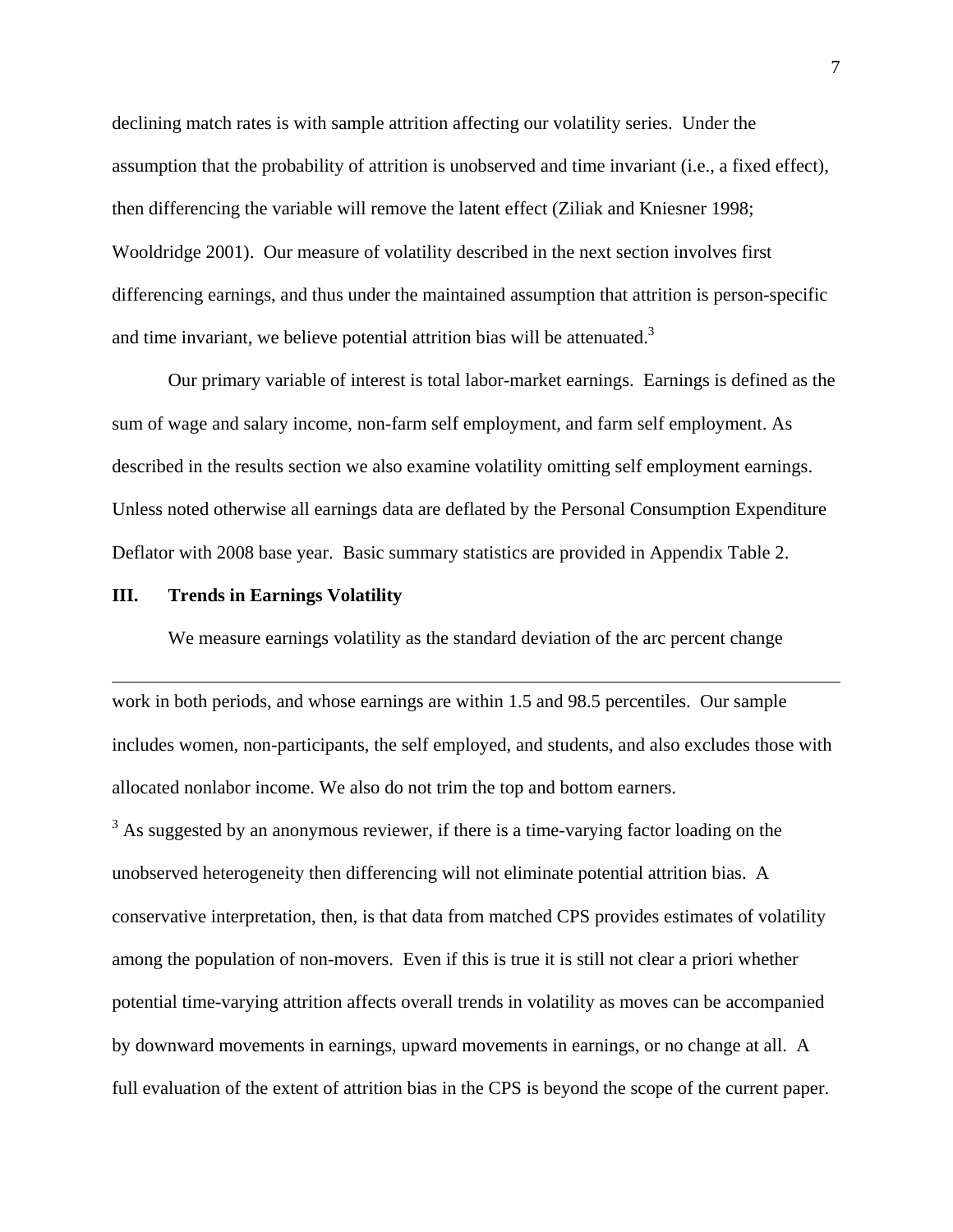(1) *volatility* = 
$$
\sqrt{Var\left\{100 * \frac{y_{it} - y_{it-1}}{\bar{y}_t}\right\}},
$$

where  $y_{it}$  is earnings for person *i* in time *t*, and  $\overline{y}_t = \frac{y_{it} + y_{it-1}}{2}$ , which is the person-specific time mean across the matched pair of years (Dynan, et al. 2008). The key advantage of this measure over the variance of log earnings used in most of the prior literature is that it is defined even if earnings are zero in one of the two years, and that it is symmetric and bounded below by -200 percent and above by +200 percent. However, the symmetry property is violated if earnings are negative one year, say due to a business loss, and positive the next. As a consequence we modify the arithmetic mean in the denominator as  $\overline{y}_l = \frac{abs(y_{it}) + abs(y_{it-1})}{2}$ , where *abs*(.) refers to the absolute value. This modified measure at once permits negative earnings and retains the symmetry property of -200 percent and  $+200$  percent.<sup>4</sup> In addition, as shown below there is a rising share of the male population out of employment two years in a row, and after declining through the mid 1990s it has been rising among women as well. By definition earnings volatility of these individuals is zero, but because we are interested in a population measure of volatility we want to retain these individuals and thus set earnings volatility to zero in our baseline series. Below we explore the sensitivity of our results to inclusion of the self employed and zeroearners.

#### [Figure 1 here]

 $\frac{4}{4}$  We note that it is possible for a worker to have nonzero earnings that are equal but opposite in sign across years, and instead of averaging to zero our measure reports the average as the absolute value of one of the years. In practice we find that this is not an issue and we do not lose any observations due to equal and opposite in sign earnings.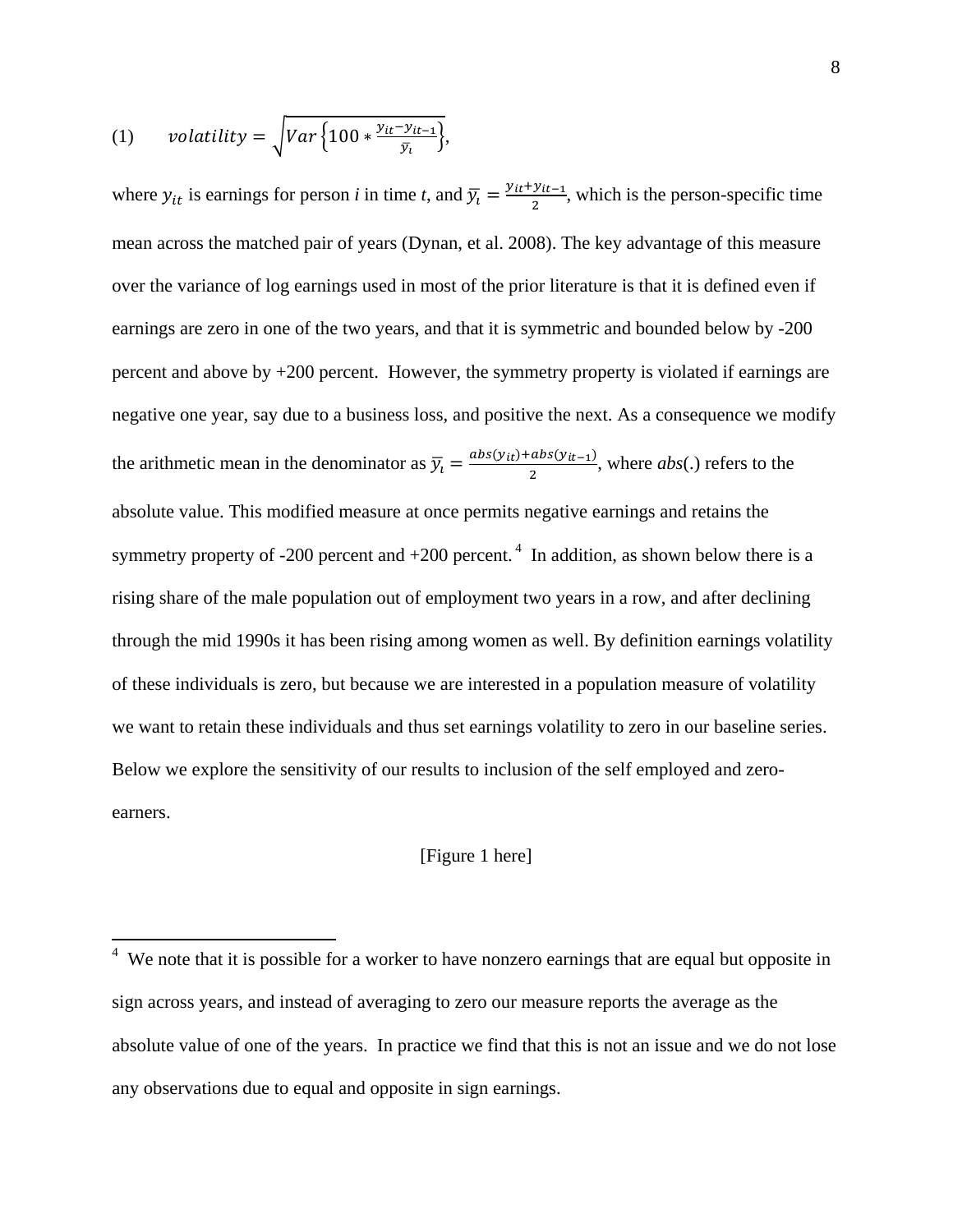Figure 1 depicts trends in year-to-year individual earnings volatility for men (top panel) and women (bottom panel).<sup>5</sup> The top panel of the figure shows that in our baseline series earnings volatility of men increased sharply through the 1970s and into the mid 1980s, rising 15 percent, which roughly corroborates findings from the PSID. The 1986 redesign of the CPS reset the sample to coincide with the 1980 Decennial Census, which initially resulted in a sharp decrease in the level of volatility but not the trend. By the 1996 redesign, which reset the CPS sample to coincide with the 1990 Census, the overall increase in earnings volatility over the 36 year period had been realized. The top panel also depicts trend volatility when we retain those men for whom earnings were allocated (denoted with circles). There is no substantive difference in trends in this case, though the levels of volatility in any given year are about 10-15 percent higher. Whereas allocated earnings tend to attenuate regression coefficients (Bollinger and Hirsch 2006), variances appear to be exacerbated. It is common in the literature to adjust earnings (Gottschalk and Moffitt 1994) or the change in earnings (Shin and Solon 2010) for lifecycle age effects. In the series denoted with squares we report trend volatility based on residuals from a regression of the standard deviation of the arc percent change on a quadratic in age. As is apparent, this has little effect on trends or levels.<sup>6</sup>

In the bottom panel of Figure 1 we see that among women there was a substantial secular decline in earnings volatility of about 20 percent from the late 1970s through the 1980s, where it held relatively steady in the 1990s, and then fell slightly further through 2008. Indeed, if the

 $\overline{a}$ 

 $<sup>5</sup>$  Dynan et al. (2008) report 3-year moving averages rather than annual changes owing to smaller</sup> samples in the PSID. The large samples in the CPS make smoothing less important, but for completeness we conducted our entire analysis with 3-year averages with little change in results.  $6$  We also estimated the series with a quartic in age with no change in the results.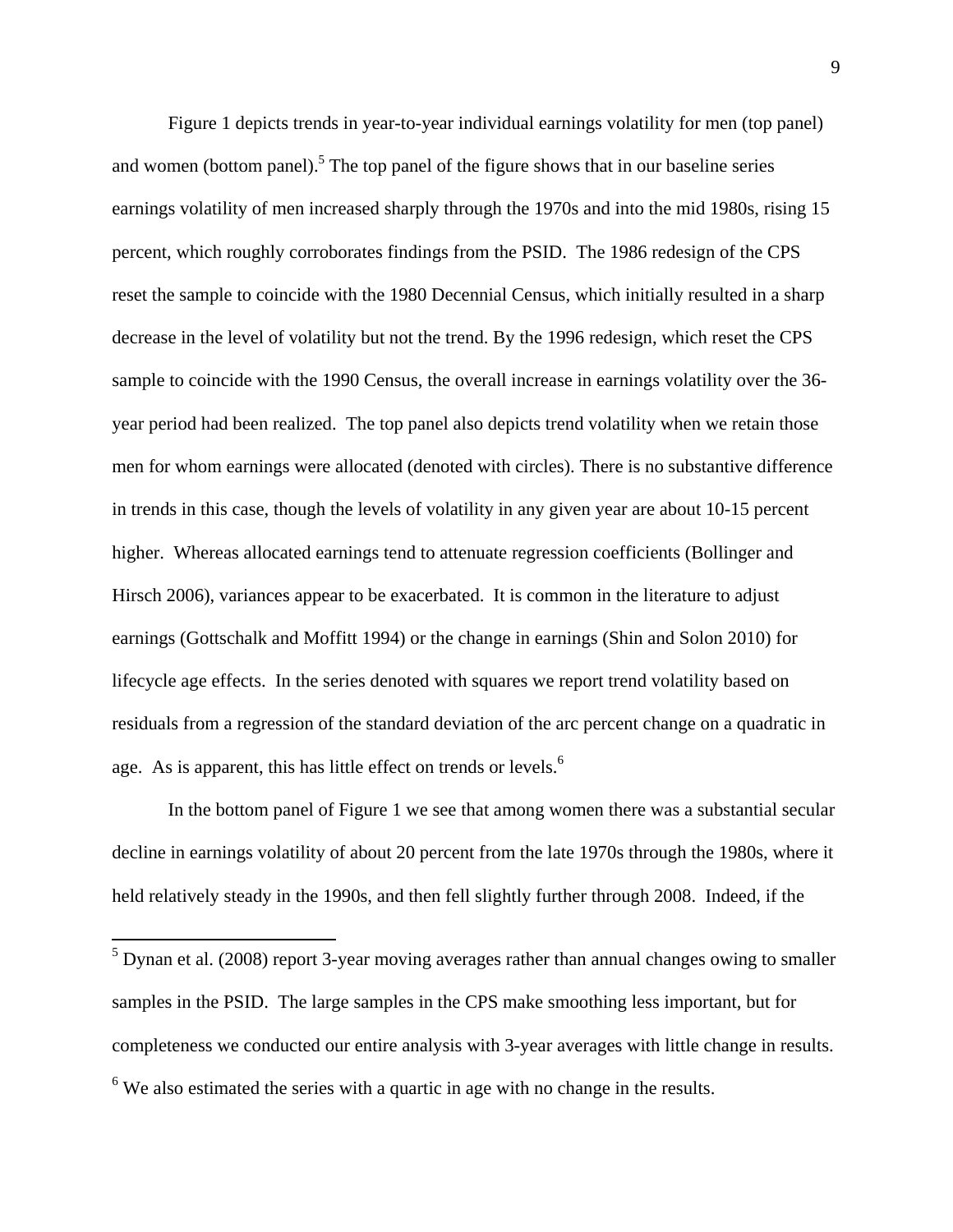volatility trends of men and women continue the levels are likely to converge in the current decade, and in fact this convergence has already taken place between unmarried men and women (see Figure 8 below). Similar to men in the top panel, including allocated earnings or adjusting for lifecycle age effects has no impact on trend volatility among women, though again the levels of volatility are higher with allocated earnings, but less so than with men. This, too, is consistent with Bollinger and Hirsch (2010) who find the effects of earnings nonresponse to be less important among women than men.

#### [Table 1 here]

In addition to secular trends, another important feature of the literature on volatility is its relationship to the business cycle, where it is generally found to be counter-cyclical, i.e. volatility increases during recessions and declines during expansions. The top panel of Figure 1 regarding men in matched CPS samples appears to support the counter-cyclical tendency, but it is much more difficult to discern the business cycle effects in the bottom panel of women. To more formally test whether volatility does indeed respond to the business cycle, in Table 1 we report the results of time-series regressions of men's and women's earnings volatility on the aggregate unemployment rate and a trend. Because the time series is interrupted we admit differential intercepts in 1985 and 1995 (1974 is omitted owing to the constant term). The positive and statistically significant coefficient on the unemployment rate in male earnings volatility indicates that it is countercyclical, where a one-percentage point increase in the unemployment rate leads to about a 0.9 standard deviation increase (the elasticity at the means is a small 0.07). For women, on the other hand, earnings volatility is procyclical, with an effect equal to but opposite in sign to that of men. Solon, Barsky, and Parker (1994) showed that wage *levels* of men are procyclical, but those of women are acyclical (at least statistically), and the reasons for these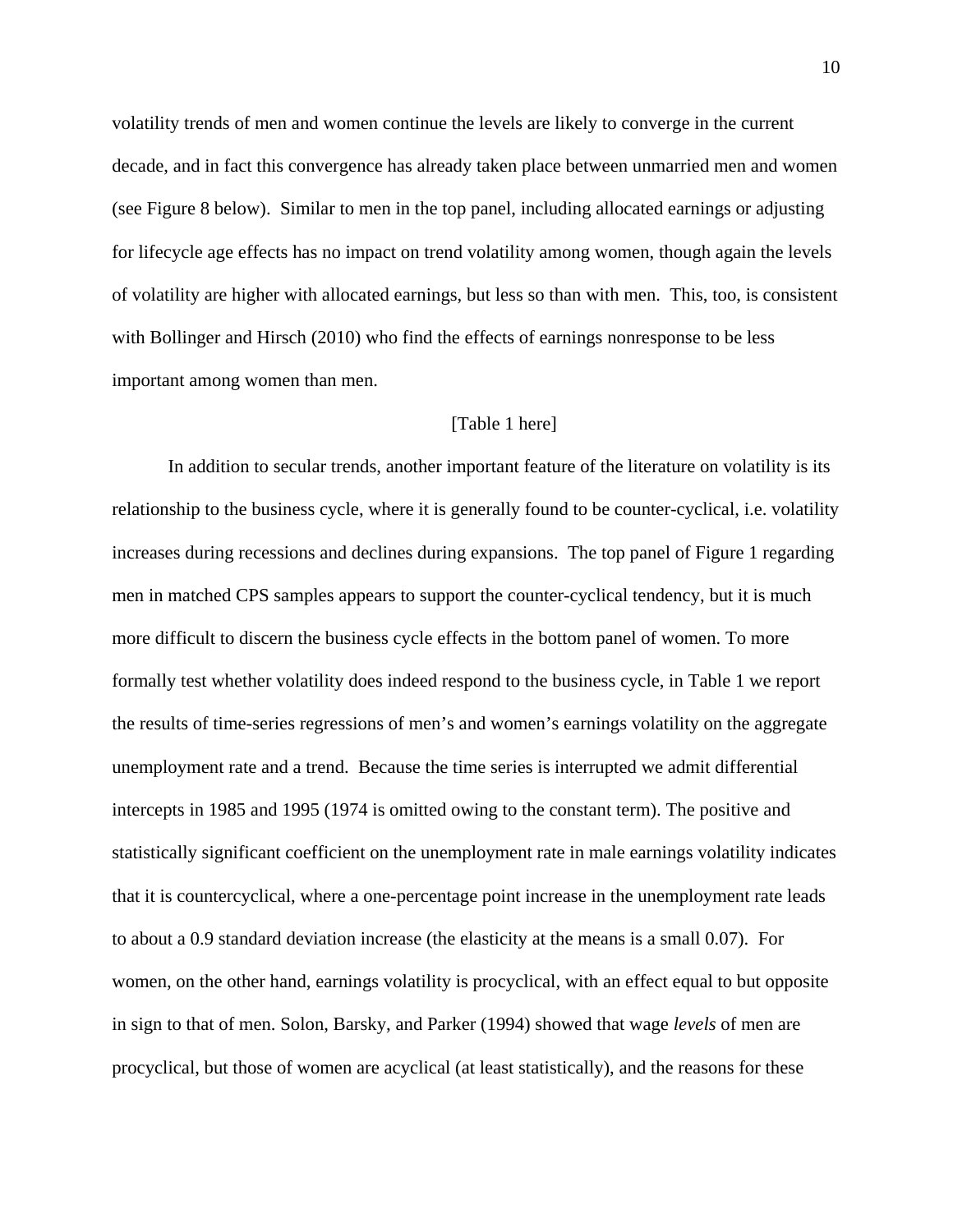differences were not readily apparent. To our knowledge this is the first such evidence on the cyclicality of women's earnings volatility, and clearly merits additional research for a better understanding of gender differences not only in the cyclicality of earnings levels but also growth.

#### **A. Comparisons with Gottschalk-Moffitt and Shin-Solon**

The measure of volatility in equation (1) differs from other approaches in the literature by its inclusion of the self employed and labor-force nonparticipants, and by focusing on the variance of earnings changes rather than levels with no distinction whether the volatility stems from permanent or transitory components. In this subsection we examine the sensitivity of our measure to some of these inclusion criteria as well as how it relates to alternatives in the literature.

To fix ideas, we begin with the simple decomposition of log earnings into its permanent and transitory components as in Gottschalk and Moffitt (1994), denoted as GM for short,

$$
(2) \qquad lny_{it} = \alpha_t \mu_i + \varphi_t \varepsilon_{it},
$$

where  $\mu_i$  is permanent earnings,  $\varepsilon_{it}$  is transitory earnings, and  $\alpha_t$  and  $\varphi_t$  are time-varying factor loadings on the permanent and transitory components, respectively. Following GM that the factor loadings are equal to 1 in all periods, and that the permanent and transitory components are independent, then the variance of log earnings in (2) is simply

(3) 
$$
Var(hy_{it}) = \sigma_{\mu}^2 + \sigma_{\varepsilon}^2.
$$

This decomposition in (3) prevails in discussions of how the cross-sectional distribution of earnings has been affected by permanent and transitory volatility in recent decades.

If instead we first difference equation (2) and then take variances we get

(4) 
$$
Var(lny_{it} - lny_{it-1}) = (\alpha_t - \alpha_{t-1})^2 \sigma_{\mu}^2 + \varphi_t^2 \sigma_{\varepsilon}^2(t) + \varphi_{t-1}^2 \sigma_{\varepsilon}^2(t-1),
$$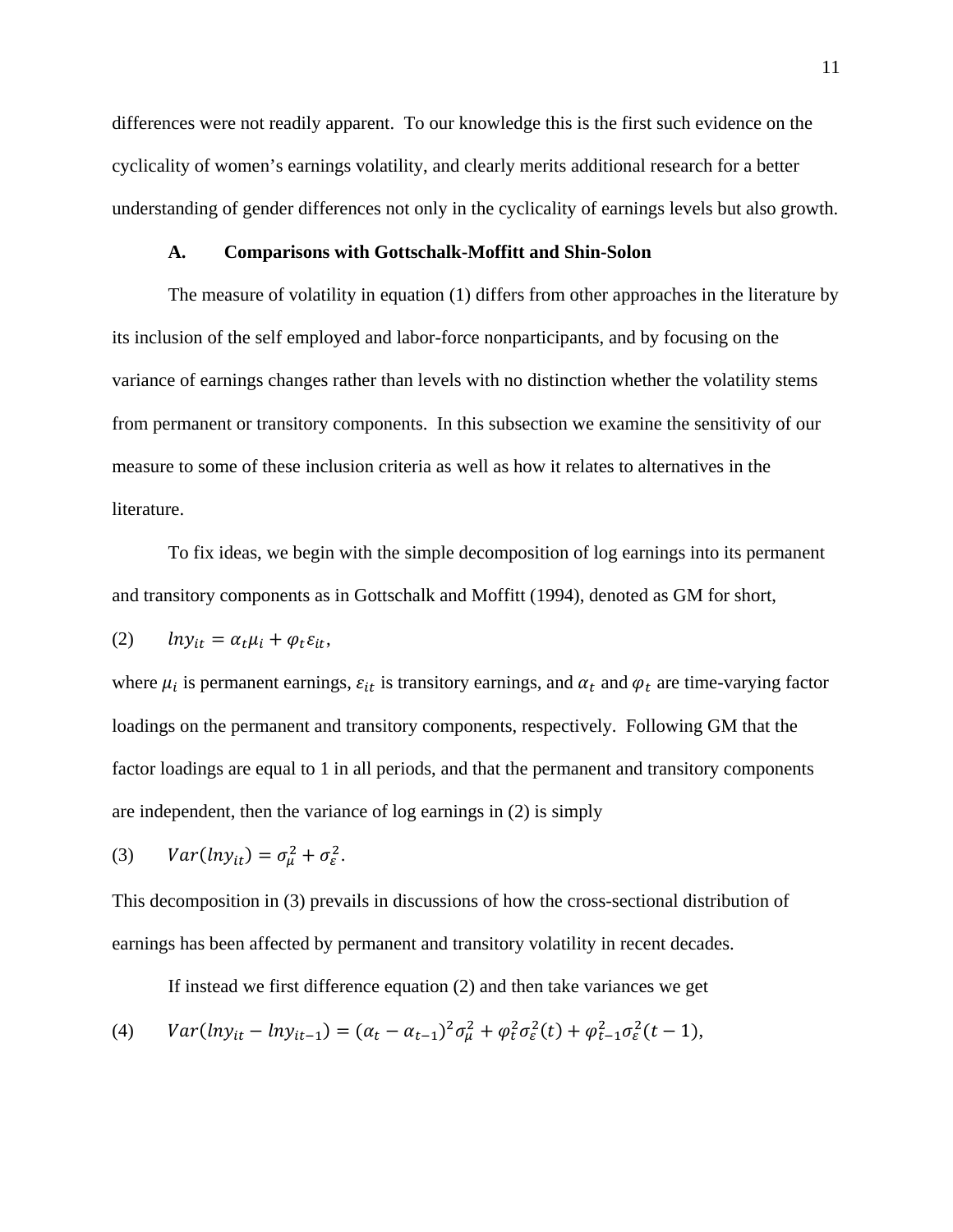which is the measure adopted by Shin and Solon (2010), referred to as SS hereafter. Notice that because the time-difference in log earnings in the left hand side of (4) is approximately the percent change in earnings levels, there is a close link to our measure in equation (1). The difference is that in (1) we compute the arc percent change, while in (4) SS measure the point percent change. If the denominator in (1) is not too different from the initial earnings level  $(y_{it-1})$ , then the expressions in (1) and (4) are roughly equal. This suggests that our measure in (1) captures changes to permanent variances via changes in the permanent factor loadings as well as changes in transitory variances from either transitory factor loadings or shocks. As highlighted by SS, because the permanent factor loadings from one year to the next are likely to be similar, in practice much of the variation in our measure is likely to be dominated by the transitory components. Indeed, if we again assume that the factor loadings are equal to 1, then (4) simplifies to the sum of the current and lagged transitory variance, which was the baseline measure employed by Cameron and Tracy (1998). Though, again, we wish to emphasize that we cannot disentangle the relative contributions of permanent and transitory components in our framework in equation (1) without making further structural assumptions.

#### [Figure 2 here]

 In Figure 2 we present our baseline volatility series along with the volatility series generated by the GM approach in equation (3) and the SS approach in equation (4). Specifically, following GM we regress log earnings on a quadratic in age in each year, and depict the annual residual standard deviation reflecting the left hand side of equation (3). Likewise, following SS we regress the change in log earnings on a quadratic in age in each year, and in this case depict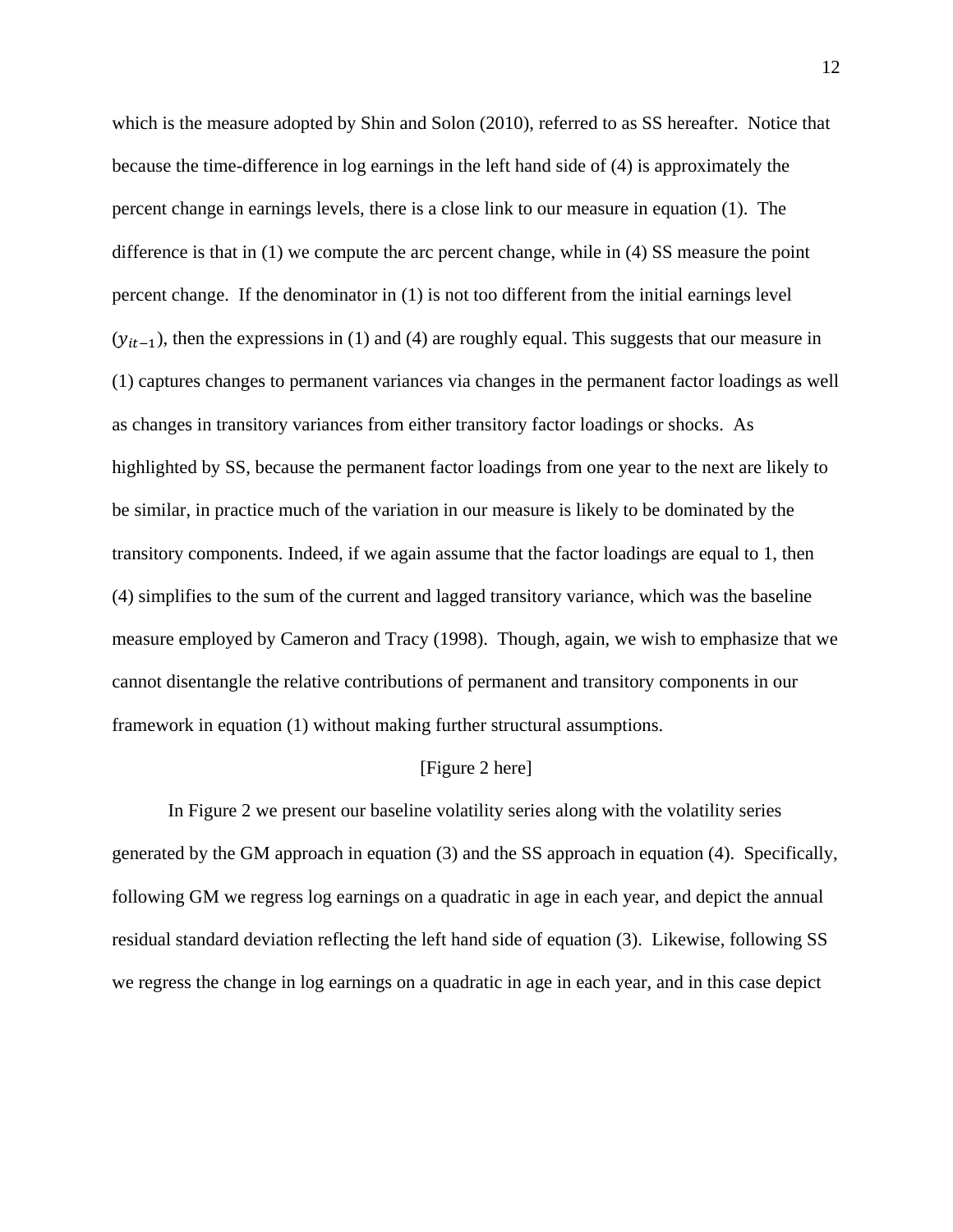the annual residual standard deviation reflecting the left hand side of equation  $(4)$ .<sup>7</sup> In both cases we multiply the standard deviation by 100 to place it on a similar scale with our measure from (1). As is evident, among men the levels of volatility from both alternative measures are higher than ours in nearly every year, and the initial increase in volatility from the early 1970s to the mid 1980s is higher (about 25 percent compared to our 15 percent). However, the overall trend of fairly stable volatility after the mid 1980s is roughly similar to our baseline series, the exception being the last few years where both the GM and SS series depict sharp reductions. Among women, the level of volatility is again higher in the GM and SS approach, but there is clear evidence of a secular decline in volatility in women's earnings as in our baseline series.

 In Figure 2 we use our sample selection and variable definitions to make the comparisons between GM, SS, and our approach as close as possible. However, there are important distinctions. Our measure admits observations for whom earnings are zero in one year, and nonzero the other. Because GM and SS both utilize log earnings, these observations are necessarily omitted from the GM and SS trends in Figure 2 but not our series.<sup>8</sup> Likewise, our

 $\overline{a}$ 

<sup>8</sup> When we use the earnings from year 1 in the denominator, this violates the symmetry property that bounds our volatility estimates between -/+ 200, and our series is then unduly influenced by outliers in the initial period. If we truncate the earnings levels to say a floor of \$5,000 then taking the point percent change yields estimates similar to GM and SS. That is, the reason the log difference does not have this "problem" is that logs dampen huge effects because the log function is concave, but our measure is not. However, our approach with average earnings in the denominator is an alternative way of ensuring that outliers do not leverage the estimates, but

 $7$  GM actually use a quartic in age but we found that this has little discernable impact on trend volatility compared to the quadratic. SS report a similar result.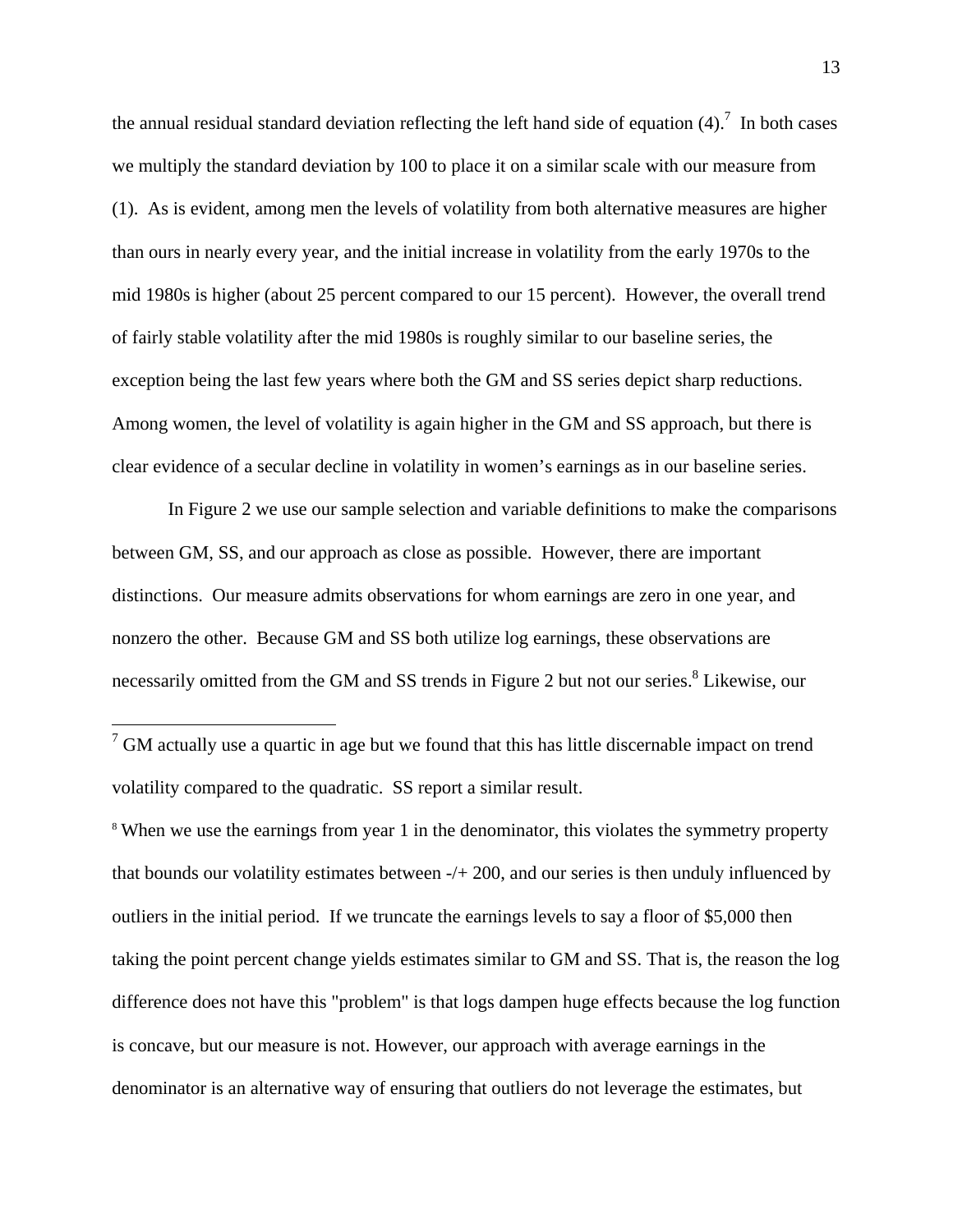measure admits observations with negative earnings from self employment, but once again the log transform in the GM and SS approach drops these person years. Hence, in Figure 3 we attempt to place the three alternatives on equal footing by restricting attention to wage and salary workers, dropping those with self employment income or with zero income in any period. Figure 3 shows that the series based on our measure is dampened considerably compared to Figure 1, but that there is general agreement across the three measures that earnings volatility among men has been flat for the past 25 years, and it has been declining among women. That the levels of GM are higher compared to the SS and our measure owes to the fact that GM reflects earnings levels, not changes, and that SS is higher than our measure is most likely due to our use of a two-year average of earnings in the denominator of the arc percent change in  $(1)$ .<sup>9</sup>

unlike the log function, ours does not break down completely when one of the year's earnings are zero.

 $\overline{a}$ 

 $9^9$  Both GM and SS trim workers with earnings in the top and bottom 1 percent of earnings from their sample, and restrict their analysis to men ages 20-59. In Appendix Figure 1 we present the trends from GM and SS measures with these additional restrictions, i.e. we trim the top and bottom 1 percent and focus on men with positive earnings ages 20-59 (white men only in the case of GM). It is clear that the series have fewer high frequency changes, and in the case of men with SS volatility peaks in the mid 1980s. With GM, however, total residual variance continues to increase. Because of the prevalence of the GM decomposition in equation (3) we also show the individual permanent and transitory components. Transitory variance is simply the within variance (see GM's appendix), and permanent is the difference between total residual variance and transitory. Consistent with GM's results from the PSID, we find in matched CPS that transitory volatility accounts for about 40 percent of the total residual variance in a typical year.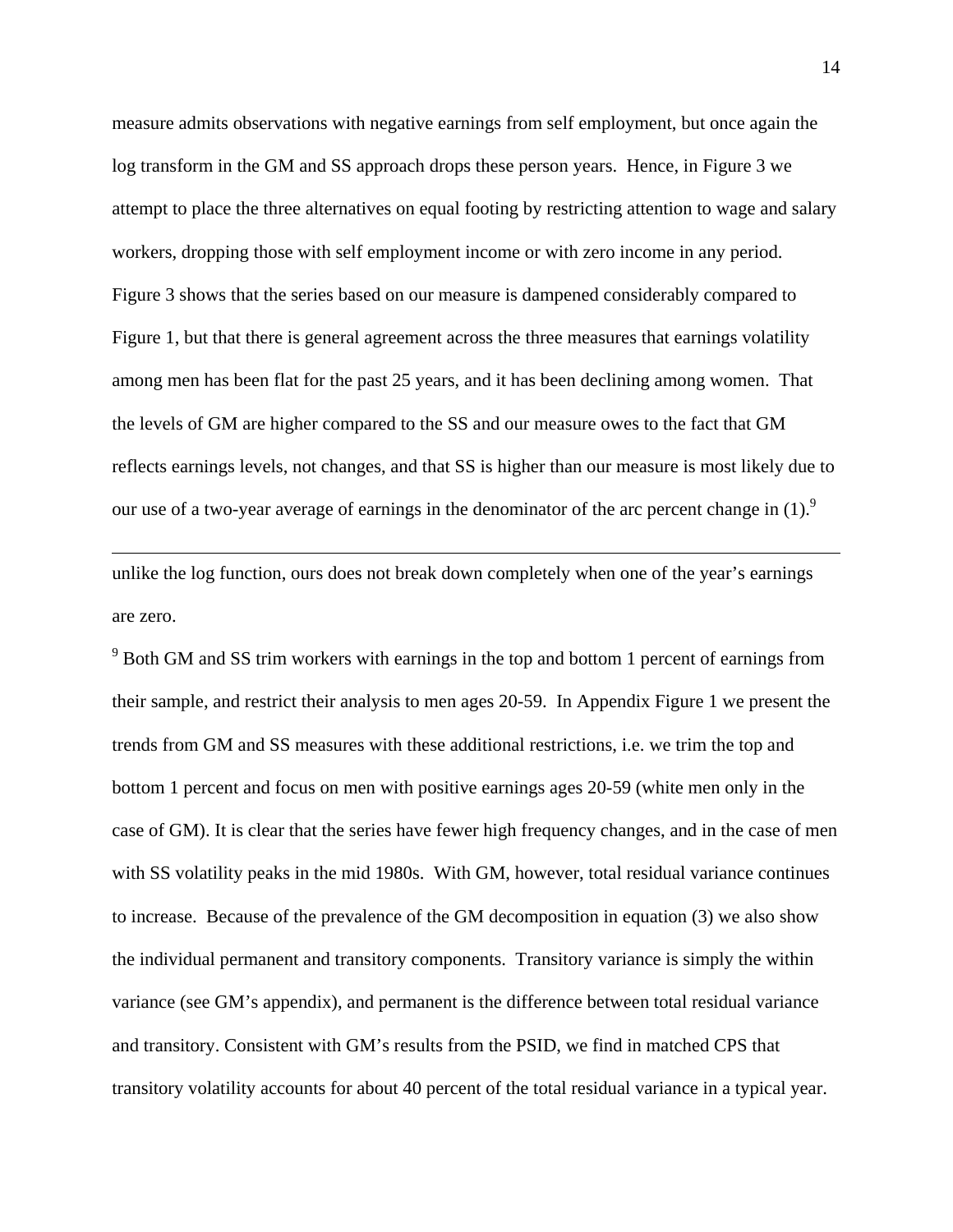Our takeaway from Figure 3 is that the GM and SS measures, by restricting the sample to only workers with positive earnings in both periods, understates both level and trends of volatility.

#### [Figure 3 here]

#### **B. The Role of Employment Transitions on Earnings Volatility**

In this section we explore in greater detail the role of employment transitions in trend volatility, which has been largely ignored in the prior literature. With the influx of large numbers of women into emplotment in recent decades, coupled with labor-force withdrawal of men, the increase in earnings volatility may be due to a compositional change of the workforce, or it may simply reflect increased earnings dispersion of workers (Lemieux 2006). That is, the volatility of earnings depends on the relative role of changes in the extensive margin of entry and exit into employment and the intensive margin of earnings conditional on being a worker. For our purposes, an individual is considered employed if they record any earnings in the previous year. Because we define volatility as the variance of the percent change from one period to the next, there are four possible states of employment between years:  $(0,0)$ ,  $(0,1)$ ,  $(1,0)$ , and  $(1,1)$ , where 0 means out of employment and 1 means employed. In Figure 4 we depict trends in mean employment status for men and women for each of the four states. The figure reveals that among men there is a secular trend increase in the  $(0,0)$  state, and trend decrease in the  $(1,1)$  case, but relatively constant and symmetric transition rates into  $(0,1)$  and out of work  $(1,0)$ . For women, on the other hand, the trend increase in the  $(1,1)$  state, and concomitant decrease in  $(0,0)$ , plateaued in the mid 1990s and actually reversed slightly in the 2000s. Note that the level of the  $(0,1)$  probability in the first half of the sample period was higher than in the second half of the sample, which reflects the increasing transition of women into employment and thus the trend toward the higher (1,1) state during the 1970s and 80s.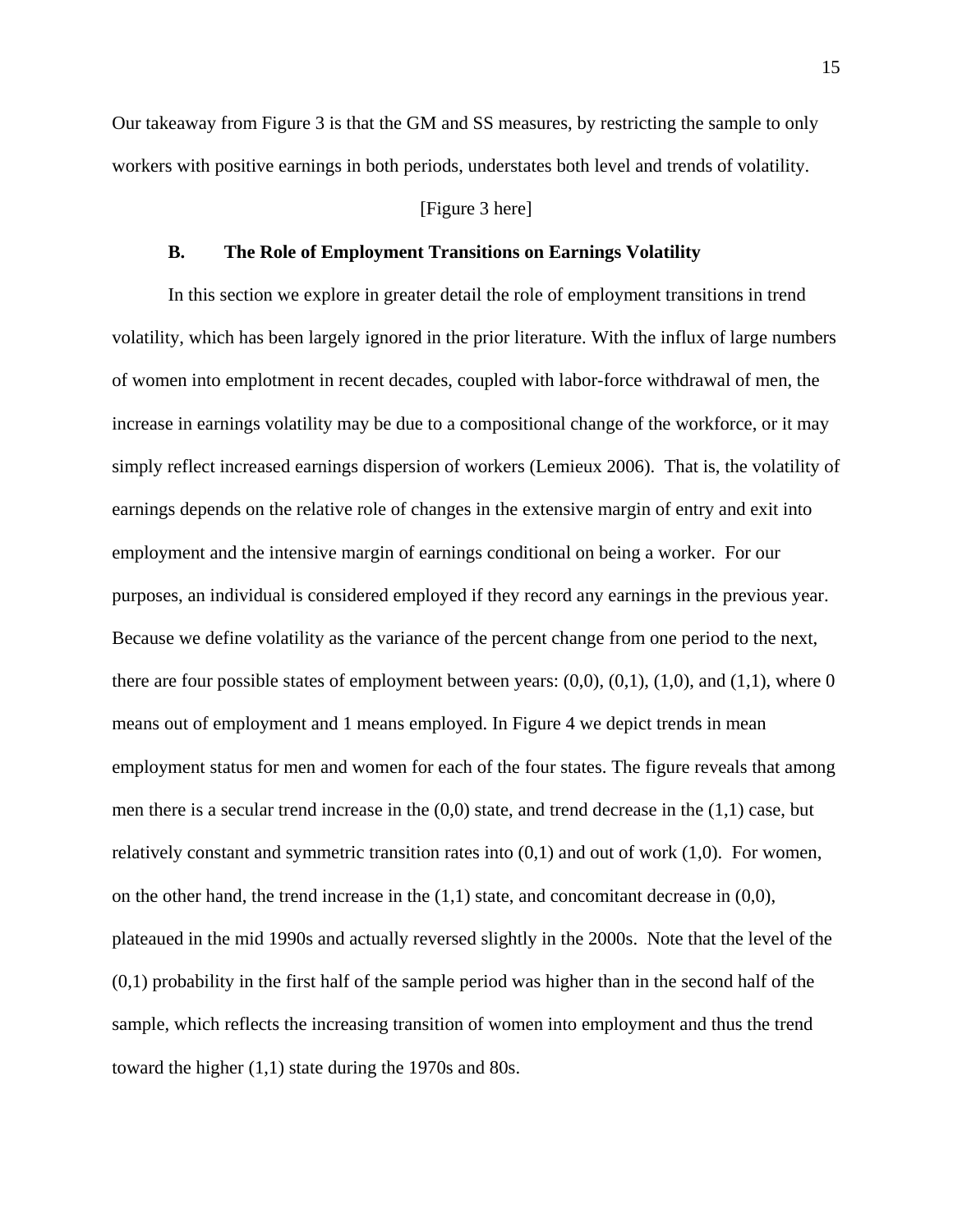#### [Figure 4 here]

 To see the possible interaction between the extensive and intensive margins on the unconditional volatility of earnings note that we can write the variance as

(5) 
$$
V(q) = E\{V(q|P)\} + V(E\{q|P\}),
$$

where  $q$  is the arc percent change in earnings,  $P$  is an indicator variable equal to one if an individual is employed, and *E* is the expectations operator. Equation (5), which expresses volatility as the unconditional variance of the percent change of earnings instead of the standard deviation, is the sum of the expected conditional variance of the percent change and the variance of the conditional mean of the percent change.

With four possible states of employment, this implies that the first term on the right hand side of equation (4) can be expressed as

(6) 
$$
E\{V(q|P)\}=V(q|P=0,0)*Pr(P=0,0)+V(q|P=0,1)*Pr(P=0,1)
$$

$$
V(q|P=1,0) * Pr(P=1,0) + V(q|P=1,1) * Pr(P=1,1).
$$

Note that the volatility of nonworkers is zero, and thus the first term of (6) is zero. Also, because the arc percent change equals 200 for all workers in the (0,1) state, and equals -200 for all workers in the (1,0) state, this means the variance of these two subsamples are also zero since the percent change is a constant for all persons in each group. Consequently, the only term remaining in (6) is the fourth term, which is the conditional variance of two-period workers weighted by the probability of working both periods.

Likewise, we can express the variance of the conditional mean in equation (5) as follows

(7) 
$$
V(E{q|P}) = (E{q|P = 0,0} - E{q})^2 * Pr(P = 0,0) + (E{q|P = 0,1} - E{q})^2 * Pr(P = 0,1) + (E{q|P = 1,0} - E{q})^2 * Pr(P = 1,0) + (E{q|P = 1,1} - E{q})^2 * Pr(P = 1,1).
$$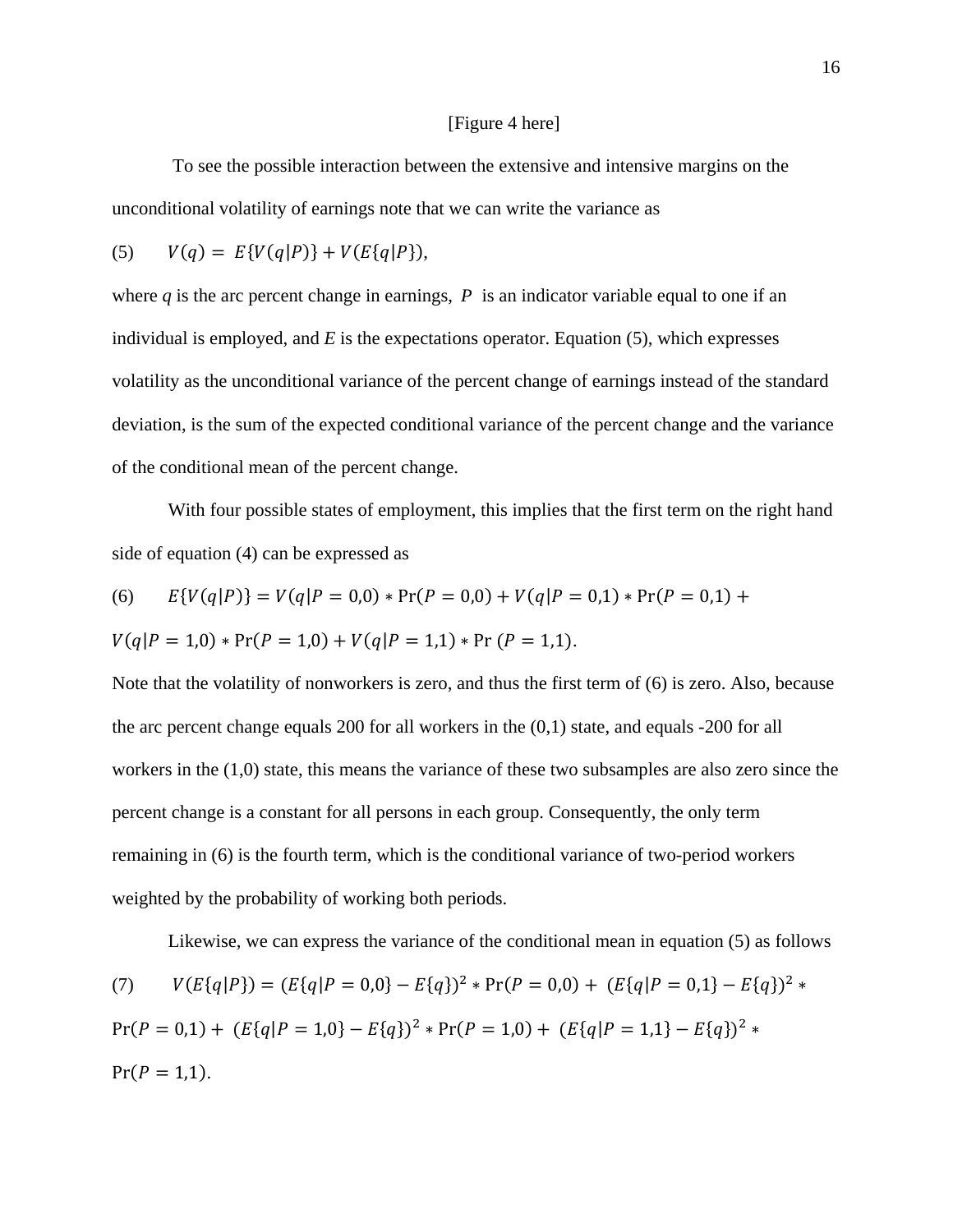Here note that  $E\{q|P = 0,0\} = 0$ , i.e. the conditional mean of two-period non-workers is zero, but the remaining terms are non-zero. This implies that the unconditional variance in (5) is a function of five terms—the weighted conditional variance in equation (6) plus the four weighted variances from (7) consisting of the squared unconditional mean of two-period non-workers, the variance of the conditional mean of people transitioning into work, the variance of the conditional mean of people exiting work, and the variance of the conditional mean of two-period workers. The four terms from (7) demonstrate that volatility may be driven by compositional changes in the workforce, and the lone remaining term in (6) describes the instability of earnings among continuous workers. Note that GM and SS provide unweighted estimates of the conditional variance in (6),  $V(q|P = 1,1)$ , but miss the four terms from equation (7).

#### [Figures 5-6 here]

In Figures 5-6 we depict the time series of each of the five components in the volatility variance decomposition for individual earnings of men and women, respectively. In the top panel of each figure we depict the conditional variance of two-period workers from equation (6) along with the variance of the conditional mean for the two transition states  $(0,1)$  and  $(1,0)$ . Because the variances of conditional means for the two period work  $(1,1)$  and non-work  $(0,0)$  states are considerably smaller we present them in the bottom panels of each figure. Also, since the contribution of the variances of the conditional means from the continuous work and non-work states to overall volatility is negligible we restrict attention to the top panels.

In Figure 5 it is clear that male earnings volatility has historically been dominated by the conditional variance of continuous workers (the term from equation (6)), though after the mid 1990s the contribution of the conditional mean variance of men transitioning from work to nonwork  $(1,0)$ , and from non-work to work  $(0,1)$  increases. In Table 2 we present the shares of each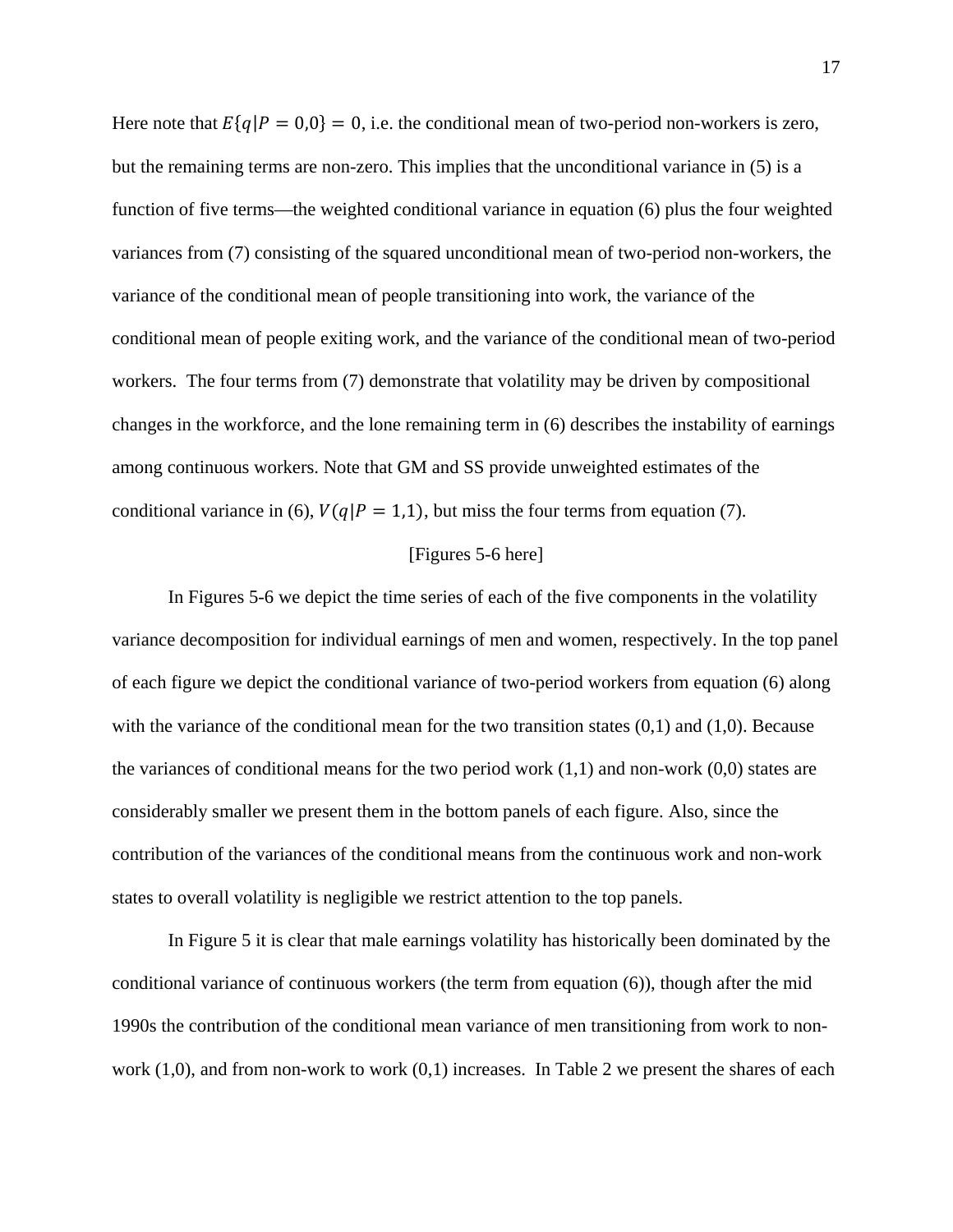of the five variance terms to the total volatility (across five-year intervals for ease of exposition). In 1973 the conditional variance of continuous male workers accounted for about 53 percent of the total, but by 2008 it had fallen to about 38 percent, which is not much different than the 31 and 30 percent shares accumulating to men entering and exiting employment. Thus even though the probability of such a transition is small and stable over the period as seen in Figure 4, the contribution to volatility is not, and failure to account for employment transitions distorts the overall level and trend of volatility.

#### [Table 2 here]

Figure 6 and the bottom half of Table 2 depict the trends in the earnings variance components for women. Here the timing of the story is reversed from that of men. In the 1970s and early 1980s volatility of women's earnings was dominated by those workers transitioning in and out of employment. For example, in 1973 over one-third of the variance was accounted for by each of the variance of conditional means (0,1 and 1,0), and under one-quarter to the conditional variance of continuous workers (1,1). By the late 1980s thru the mid 2000s the shares across the three components were roughly similar. Although in the last few years variation from transitions have again dominated, the overall trends is one of convergence between men and women, both in terms of the overall levels of volatility but also in the more or less equal shares accruing to continuous workers and those transitioning in and out of employment.

#### **C. Heterogeneity in Earnings Volatility**

A key advantage of our use of matched CPS data is the large sample sizes relative to the PSID, and thus in this section we examine whether the trend in earnings volatility was widely distributed across education, family structure, and race.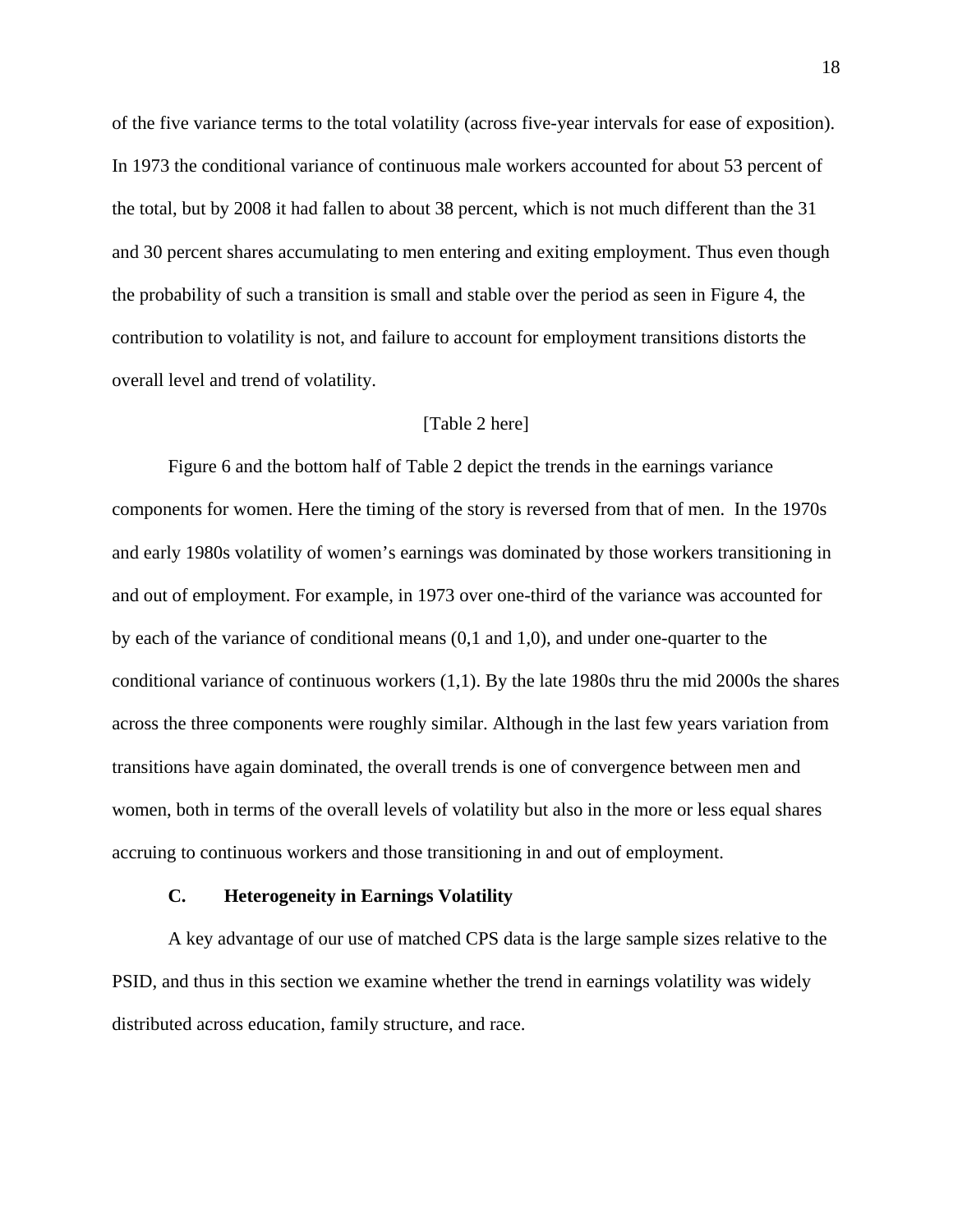The vast literature on rising wage inequality seems to be in agreement that the increase was most pronounced in the 1980s and was likely due to a combination of skill-biased technical change favoring skilled workers, falling unionization, and a declining real wage (Katz and Autor 1999; Lemieux 2008), while the inequality growth of the 1990s was most pronounced in the upper tail of the distribution (Piketty and Saez 2003; Autor, et al. 2008). To the extent that part of the rise in inequality is due to increased volatility, the growth in earnings volatility should differ across education group, and be most pronounced among the least skilled in the first half of the sample and most pronounced among the high skilled in the second half. In Figure 7 we depict trends in earnings volatility for men and women with less than a high school education, those with a high school diploma but not college, and those with at least some college. The figure reveals that volatility levels are much higher among high school dropouts for both men and women, but that the rise (decline) in male (female) earnings volatility inequality cuts across education level. However, earnings volatility rose faster among less skilled men compared to high skilled from 1973-1984 (24 versus 6 percent), and then reversed from 1986-2008 (1 versus 21 percent). For men, the timing of this reversal is consistent with the causes of inequality summarized above and detailed in that literature. Among women, the secular decline in volatility appears to be largely concentrated among those with high school or more as the volatility of dropouts shows no strong trend.

#### [Figure 7 here]

To explore trends in earnings volatility across education groups in more detail we again return to the variance decomposition of equations (6) and (7). Table 3 reports employment transition rates for men and women across the three education groups. From 1973 to 2008 there was a four-fold increase from 9 to 38 percent in the fraction of male high school dropouts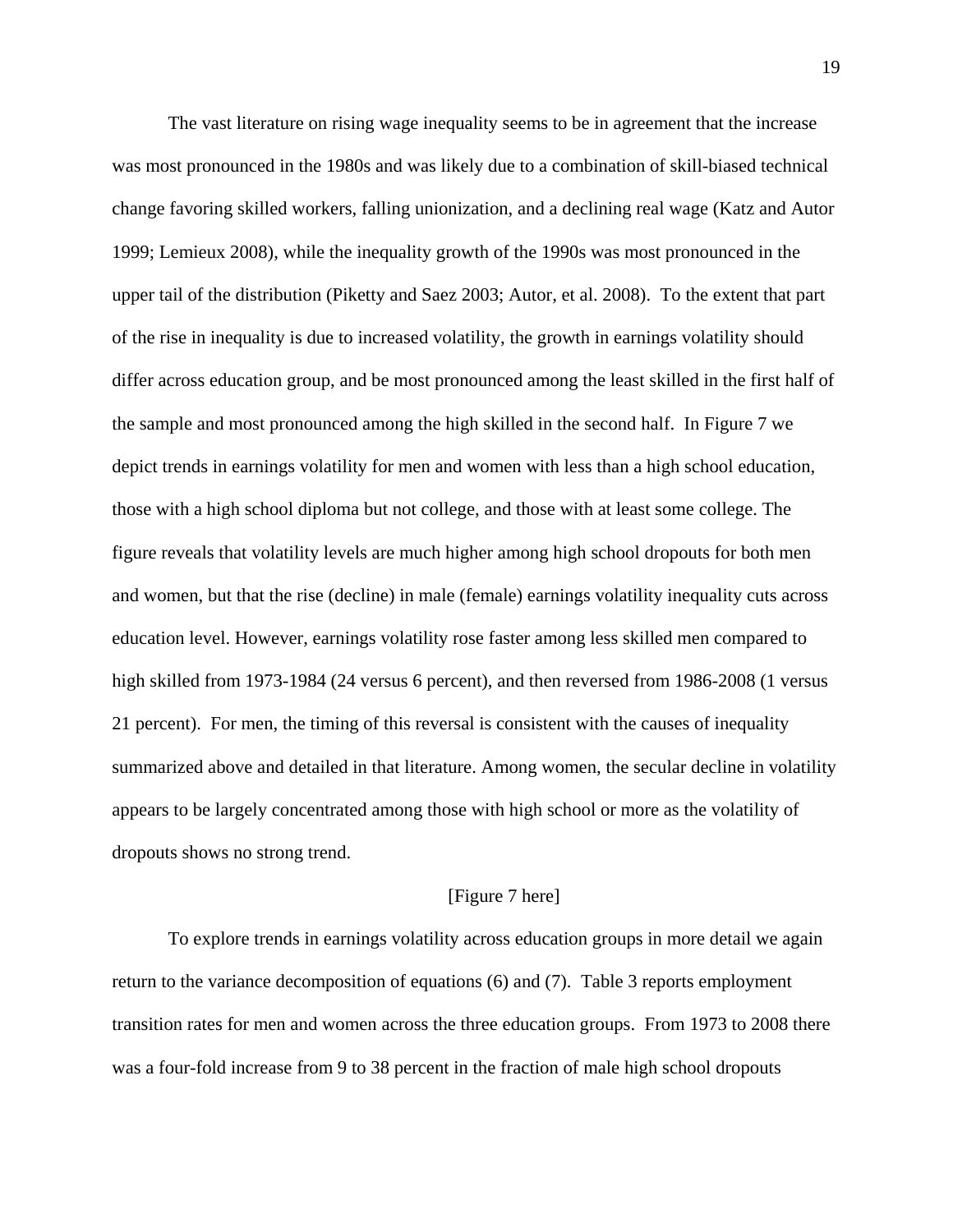reporting that they are out employment in both years, while the fraction reporting working both periods fell by nearly half to 45 percent. There was also a secular rise in the fraction entering and exiting employment, though the rates were much lower than the continuous in or out samples. The same basic pattern holds for men with high school or more, though the two period employment rates are higher and rates of non-employment are substantially lower. For women with less than high school the changes in employment transitions, while in the same direction, were much less pronounced than among men with similar education. Unlike men, women with high school or more actually show a secular decline in  $(0,0)$  and secular rise in  $(1,1)$  employment rates, and declines in (0,1) and (1,0) to levels not too different from men of similar education.

#### [Tables 3 and 4 here]

In Table 4 we examine how these employment trends interact with the variance components by presenting the shares of each of the five variance terms to the total volatility across education levels. For men overall we saw in Table 2 that the share of volatility accounted by the conditional variance of continuous workers (1,1) fell over time and the share accruing to the variance of the conditional mean increased, especially the variance of those transitioning from employment to non-employment (1,0). Table 4 reveals that this basic pattern holds across the three major education groups of men, although the share levels differ substantively by education with the conditional variance accounting for much less of the total among men who drop out. Among women, Table 2 showed that there was relative stability across the various components over time compared to men, and unlike men the role of the conditional variance of (1,1) workers increased in the share of total volatility. The results by education in Table 4 indicate that the latter trend appears to follow the trends of women with a high school diploma or more as female drop outs have variance share trends more in line with male drop outs .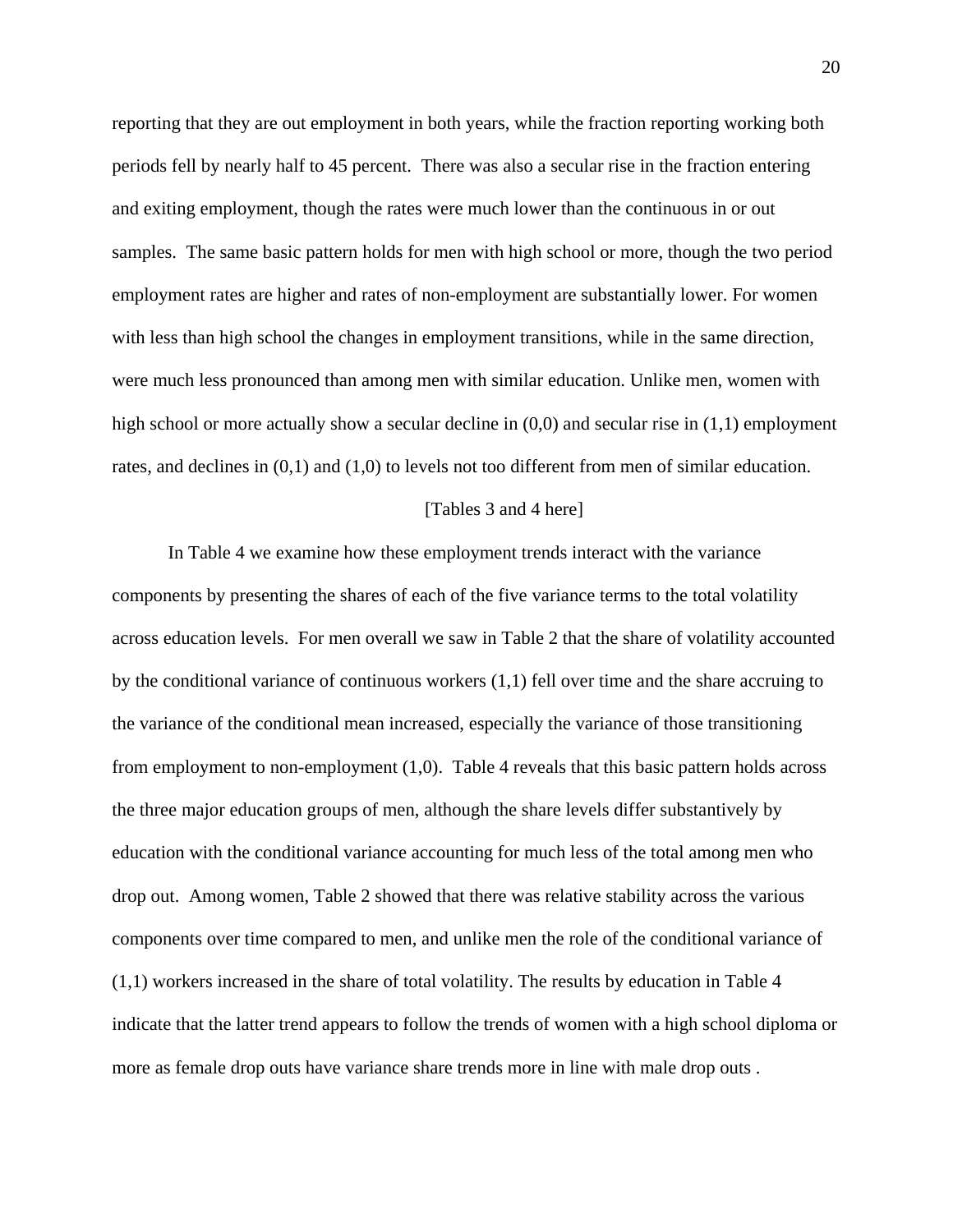#### [Figure 8 here]

In Figure 8 we depict trends in volatility by marital status (married or unmarried) and race (white or black). Among men, the level and trend of earnings volatility is strikingly different across marital status. The level of volatility among unmarried men was nearly double that of married men in the early 1970s, but this fell to about 50 percent greater by the end of the period both because of rising volatility among married men and falling volatility among unmarried men. When examining the intersection of race and marriage, we see similar patterns among unmarried and married men regardless of race. Although volatility among unmarried black men is higher than unmarried whites early in the sample period, they both fell over time and the levels over the past decade are the same. Likewise, volatility among married black men exceeds that of white men in most years, but both groups experienced sharp increases in volatility through the 1980s. For married women, the secular decline continued through the end of the sample period, suggesting that much of the stability post mid 1980s in Figure 1 owes to unmarried women. There are not substantive differences in female earnings volatility by race across marital status (though the series for married black women is quite volatile owing to smaller sample sizes).

#### [Tables 5-6 here]

Tables 5 and 6 repeat the analyses of Tables 3 and 4, but now broken down by marital status. As highlighted in Figure 8, the trends in earnings volatility do not differ substantively by race once we condition on marital status (though some of the levels do), and thus in Tables 5 and 6 we do not make distinctions by race. Table 5 shows that rates of non-employment for two periods have been trending upward for both unmarried and married men, and while the levels are much higher among unmarried men, the rate of change has been faster among married men. On the other hand, the (1,1) employment among unmarried men fell 18 percent (from 74 to 61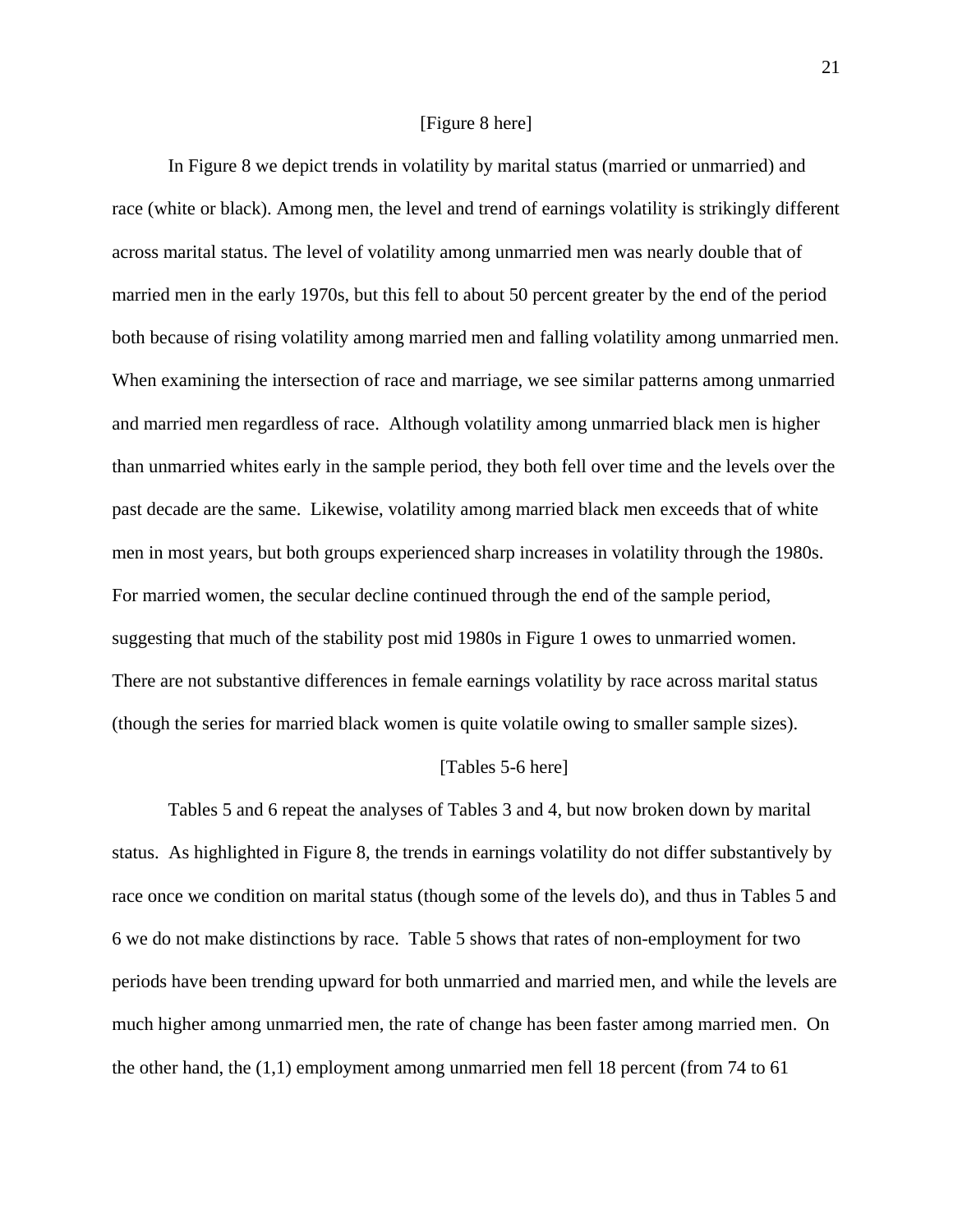percent) during the sample period, compared to about a 6 percent decline among married men. The biggest change among women was the concurrent decline in (0,0) employment and increase in (1,1) employment among those who were married. Incorporating these employment transitions into the variance decomposition of earnings, Table 6 shows that the trends affecting men who dropped out of high school in Table 4 are broadly similar to those affecting unmarried men—the share accruing to the conditional variance of continuous work fell in relation to the variance of the conditional mean of men exiting employment (1,0). Because the decline in the conditional variance term exceeded the increase in the variance of the conditional mean, total volatility of unmarried men fell. Indeed, the gap in volatility among unmarried and married men narrowed not only because of the decline among unmarried men, but also the increase among married men, especially the higher shares accruing to the variance of conditional means from transitions.

#### **IV. Conclusion**

Our results from matched CPS data show that earnings volatility among men increased from the early 1970s to mid 1980s, while women's volatility fell, and each stabilized thereafter. However, this masks important heterogeneity in volatility levels and trends across education groups and marital status. Moreover, we find that men's earnings volatility is increasingly accounted for by employment transitions, especially exits, while the share of women's volatility accounted for by continuous workers rose, each of which highlights the importance of allowing for periods of non-work in volatility studies. With the aging of the labor force these trends are likely to continue to exert upward pressure on volatility overall.

Our results broadly corroborate those from studies based on the PSID, and to a lesser extent those from the SIPP. Research from both surveys indicated that men's earnings volatility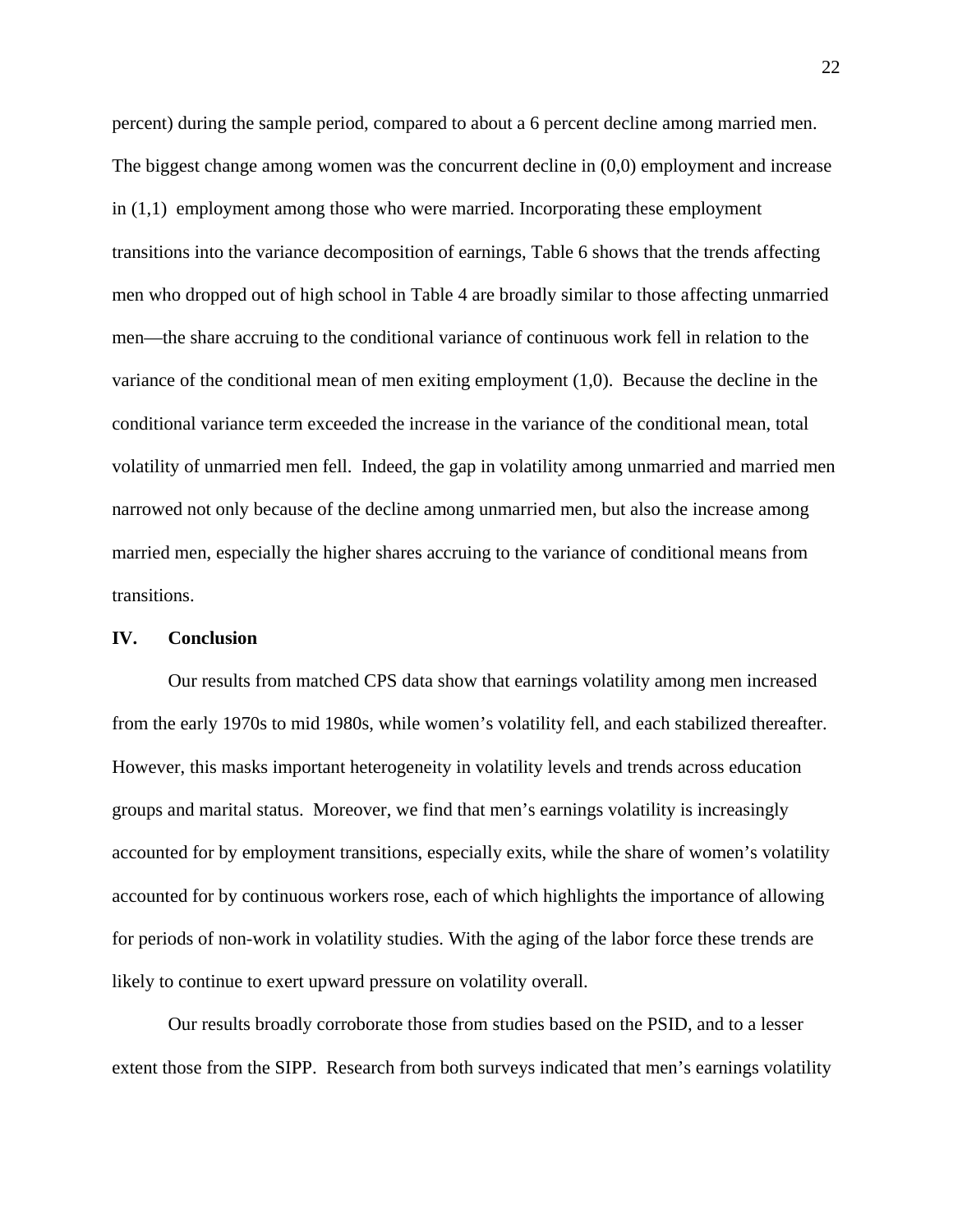peaked in the early 1980s. With the change to every other year survey design after 1997, Gottschalk and Moffitt (2009) urge caution in interpreting volatility trends from the PSID in the 2000s. This, in addition to its large sample sizes that permit more robust analyses by subgroups, makes data from matched CPS an appealing complementary source for future research on this topic. With broad trends in earnings volatility now established across several major survey and administrative data sets, new research is needed on underlying causal factors such as whether the employment transitions leading to higher volatility are voluntary or involuntary, whether trends in total income volatility (and various nonlabor income components) follow similar trends to earnings, as well as to research on the effects of volatility on family and child well being.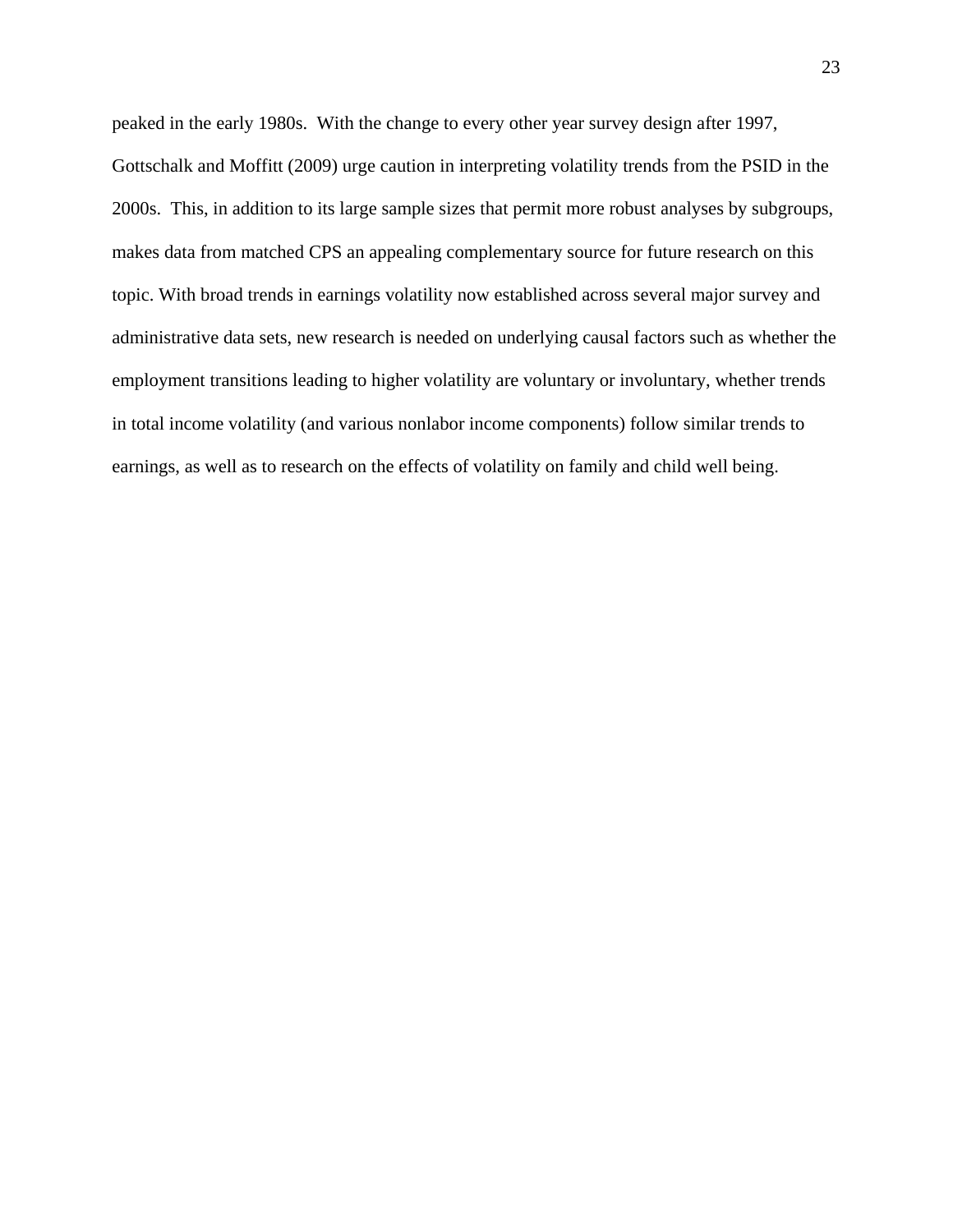#### **References**

- Autor, David H., Lawrence F. Katz, and Melissa S. Kearney. 2008. "Trends in U.S. Wage Inequality: Re-Assessing the Revisionists." *Review of Economics and Statistics* 90(2): 300–323.
- Blank, Rebecca. 2002. "Evaluating Welfare Reform in the U.S." *Journal of Economic Literature* 40(4): 1105-1166.
- Bollinger, Christopher, and Barry Hirsch. 2006. "Match Bias from Earnings Imputation in the Current Population Survey: The Case of Imperfect Matching." *Journal of Labor Economics* 24(3): 483–520.
- Bollinger, Christopher R. and Barry T. Hirsch. 2010. "Is Earnings Nonresponse Ignorable?" IZA Discussion Paper 5347
- Burkhauser, Richard, J.S. Butler, Shuaizhang Feng, and Andrew J. Houtenville. 2004. "Long term trends in earnings inequality: what the CPS can tell us." *Economics Letters* 82(2): 295-299.
- Burkhauser, Richard, Shuaizhang Feng, and Stephen Jenkins. 2007. "Using the P90/P10 Index to Measure US Inequality Trends with Current Population Survey Data: A View from Inside the Census Bureau Vaults." IZA Discussion Paper 2839.
- Cameron, Stephen, and Joseph Tracy. 1998. "Earnings Variability in the United States: An Examination Using Matched-CPS Data," Mimeo.

http://www.newyorkfed.org/research/economists/tracy/earnings\_variability.pdf

Celik, Sule, Chinhui Juhn, Kristin McCue, and Jesse Thompson. 2009. "Understanding Earnings Instability: How Important are Employment Fluctuations and Job Changes?" Census CES Working Paper 09-02.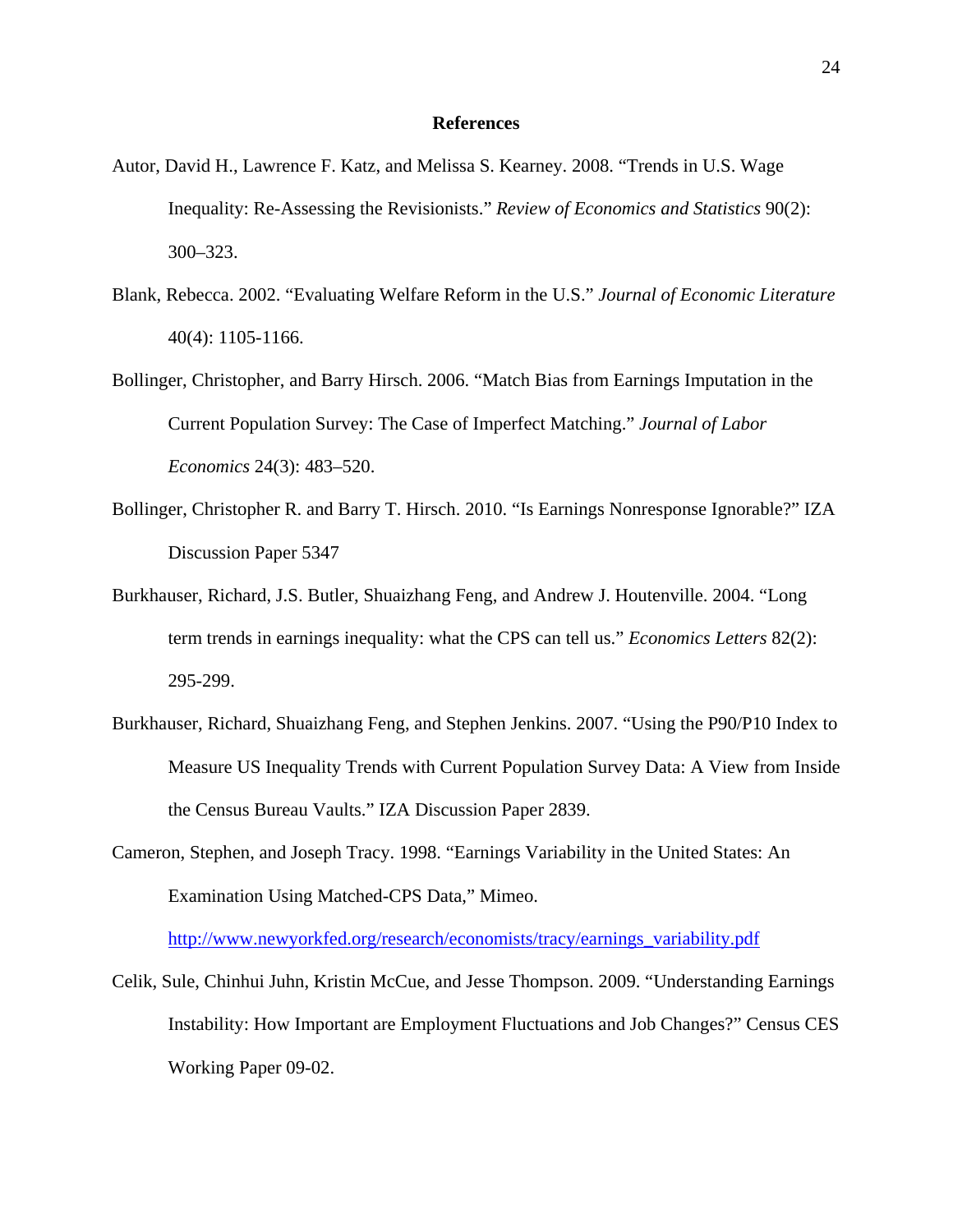Dahl, Molly, Thomas DeLeire, and Jonathan Schwabish. 2008. "Year-to-Year Variability in Worker Earnings and in Household Incomes: Estimates from Administrative Data." http://www.ssc.wisc.edu/~tdeleire/

Dynan, Karen E., Douglas W. Elmendorf, and Daniel E. Sichel. 2008. "The Evolution of Household Income Volatility."

http://www.brookings.edu/~/media/Files/rc/papers/2007/06useconomics\_dynan/06usecon omics\_dynan.pdf

- Dynarski, Susan and Jonathan Gruber. 1997. "Can Families Smooth Variable Earnings?" *Brookings Papers on Economic Activity* 1, 229–284.
- Gittleman, Maury, and Mary Joyce. 1996. "Earnings Mobility and Long-Run Inequality: An Analysis Using Matched CPS Data." *Industrial Relations* 35(2): 180-196.
- Gottschalk, Peter and Robert Moffitt. 1994. "The Growth of Earnings Instability in the U.S. Labor Market." *Brookings Papers on Economic Activity* 1, 217–254.
- Gottschalk, Peter, and Robert Moffitt. 2009. "The Rising Instability of U.S. Earnings." *Journal of Economic Perspectives* 23(4): 3-24.
- Gundersen, Craig, and James P. Ziliak. 2003. "The Role of Food Stamps in Consumption Stabilization," *Journal of Human Resources* 38(Supplement): 1051–1079.
- Haider, Steven. 2001. "Earnings Instability and Earnings Inequality of Males in the United States: 1967–1991." *Journal of Labor Economics* 19(4): 799–836.
- Hacker, Jacob S., and Elisabeth Jacobs. 2008. "The Rising Instability of American Family Incomes, 1969-2004: Evidence from the Panel Study of Income Dynamics." EPI Briefing Paper 213, Economic Policy Institute.

Hotz, V. Joseph, and John Karl Scholz. 2003. "The Earned Income Tax Credit." In *Means-Tested*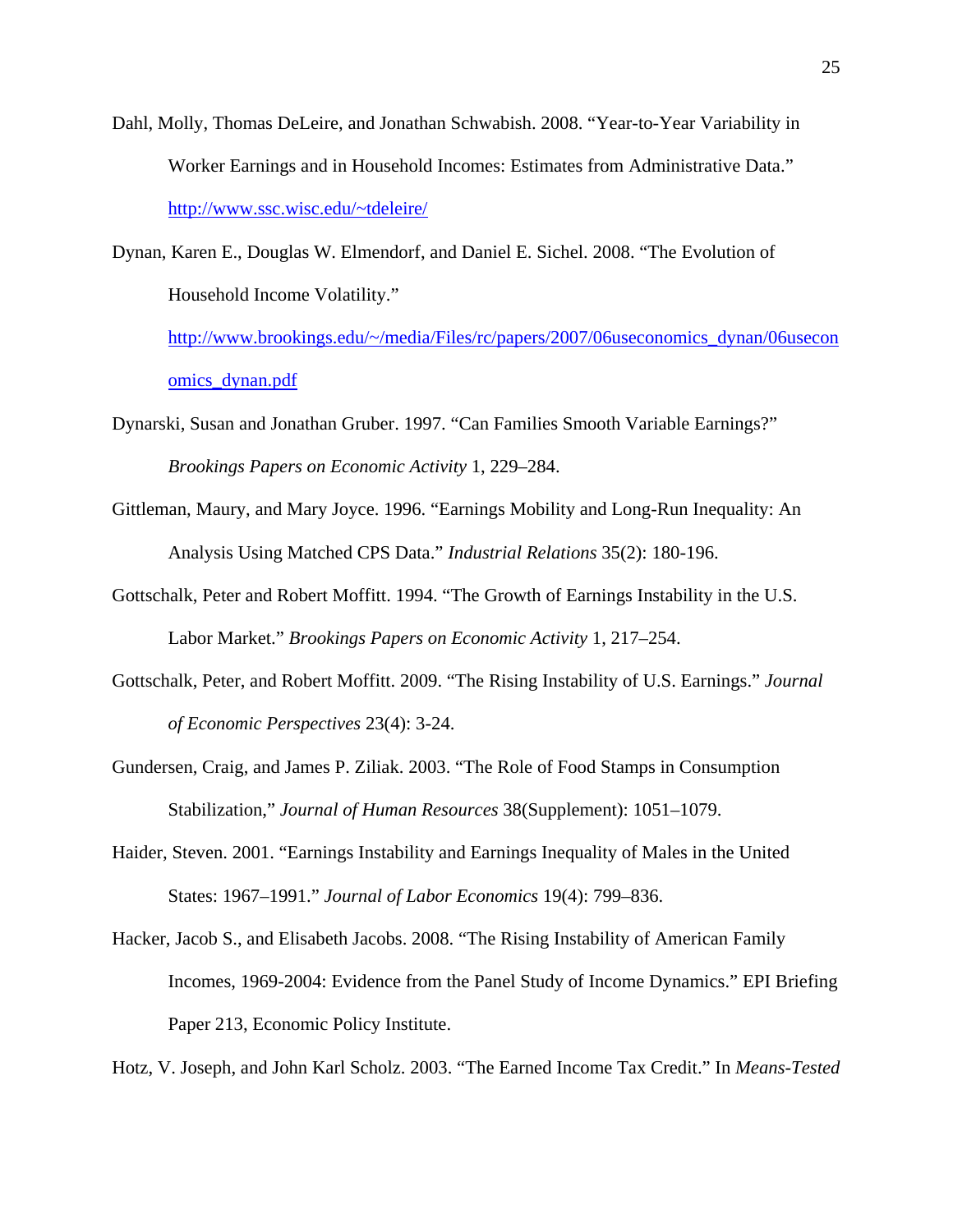*Transfer Programs in the United States*, Robert Moffitt, ed., The University of Chicago Press and NBER, 141-197.

- Jensen, Shane T., and Stephen H. Shore. 2008. "Changes in the Distribution of Income Volatility." http://arxiv.org/PS\_cache/arxiv/pdf/0808/0808.1090v1.pdf.
- Juhn, Chinhui, and Kristin, McCue. 2010. "Comparing Measures of Earnings Instability Based on Survey and Administrative Reports." Census CES Working Paper 10-15.
- Katz, Lawrence F., and David H. Autor. 1999. "Changes in the Wage Structure and Earnings Inequality," in *Handbook of Labor Economics*, Orley C. Ashenfelter and David Card, eds., Amsterdam: Elsevier.
- Keys, Ben. 2008. "Trends in Income and Consumption Volatility, 1970–2000." In *Income Volatility and Food Assistance in the United States*, D. Jolliffe and J. P. Ziliak, eds., Kalamazoo, MI: W.E. Upjohn Institute.
- Kniesner, Thomas J., and James P. Ziliak. 2002a. "Tax Reform and Automatic Stabilization." *American Economic Review* 92(3): 590-612.
- Kniesner, Thomas J., and James P. Ziliak. 2002b. "Explicit Versus Implicit Income Insurance." *Journal of Risk and Uncertainty* 25(1): 5-20.
- Larrimore, Jeff, Richard V. Burkhauser, Shuaizhang Feng, and Laura Zayatz. "Consistent cell means for topcoded incomes in the public use march CPS (1976-2007)." *Journal of Economic and Social Measurement* 33(2008): 89-128.
- Lemieux, Thomas. 2006. "Increasing Residual Wage Inequality: Composition effects, Noisy Data, or Rising Demand for Skill?" *American Economic Review* 96(3): 461–498.
- Lemieux, Thomas. 2008. "The Changing Nature of Wage Inequality." *Journal of Population Economics* 21(1): 21–48.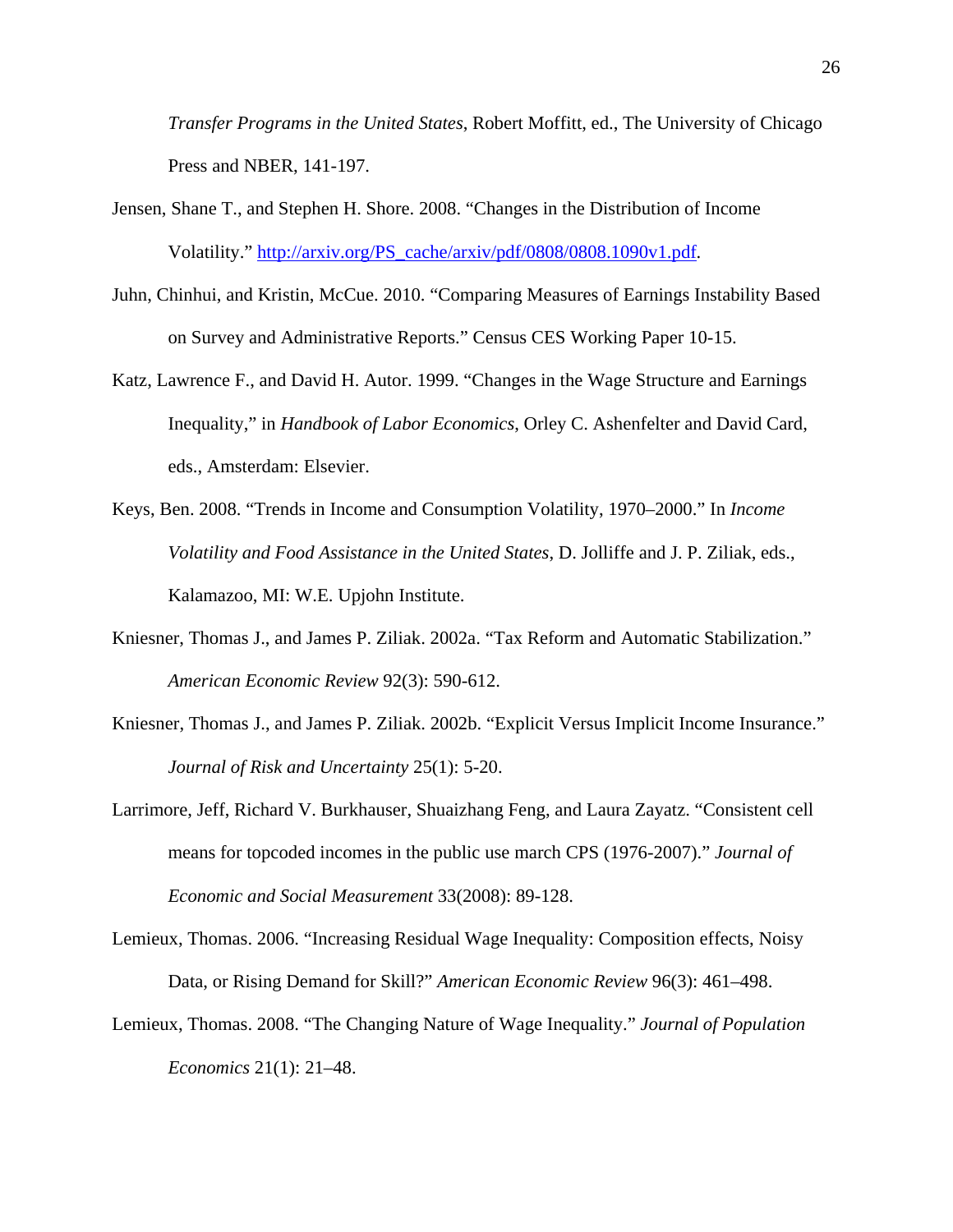- Piketty, Thomas, and Emmanuel Saez. 2003. "Income Inequality in the United States, 1913– 1998." *Quarterly Journal of Economics* 118(1): 1–39.
- Shin, Donggyun, and Gary Solon. 2008. "Trends in Men's Earnings Volatility: What Does the Panel Study of Income Dynamics Show?" NBER Working Papers, 14075.
- Solon, Gary, Robert Barsky, and Jonathan Parker. 1994. "Measuring the Cyclicality of Real Wages: How Important is Composition Bias?" *Quarterly Journal of Economics* 109(1):  $1-25.$
- Winship, Scott. 2009. "The Very Small Risk Shift: Trends in Family Income Changes." Unpublished dissertation, Harvard University.

http://www.scottwinship.com/dissertation.html

- Winship, Scott. 2011. "Economic Instability Trends and Levels across Household Surveys." Mimeo.
- Wooldridge, Jeffrey. 2001. *Econometric Analysis of Cross Section and Panel Data*. Cambridge, MA: The MIT Press.
- Ziliak, James P., and Thomas J. Kniesner. 1998. "The Importance of Sample Attrition in Life-Cycle Labor Supply Estimation," *Journal of Human Resources* 33(2): 507–530.
- Ziliak, James P. 2009. *Welfare Reform and its Long Term Consequences for America's Poor.*  Cambridge, UK: Cambridge University Press.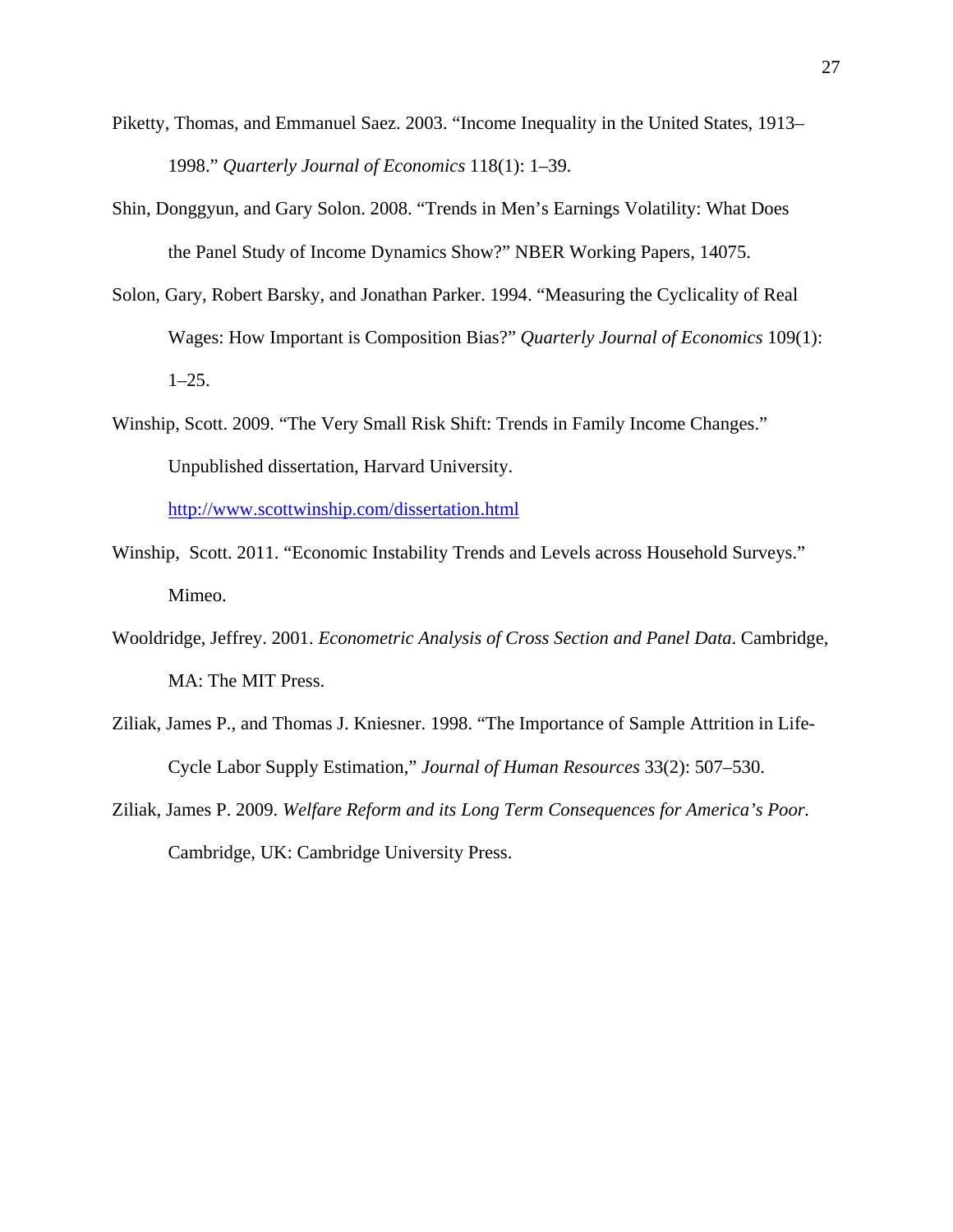

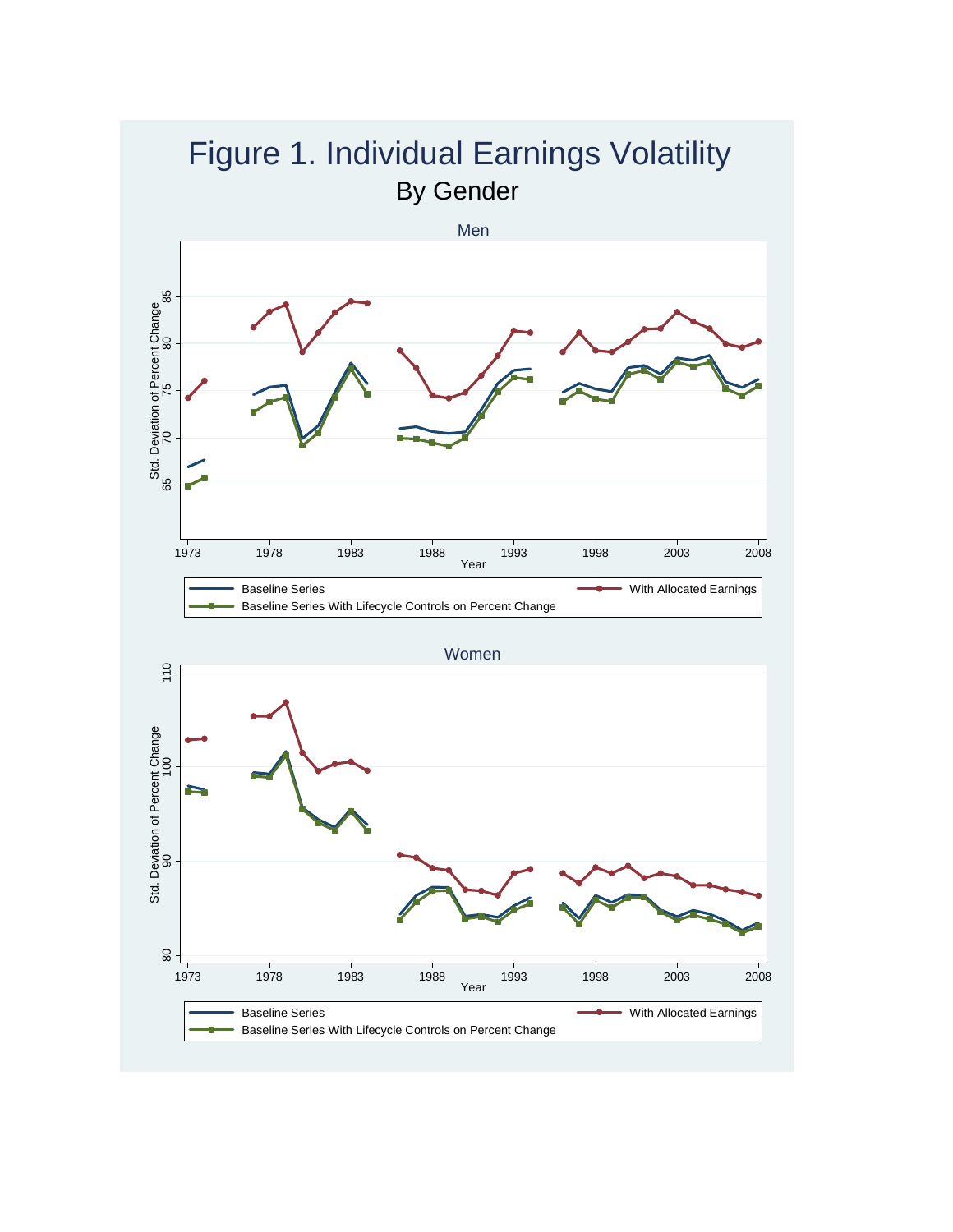Figure 2. Alternative Measures of Individual Earnings Volatility

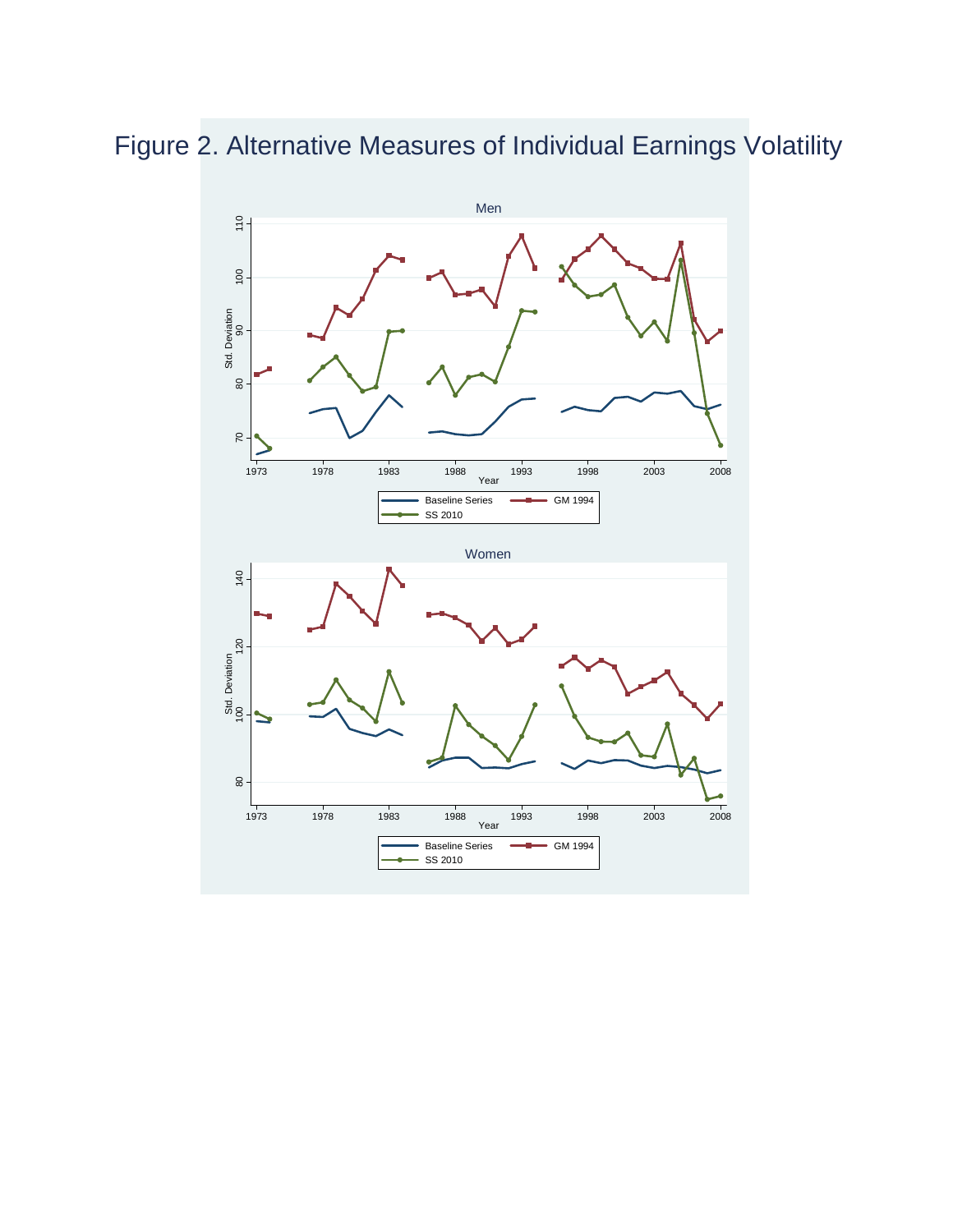

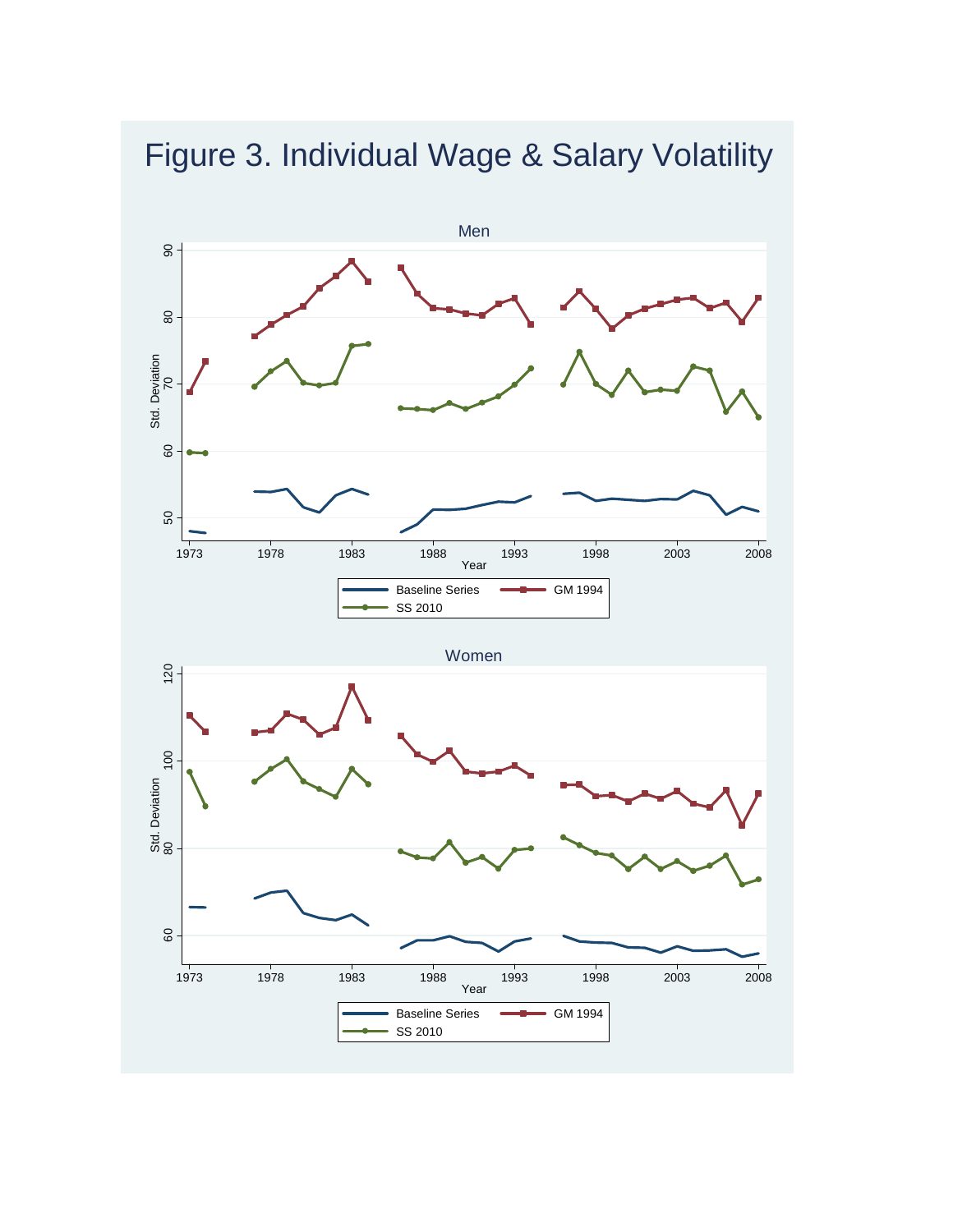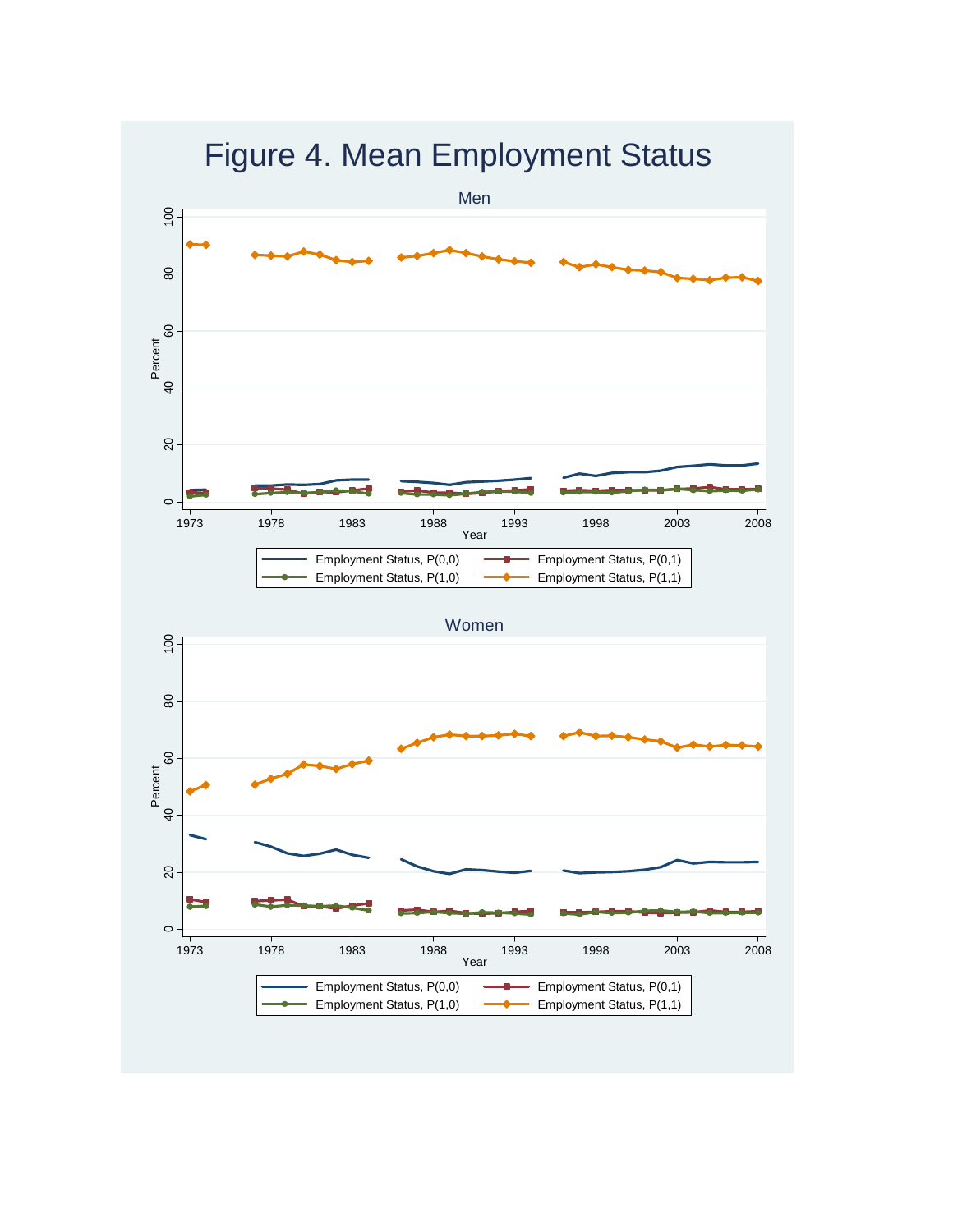Figure 5. Variance Decomposition of Male Earnings

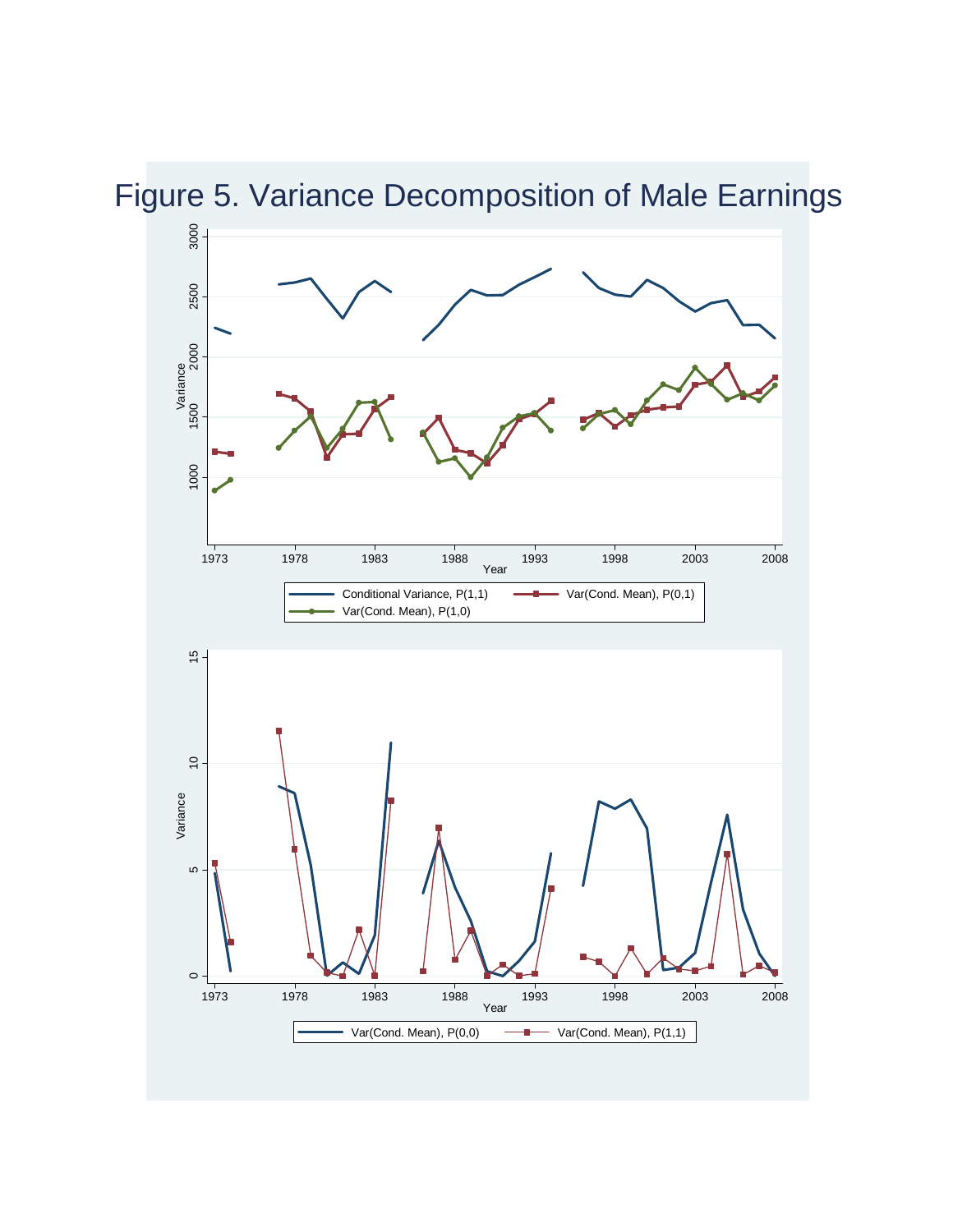Figure 6. Variance Decomposition of Female Earnings

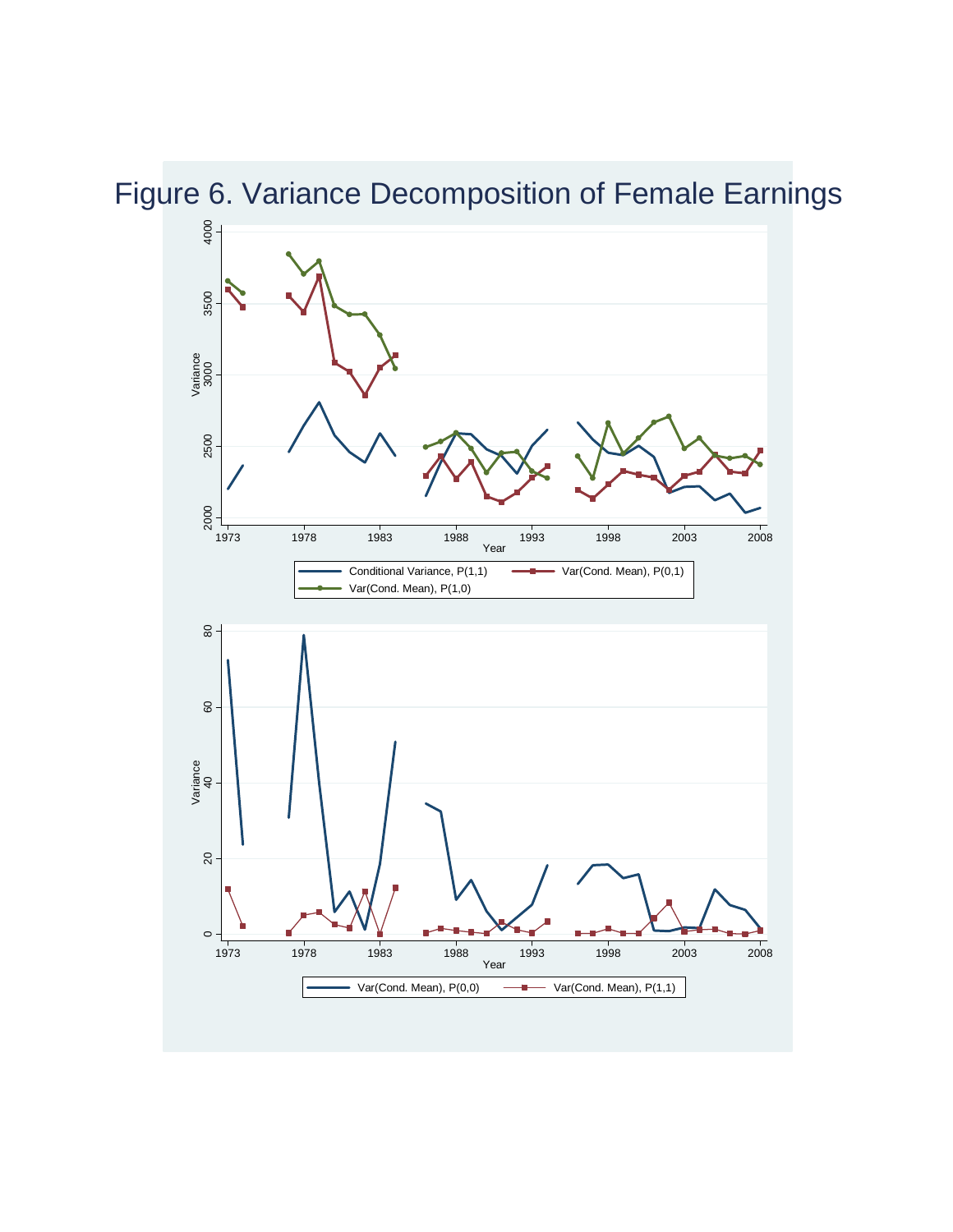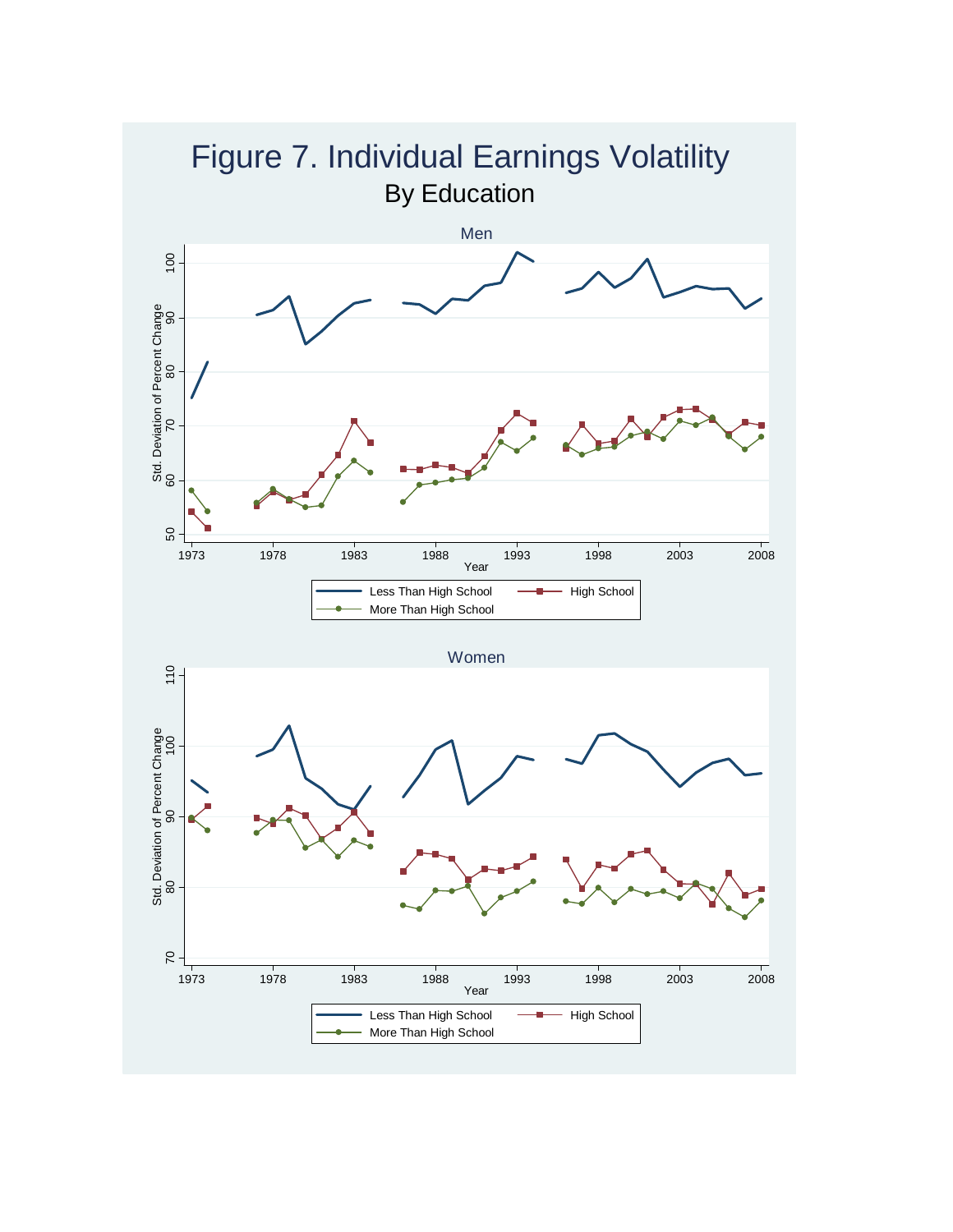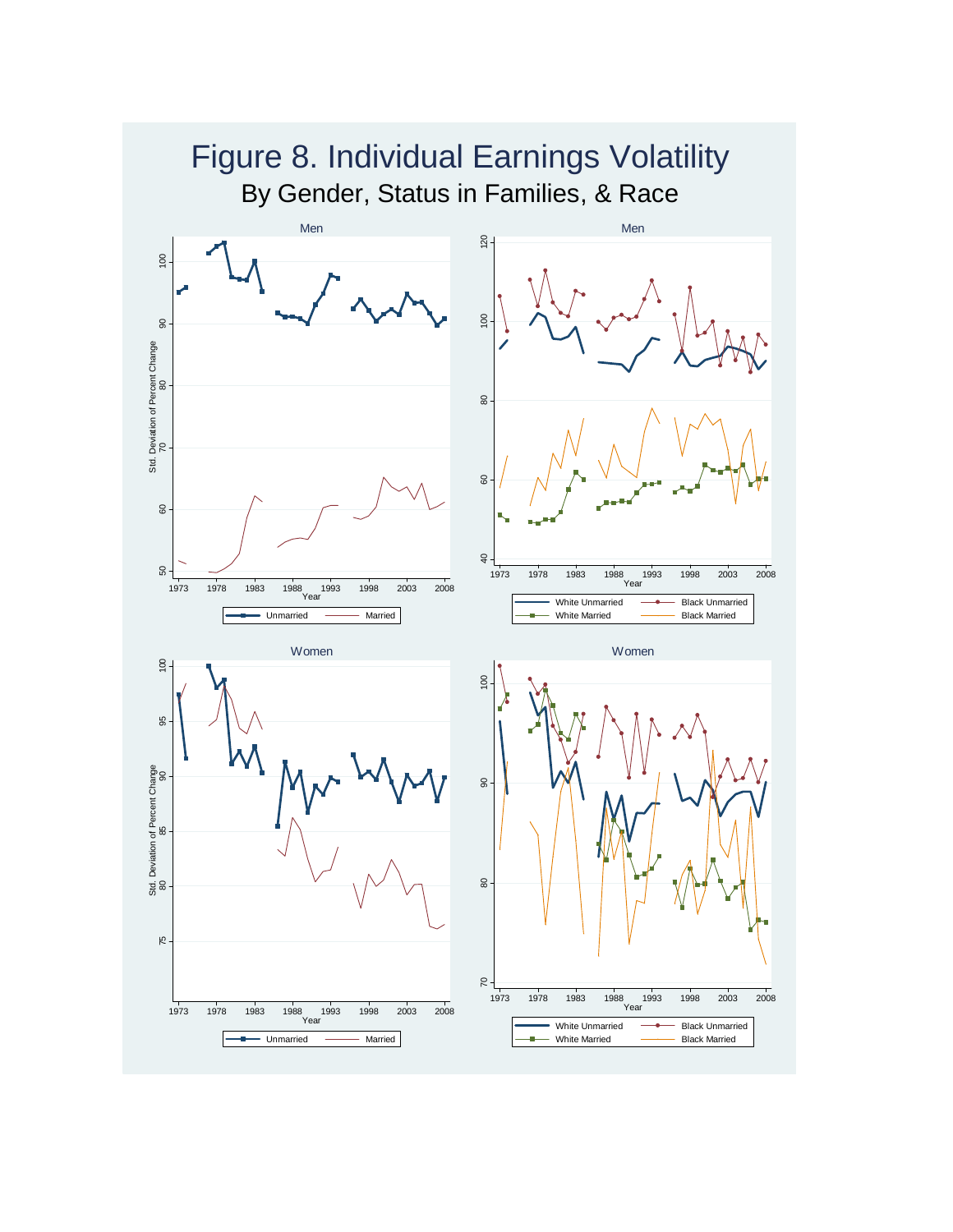#### Alternative Measures and Sample GM 1994 - Men SS 2010 - Men Wages & Salary Wages & Salary  $\frac{8}{6}$  $50 -$ 10 20 30 40 50 20 30 40 50 60 70 80  $\approx$  $\overline{4}$  $\mbox{ }^\odot$ Variance Deviation<br>50 Std. Deviation Std.  $\overline{20}$  $\overline{40}$  $\approx$  $\overline{c}$ 1973 1978 1983 1988 1993 1998 2003 2008<br>Year  $\approx -$ Total Volatility **Transitory Volatility** <sup>1973</sup> <sup>1978</sup> <sup>1983</sup> <sup>1988</sup> <sup>1993</sup> <sup>1998</sup> <sup>2003</sup> <sup>2008</sup> Year Permanent Volatility GM 1994 - Women SS 2010 - Women Wages & Salary Wages & Salary  $\frac{8}{10}$  $8 -$  20 40 60 80 30 40 50 60 70 80 90  $\pmb{\mathbb{S}}$ 8  $\mathcal{R}$ Variance Std. Deviation<br>60 Std. Deviation  $50\,$  $\overline{20}$  $\overline{a}$  $\circ$ 1973 1978 1983 1988 1993 1998 2003 2008<br>Year  $\frac{8}{3}$ Total Volatility **Transitory Volatility** Permanent Volatility 1973 1978 1983 1988 1993 1998 2003 2008 Year

# Appendix Figure 1. Individual Total Earnings Volatility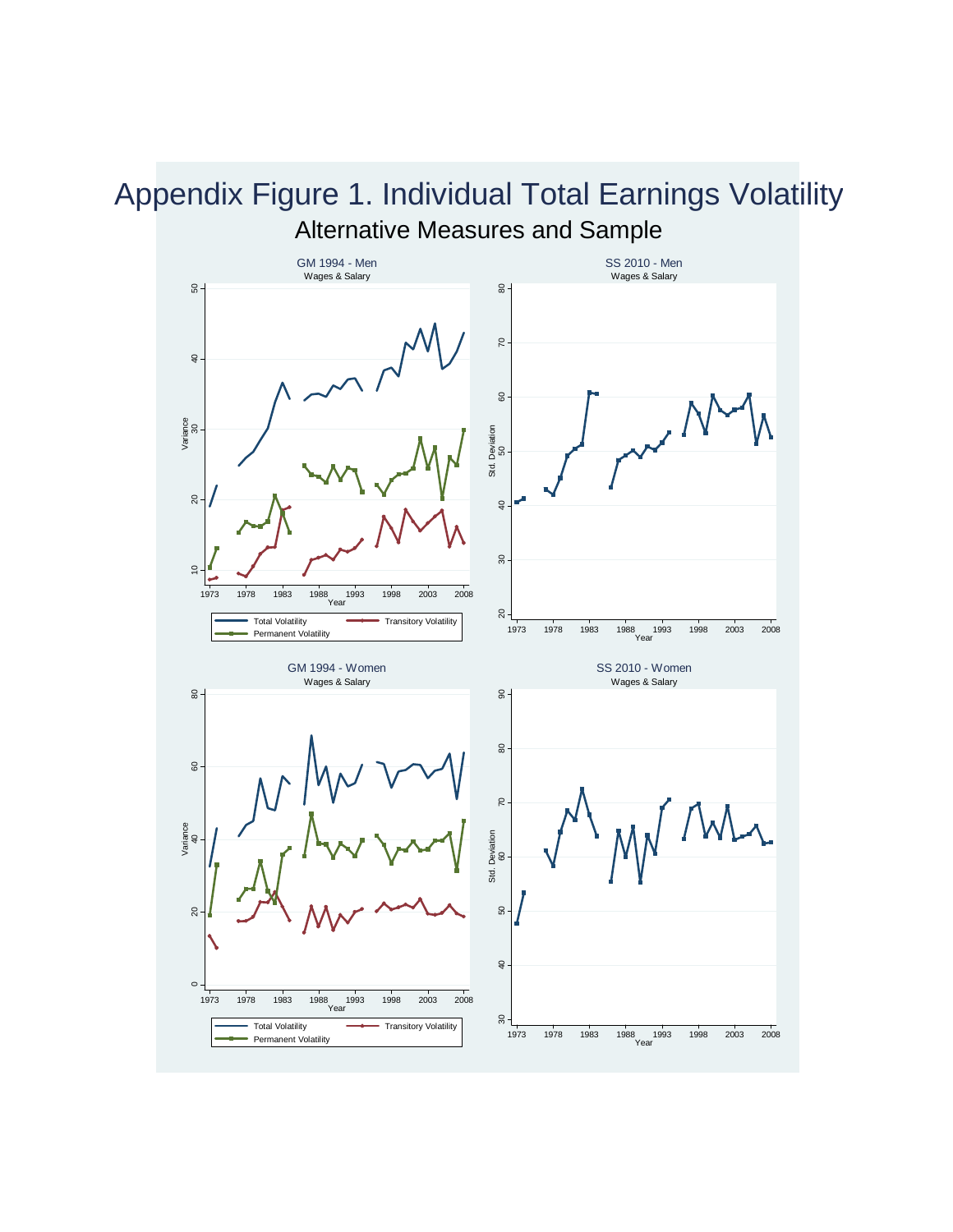| Table 1. Volatility and the Business Cycle |               |                        |  |  |  |
|--------------------------------------------|---------------|------------------------|--|--|--|
|                                            | (1)           | (2)                    |  |  |  |
|                                            | Male Earnings | <b>Female Earnings</b> |  |  |  |
| Unemployment                               | $0.853*$      | $-0.844***$            |  |  |  |
|                                            | (0.430)       | (0.283)                |  |  |  |
| 1985                                       | $-2.975$      | $-10.520***$           |  |  |  |
|                                            | (1.884)       | (1.240)                |  |  |  |
| 1995                                       | 0.625         | $-0.041$               |  |  |  |
|                                            | (2.117)       | (1.394)                |  |  |  |
| <b>Time Trend</b>                          | $0.337**$     | $-0.145$               |  |  |  |
|                                            | (0.130)       | (0.085)                |  |  |  |
| Constant                                   | 64.528***     | 103.929***             |  |  |  |
|                                            | (2.797)       | (1.842)                |  |  |  |
| <b>Observations</b>                        | 32            | 32                     |  |  |  |
| R-squared                                  | 0.556         | 0.942                  |  |  |  |

Standard errors in parentheses. \*\*\* p<0.01, \*\* p<0.05, \* p<0.10.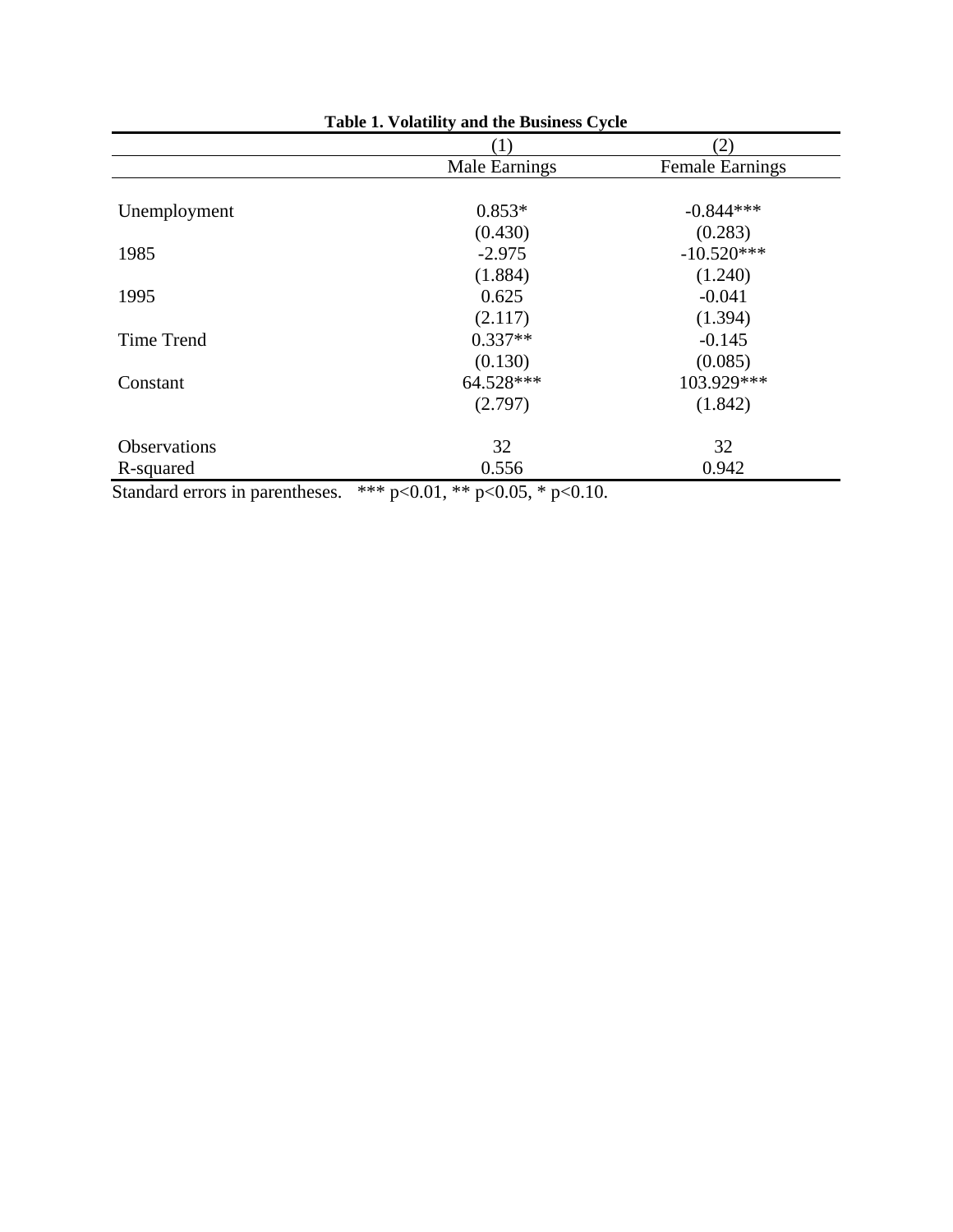|      | (1)         | (2)      | (3)                                 | (4)         | (5)         |
|------|-------------|----------|-------------------------------------|-------------|-------------|
|      | Conditional |          | Variance of Variance of Variance of |             | Variance of |
|      | Variance,   |          | Conditional Conditional             | Conditional | Conditional |
|      | P(1,1)      | Mean,    | Mean,                               | Mean,       | Mean,       |
|      |             | P(0,0)   | P(0,1)                              | P(1,0)      | P(1,1)      |
|      |             | Men      |                                     |             |             |
| 1973 | 52.89       | 0.10     | 27.19                               | 19.74       | 0.08        |
| 1978 | 46.10       | 0.13     | 29.40                               | 24.30       | 0.06        |
| 1983 | 47.87       | 0.03     | 25.63                               | 26.47       | 0.00        |
| 1988 | 52.44       | 0.07     | 24.32                               | 23.16       | 0.00        |
| 1993 | 49.21       | 0.02     | 25.25                               | 25.52       | 0.00        |
| 1998 | 47.74       | 0.11     | 25.12                               | 27.02       | 0.01        |
| 2003 | 40.43       | 0.02     | 28.68                               | 30.86       | 0.01        |
| 2008 | 38.22       | 0.00     | 31.38                               | 30.40       | 0.00        |
|      |             |          | Women                               |             |             |
| 1973 | 24.03       | 0.33     | 39.04                               | 36.60       | 0.00        |
| 1978 | 26.87       | 0.40     | 36.75                               | 35.96       | 0.02        |
| 1983 | 31.11       | 0.11     | 33.81                               | 34.94       | 0.02        |
| 1988 | 36.43       | 0.07     | 29.96                               | 33.48       | 0.06        |
| 1993 | 37.23       | 0.07     | 31.67                               | 31.03       | 0.00        |
| 1998 | 34.49       | 0.16     | 30.57                               | 34.69       | 0.10        |
| 2003 | 32.70       | $0.01\,$ | 32.52                               | 34.75       | 0.02        |
| 2008 | 30.65       | 0.01     | 35.98                               | 33.36       | 0.00        |

**Table 2. Share of Earnings Variance Decomposition by Component**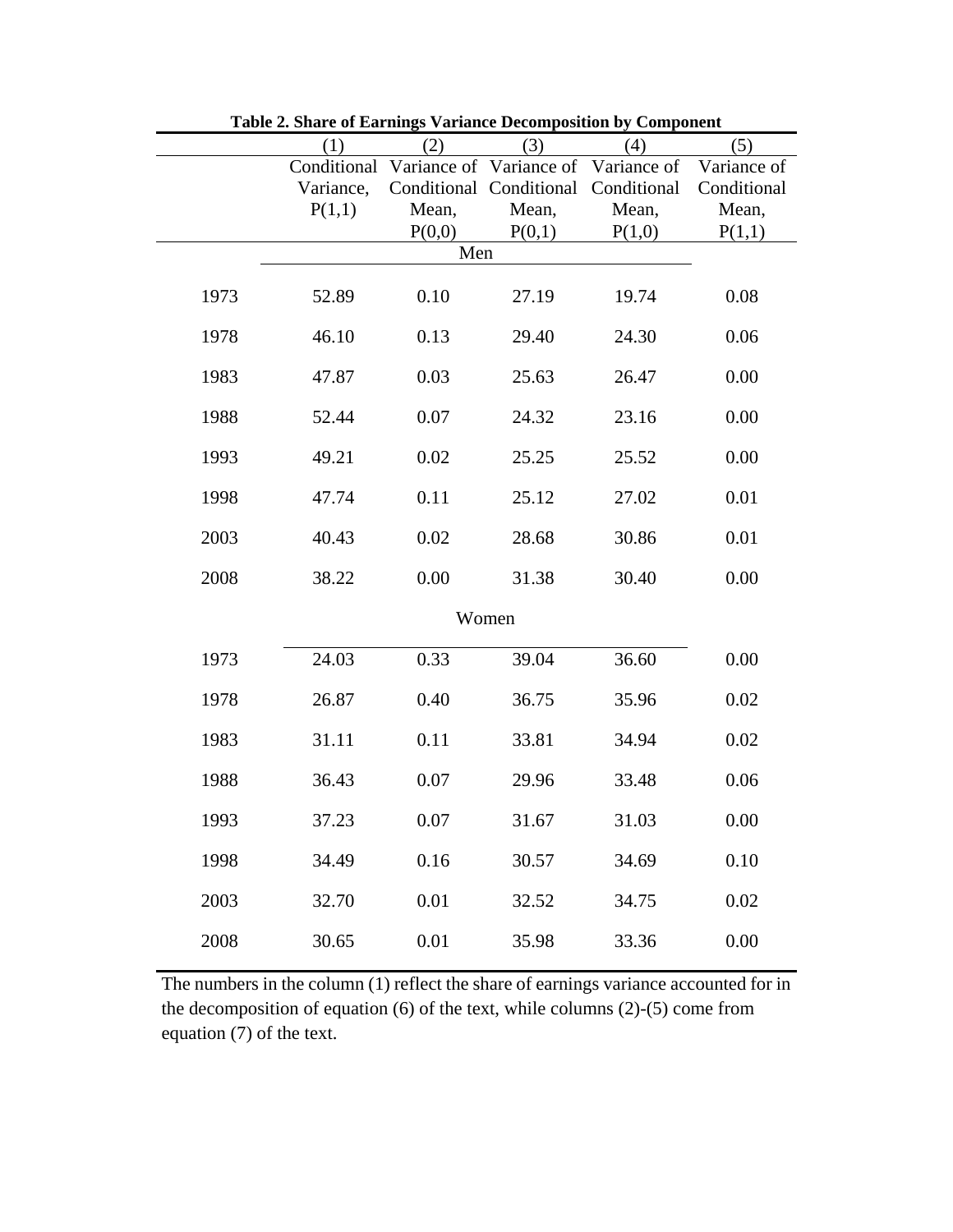|      | (1)    | (2)    | (3)                         | (4)    |
|------|--------|--------|-----------------------------|--------|
|      | P(0,0) | P(0,1) | P(1,0)                      | P(1,1) |
|      | Men-   |        | -Less than High School      |        |
| 1973 | 9.27   | 5.85   | 2.93                        | 81.95  |
| 1978 | 14.87  | 8.55   | 5.38                        | 71.20  |
| 1983 | 21.27  | 8.05   | 6.69                        | 64.00  |
| 1988 | 18.71  | 8.18   | 4.84                        | 68.27  |
| 1993 | 23.71  | 11.55  | 6.84                        | 57.89  |
| 1998 | 24.63  | 10.70  | 6.83                        | 57.85  |
| 2003 | 33.25  | 9.68   | 7.49                        | 49.58  |
| 2008 | 37.79  | 9.97   | 7.15                        | 45.09  |
|      |        |        | Women-Less than High School |        |
| 1973 | 42.66  | 11.14  | 6.93                        | 39.27  |
| 1978 | 41.61  | 10.98  | 8.59                        | 38.83  |
| 1983 | 47.57  | 9.39   | 6.91                        | 36.13  |
| 1988 | 39.30  | 11.31  | 7.83                        | 41.55  |
| 1993 | 43.44  | 10.90  | 8.24                        | 37.42  |
| 1998 | 42.34  | 12.14  | 8.75                        | 36.77  |
| 2003 | 50.29  | 11.28  | 7.07                        | 31.36  |
| 2008 | 50.15  | 12.61  | 7.02                        | 30.21  |
|      |        |        |                             |        |

.

**Table 3. Employment Rates of Men and Women by Education**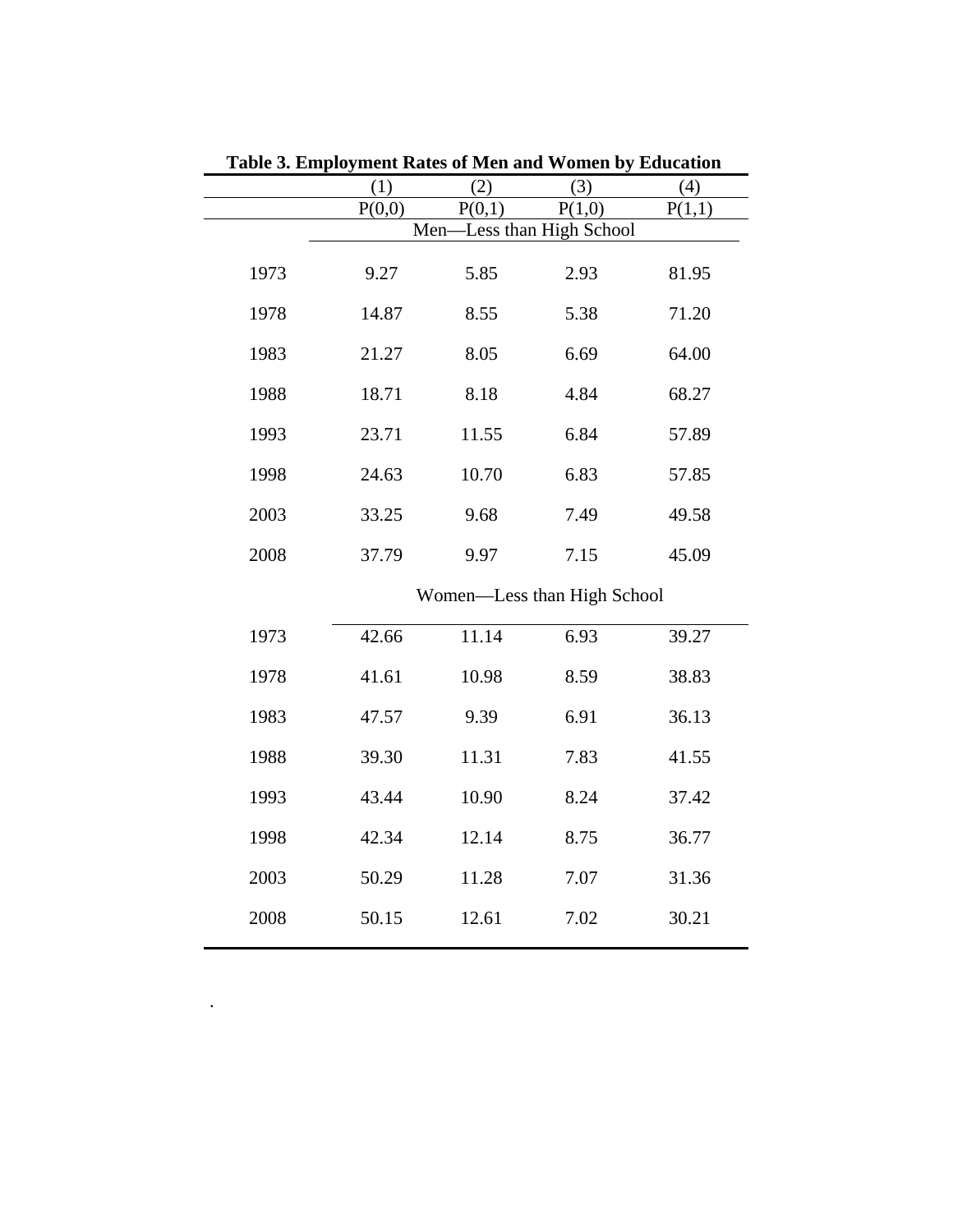| <b>Table 3 Continued</b> |                 |        |                   |        |  |  |  |  |
|--------------------------|-----------------|--------|-------------------|--------|--|--|--|--|
|                          | (1)             | (2)    | (3)               | (4)    |  |  |  |  |
|                          | P(0,0)          | P(0,1) | P(1,0)            | P(1,1) |  |  |  |  |
|                          | Men-High School |        |                   |        |  |  |  |  |
| 1973                     | 2.11            | 1.02   | 1.64              | 95.23  |  |  |  |  |
| 1978                     | 2.69            | 1.68   | 1.59              | 94.04  |  |  |  |  |
| 1983                     | 4.17            | 2.48   | 2.92              | 90.43  |  |  |  |  |
| 1988                     | 4.48            | 1.61   | 1.99              | 91.92  |  |  |  |  |
| 1993                     | 5.72            | 2.18   | 3.44              | 88.66  |  |  |  |  |
| 1998                     | 6.86            | 2.33   | 2.74              | 88.07  |  |  |  |  |
| 2003                     | 9.64            | 2.92   | 4.13              | 83.31  |  |  |  |  |
| 2008                     | 11.75           | 2.95   | 4.47              | 80.83  |  |  |  |  |
|                          |                 |        | Women-High School |        |  |  |  |  |
| 1973                     | 35.20           | 7.70   | 7.47              | 49.63  |  |  |  |  |
| 1978                     | 30.04           | 8.45   | 5.93              | 55.57  |  |  |  |  |
| 1983                     | 25.21           | 6.64   | 7.66              | 60.50  |  |  |  |  |
| 1988                     | 20.13           | 5.31   | 6.14              | 68.42  |  |  |  |  |
| 1993                     | 21.13           | 5.61   | 5.41              | 67.85  |  |  |  |  |
| 1998                     | 21.62           | 5.24   | 5.60              | 67.53  |  |  |  |  |
| 2003                     | 24.87           | 4.18   | 6.30              | 64.65  |  |  |  |  |
| 2008                     | 26.39           | 5.04   | 6.07              | 62.49  |  |  |  |  |

 $\mathcal{L}^{\mathcal{L}}(\mathcal{L}^{\mathcal{L}})$  . In the  $\mathcal{L}^{\mathcal{L}}(\mathcal{L}^{\mathcal{L}})$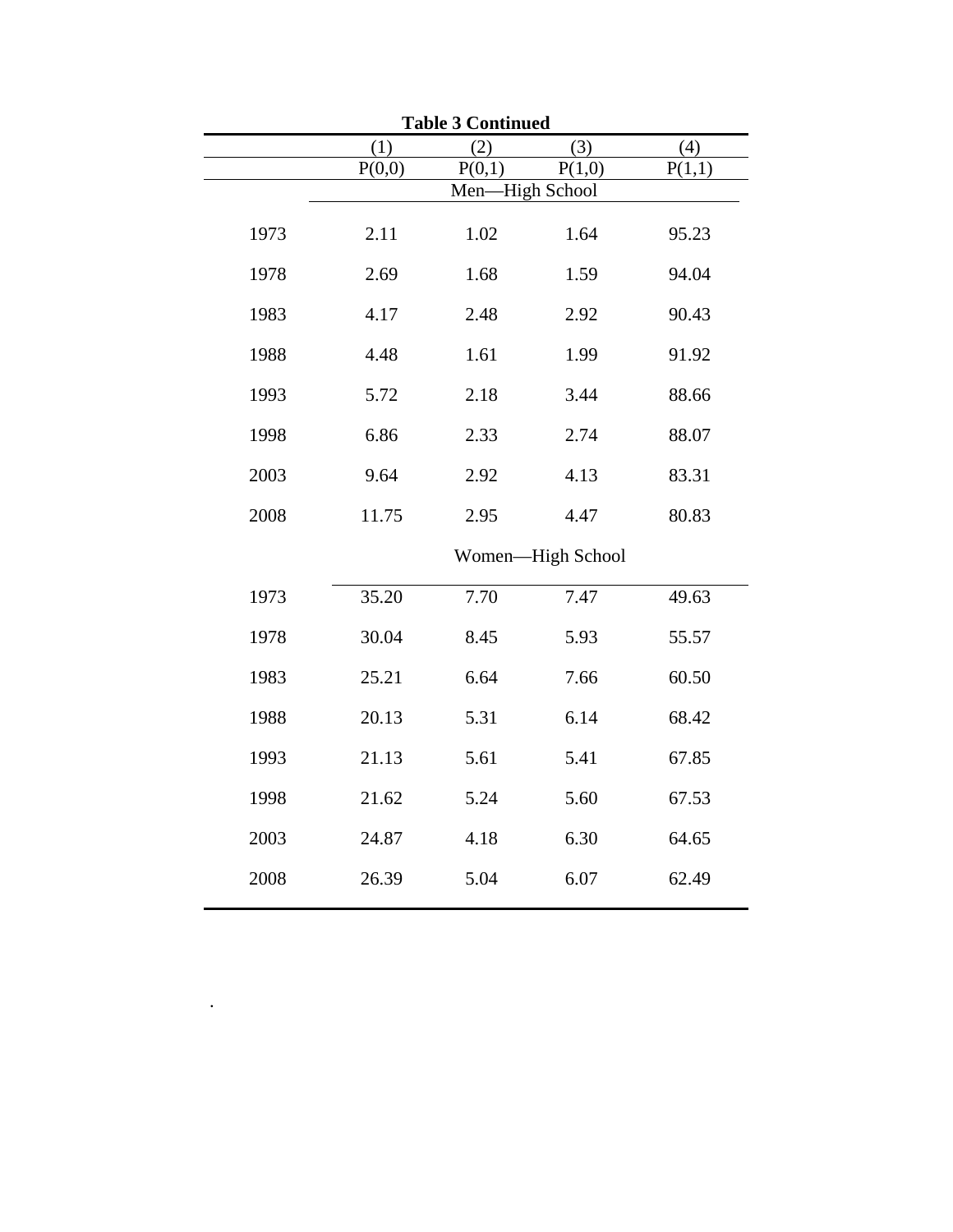| <b>Table 3 Continued</b> |        |        |                             |        |  |  |  |
|--------------------------|--------|--------|-----------------------------|--------|--|--|--|
|                          | (1)    | (2)    | (3)                         | (4)    |  |  |  |
|                          | P(0,0) | P(0,1) | P(1,0)                      | P(1,1) |  |  |  |
|                          | Men-   |        | -More than High School      |        |  |  |  |
| 1973                     | 1.89   | 2.19   | 1.09                        | 94.83  |  |  |  |
| 1978                     | 1.97   | 2.23   | 1.43                        | 94.36  |  |  |  |
| 1983                     | 2.97   | 1.58   | 2.44                        | 93.01  |  |  |  |
| 1988                     | 2.46   | 1.52   | 1.78                        | 94.24  |  |  |  |
| 1993                     | 3.59   | 2.02   | 2.22                        | 92.17  |  |  |  |
| 1998                     | 4.38   | 1.78   | 2.58                        | 91.26  |  |  |  |
| 2003                     | 5.84   | 2.91   | 3.45                        | 87.80  |  |  |  |
| 2008                     | 6.04   | 2.73   | 3.13                        | 88.10  |  |  |  |
|                          |        |        | Women-More than High School |        |  |  |  |
| 1973                     | 23.44  | 8.07   | 6.24                        | 62.25  |  |  |  |
| 1978                     | 20.54  | 7.16   | 6.24                        | 66.05  |  |  |  |
| 1983                     | 14.35  | 5.57   | 5.26                        | 74.82  |  |  |  |
| 1988                     | 11.46  | 3.63   | 4.89                        | 80.01  |  |  |  |
| 1993                     | 11.36  | 4.38   | 4.35                        | 79.91  |  |  |  |
| 1998                     | 11.88  | 3.98   | 5.35                        | 78.79  |  |  |  |
| 2003                     | 16.63  | 4.47   | 5.03                        | 73.87  |  |  |  |
| 2008                     | 15.62  | 4.80   | 4.91                        | 74.66  |  |  |  |
|                          |        |        |                             |        |  |  |  |

 $\mathcal{L}^{\text{max}}_{\text{max}}$  . The set of  $\mathcal{L}^{\text{max}}_{\text{max}}$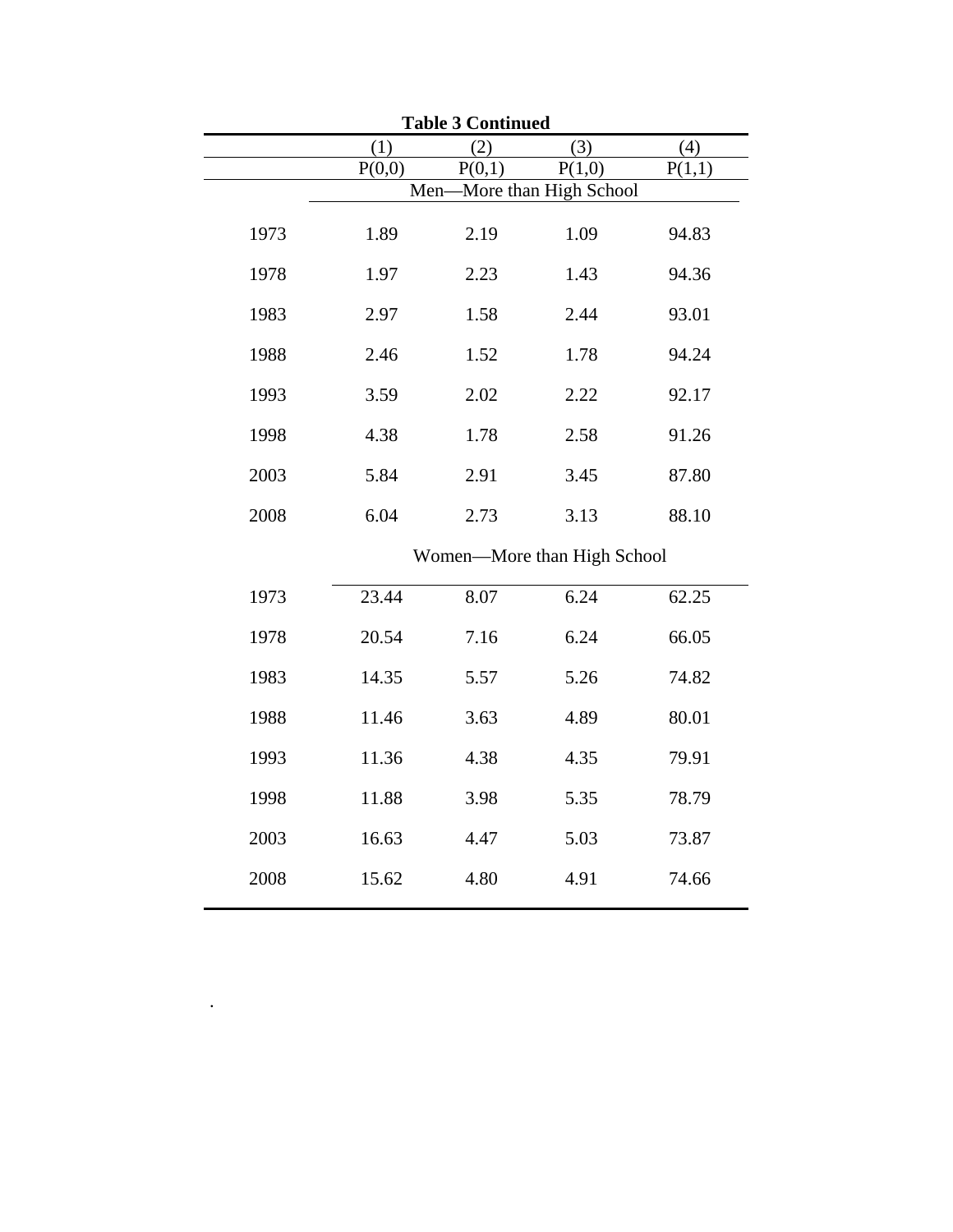|       | (1)       | (2)    | (3)                                             | (4)    | (5)         |
|-------|-----------|--------|-------------------------------------------------|--------|-------------|
|       |           |        | Conditional Variance of Variance of Variance of |        | Variance of |
|       | Variance, |        | Conditional Conditional Conditional             |        | Conditional |
|       | P(1,1)    | Mean,  | Mean,                                           | Mean,  | Mean,       |
|       |           | P(0,0) | P(0,1)                                          | P(1,0) | P(1,1)      |
|       |           |        | Men-Less than High School                       |        |             |
| 1973  | 40.11     | 0.40   | 35.23                                           | 24.06  | 0.20        |
| 1978  | 34.91     | 0.49   | 34.40                                           | 30.16  | 0.04        |
| 1983  | 31.81     | 0.10   | 35.41                                           | 32.67  | 0.01        |
| 1988  | 38.71     | 0.41   | 33.54                                           | 27.26  | 0.08        |
| 1993  | 30.99     | 0.47   | 38.23                                           | 30.13  | 0.19        |
| 1998  | 29.10     | 0.74   | 36.97                                           | 33.19  | 0.01        |
| 2003  | 24.18     | 0.24   | 40.24                                           | 35.33  | $0.01\,$    |
| 2008  | 22.15     | 0.18   | 42.68                                           | 34.88  | 0.11        |
|       |           |        | Women-Less than High School                     |        |             |
| 21.77 | 21.77     | 0.76   | 42.03                                           | 35.44  | 0.00        |
| 21.09 | 21.09     | 0.59   | 39.23                                           | 38.92  | 0.16        |
| 21.93 | 21.93     | 0.59   | 41.13                                           | 36.29  | 0.06        |
| 23.81 | 23.81     | 0.59   | 39.49                                           | 36.10  | 0.01        |
| 22.14 | 22.14     | 0.37   | 41.66                                           | 35.83  | 0.00        |
| 19.12 | 19.12     | 1.10   | 39.70                                           | 39.74  | 0.34        |
| 18.88 | 18.88     | 0.76   | 45.13                                           | 35.22  | 0.01        |
| 16.64 | 16.64     | 0.85   | 47.96                                           | 34.33  | 0.21        |

**Table 4. Share of Earnings Variance Decomposition by Component and Education**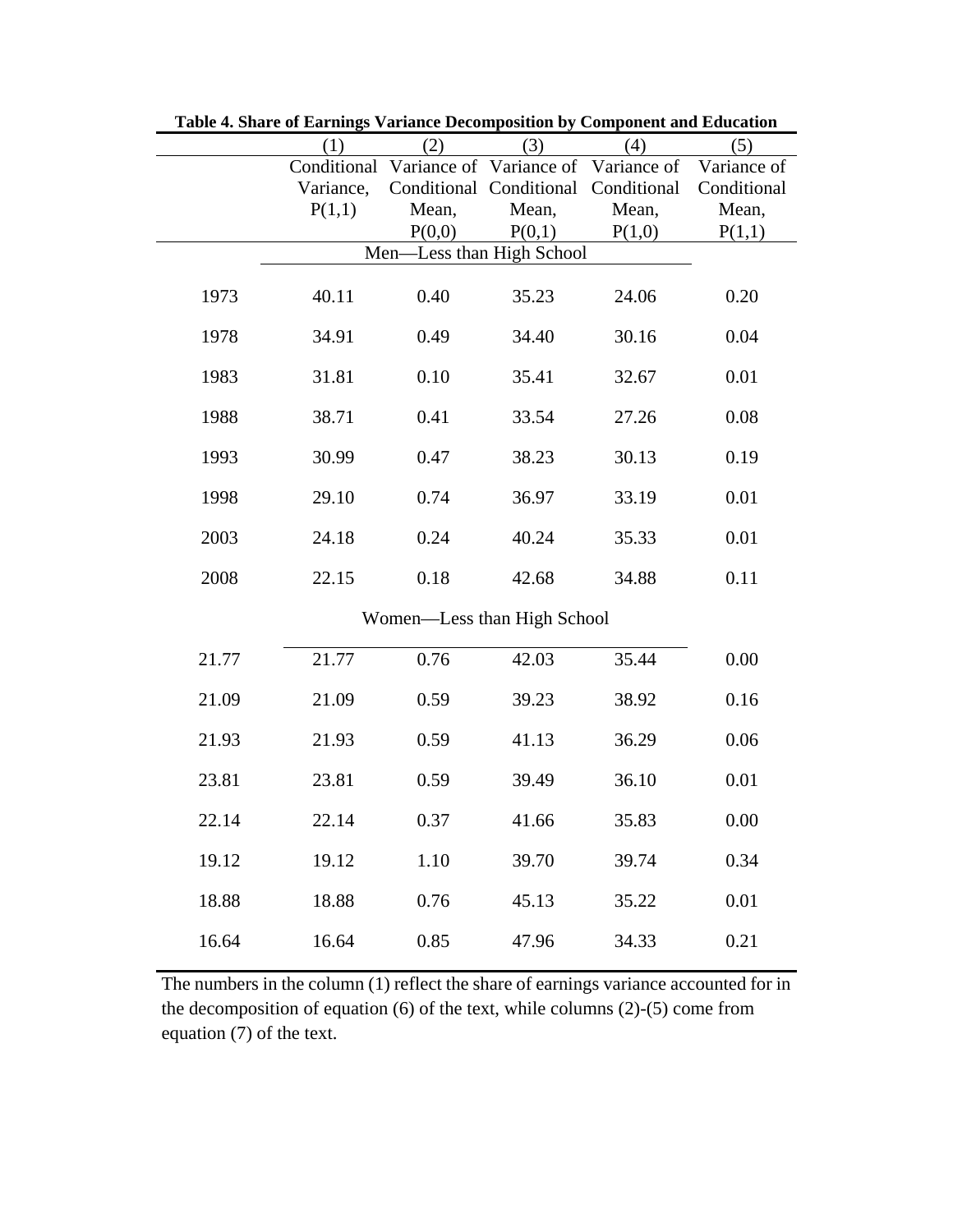|      |           | <b>Table 4 Continued</b> |                                                 |        |             |
|------|-----------|--------------------------|-------------------------------------------------|--------|-------------|
|      | (1)       | (2)                      | (3)                                             | (4)    | (5)         |
|      |           |                          | Conditional Variance of Variance of Variance of |        | Variance of |
|      | Variance, |                          | Conditional Conditional Conditional             |        | Conditional |
|      | P(1,1)    | Mean,                    | Mean,                                           | Mean,  | Mean,       |
|      |           | P(0,0)                   | P(0,1)                                          | P(1,0) | P(1,1)      |
|      |           | Men-High School          |                                                 |        |             |
| 1973 | 63.42     | 0.01                     | 13.40                                           | 23.10  | 0.07        |
| 1978 | 60.99     | 0.04                     | 18.72                                           | 20.25  | 0.00        |
| 1983 | 57.52     | 0.01                     | 18.45                                           | 24.00  | 0.03        |
| 1988 | 63.27     | 0.02                     | 15.65                                           | 21.03  | 0.03        |
| 1993 | 57.75     | 0.01                     | 16.17                                           | 25.95  | 0.13        |
| 1998 | 55.20     | 0.02                     | 19.02                                           | 25.72  | 0.05        |
| 2003 | 46.86     | 0.00                     | 21.59                                           | 31.39  | 0.16        |
| 2008 | 40.83     | 0.07                     | 24.20                                           | 34.78  | 0.12        |
|      |           |                          | Women-High School                               |        |             |
| 1973 | 24.96     | 0.09                     | 36.75                                           | 38.12  | 0.07        |
| 1978 | 28.10     | 0.49                     | 37.94                                           | 33.47  | 0.00        |
| 1983 | 31.26     | 0.00                     | 31.06                                           | 37.55  | 0.13        |
| 1988 | 36.57     | 0.01                     | 28.57                                           | 34.73  | 0.12        |
| 1993 | 37.71     | 0.06                     | 30.33                                           | 31.87  | 0.02        |
| 1998 | 37.06     | 0.08                     | 28.77                                           | 33.98  | 0.12        |
| 2003 | 35.25     | 0.02                     | 26.35                                           | 38.09  | 0.29        |
| 2008 | 30.29     | 0.02                     | 32.43                                           | 37.22  | 0.03        |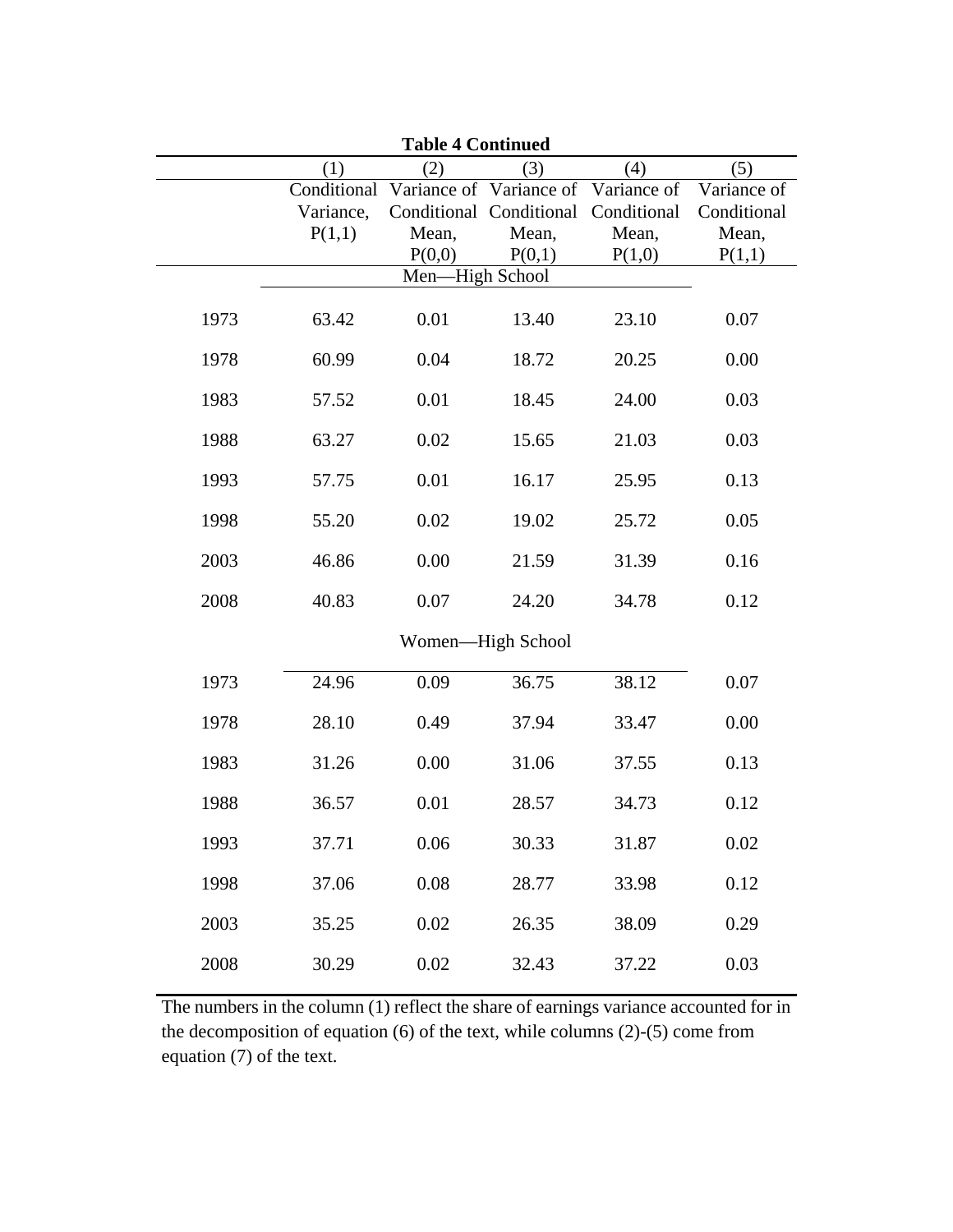| <b>Table 4 Continued</b> |           |                                                 |                                     |        |             |  |
|--------------------------|-----------|-------------------------------------------------|-------------------------------------|--------|-------------|--|
|                          | (1)       | (2)                                             | (3)                                 | (4)    | (5)         |  |
|                          |           | Conditional Variance of Variance of Variance of |                                     |        | Variance of |  |
|                          | Variance, |                                                 | Conditional Conditional Conditional |        | Conditional |  |
|                          | P(1,1)    | Mean,                                           | Mean,                               | Mean,  | Mean,       |  |
|                          |           | P(0,0)                                          | P(0,1)                              | P(1,0) | P(1,1)      |  |
|                          |           | Men-More than High School                       |                                     |        |             |  |
| 1973                     | 62.04     | 0.04                                            | 23.82                               | 14.01  | 0.10        |  |
| 1978                     | 57.62     | 0.03                                            | 24.32                               | 17.99  | 0.04        |  |
| 1983                     | 60.03     | 0.00                                            | 15.25                               | 24.62  | 0.09        |  |
| 1988                     | 62.57     | 0.02                                            | 16.29                               | 21.10  | 0.02        |  |
| 1993                     | 62.11     | 0.01                                            | 16.57                               | 21.29  | 0.02        |  |
| 1998                     | 60.37     | 0.04                                            | 14.73                               | 24.75  | 0.12        |  |
| 2003                     | 49.90     | 0.00                                            | 22.40                               | 27.67  | 0.03        |  |
| 2008                     | 49.37     | 0.00                                            | 23.88                               | 26.74  | 0.01        |  |
|                          |           | Women-More than High School                     |                                     |        |             |  |
| 1973                     | 30.02     | 0.18                                            | 35.81                               | 33.99  | 0.00        |  |
| 1978                     | 33.24     | 0.14                                            | 33.18                               | 33.44  | 0.01        |  |
| 1983                     | 44.02     | 0.08                                            | 26.64                               | 29.24  | 0.02        |  |
| 1988                     | 46.83     | 0.02                                            | 21.61                               | 31.35  | 0.20        |  |
| 1993                     | 45.72     | 0.03                                            | 26.45                               | 27.80  | 0.01        |  |
| 1998                     | 41.90     | 0.04                                            | 23.74                               | 34.07  | 0.25        |  |
| 2003                     | 38.64     | 0.00                                            | 28.67                               | 32.65  | 0.03        |  |
| 2008                     | 37.19     | 0.00                                            | 31.35                               | 31.46  | 0.00        |  |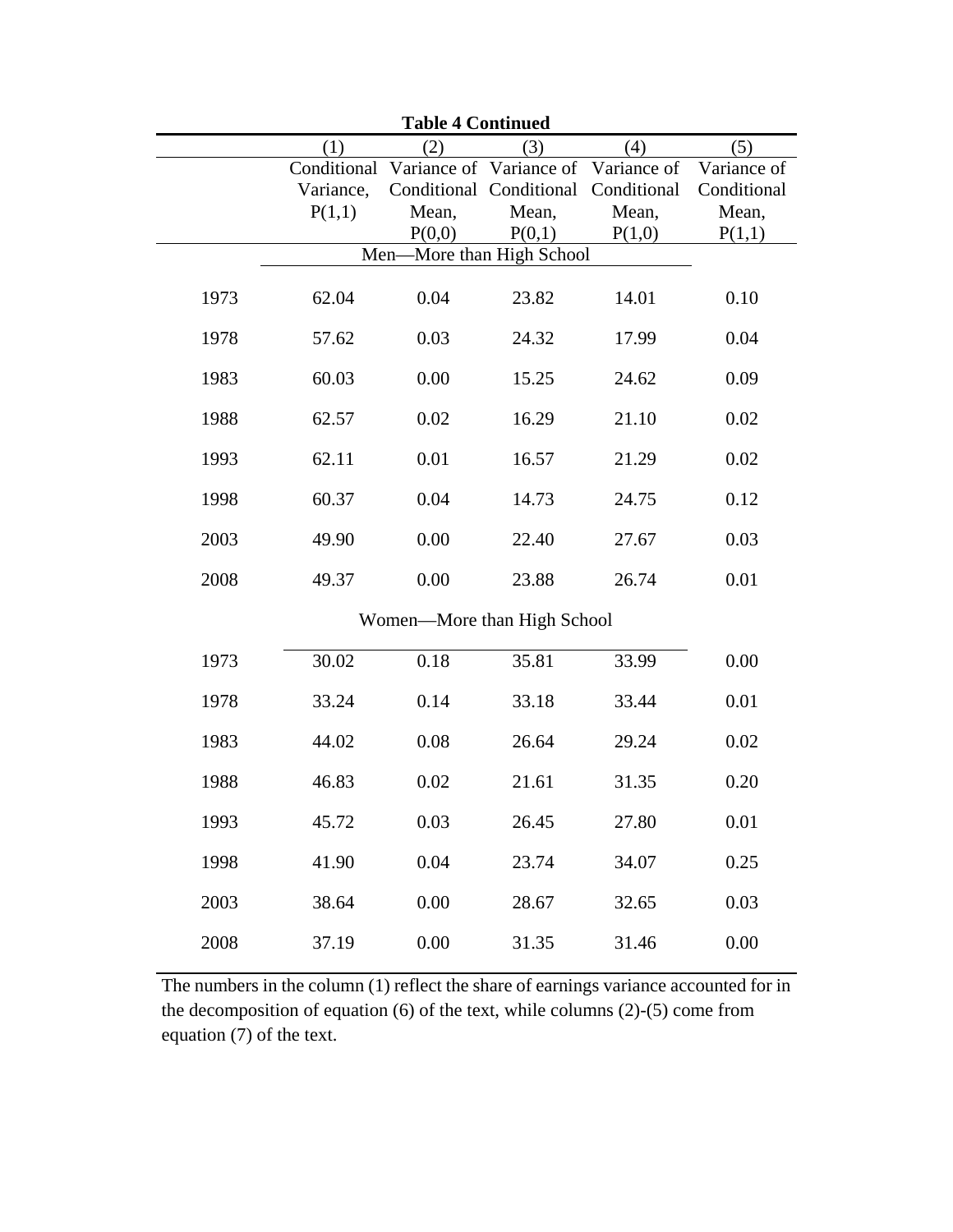|      | (1)    | (2)                  | (3)         | (4)    |
|------|--------|----------------------|-------------|--------|
|      | P(0,0) | P(0,1)               | P(1,0)      | P(1,1) |
|      |        | <b>Unmarried Men</b> |             |        |
| 1973 | 11.65  | 10.53                | 3.97        | 73.86  |
| 1978 | 12.13  | 11.86                | 5.92        | 70.09  |
| 1983 | 17.07  | 9.53                 | 7.60        | 65.80  |
| 1988 | 12.41  | 7.87                 | 4.82        | 74.90  |
| 1993 | 14.54  | 9.17                 | 6.36        | 69.93  |
| 1998 | 16.43  | 7.99                 | 6.29        | 69.30  |
| 2003 | 22.29  | 8.90                 | 7.37        | 61.44  |
| 2008 | 23.81  | 8.44                 | 6.75        | 61.01  |
|      |        |                      | Married Men |        |
| 1973 | 1.75   | 0.88                 | 1.36        | 96.01  |
| 1978 | 2.78   | 0.87                 | 1.38        | 94.96  |
| 1983 | 3.70   | 1.39                 | 1.97        | 92.93  |
| 1988 | 3.70   | 0.94                 | 1.52        | 93.84  |
| 1993 | 4.38   | 1.18                 | 2.23        | 92.22  |
| 1998 | 4.56   | 1.26                 | 1.83        | 92.35  |
| 2003 | 5.34   | 1.41                 | 2.61        | 90.64  |
| 2008 | 5.75   | 1.64                 | 2.61        | 90.00  |
|      |        |                      |             |        |

.

**Table 5. Employment Rates of Men and Women by Marital Status**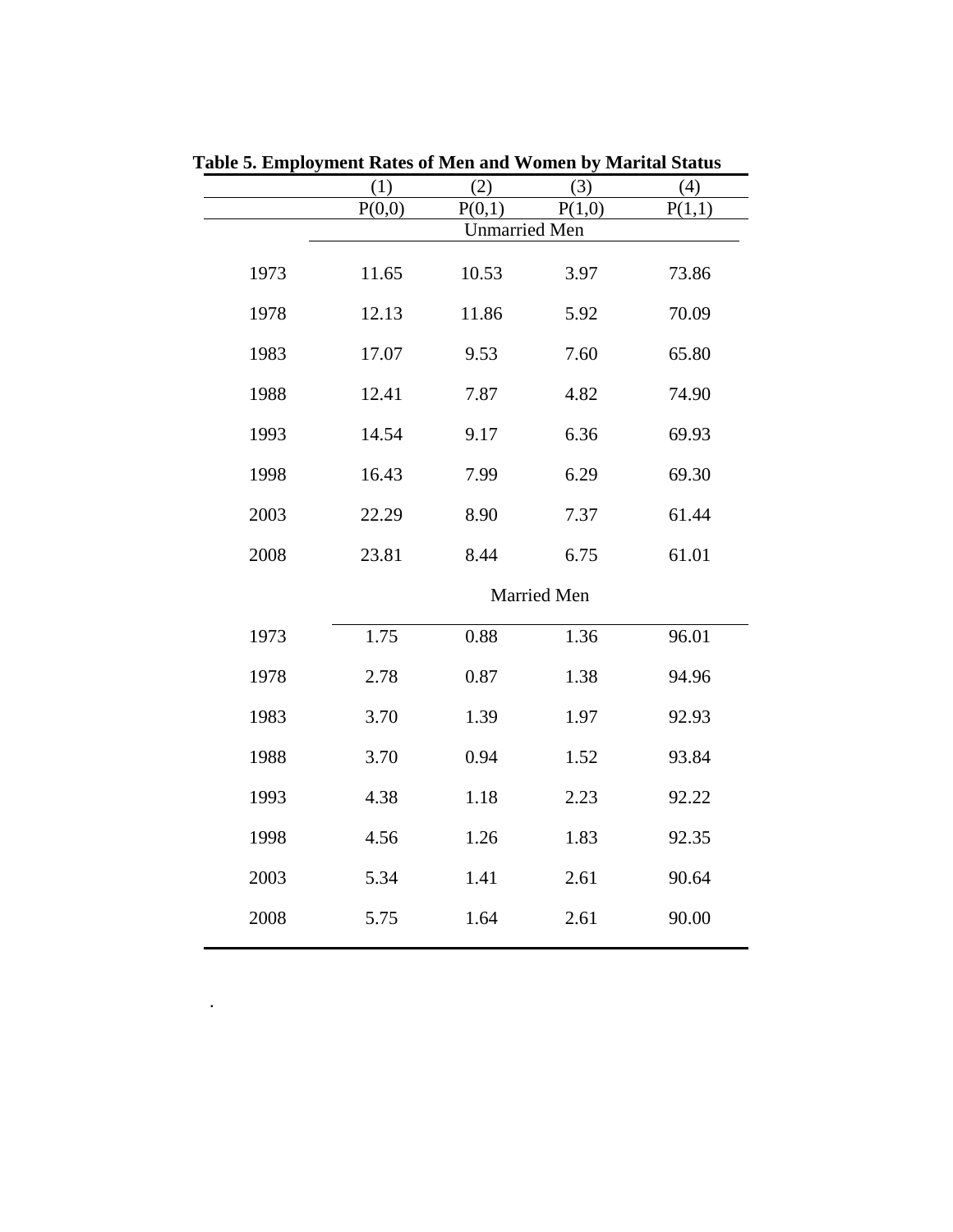|      | <b>Table 5 Continued</b> |        |                      |        |  |  |  |  |
|------|--------------------------|--------|----------------------|--------|--|--|--|--|
|      | (1)                      | (2)    | (3)                  | (4)    |  |  |  |  |
|      | P(0,0)                   | P(0,1) | P(1,0)               | P(1,1) |  |  |  |  |
|      | <b>Unmarried Women</b>   |        |                      |        |  |  |  |  |
| 1973 | 18.23                    | 12.80  | 5.36                 | 63.62  |  |  |  |  |
| 1978 | 21.12                    | 10.65  | 6.41                 | 61.81  |  |  |  |  |
| 1983 | 23.74                    | 9.58   | 6.00                 | 60.68  |  |  |  |  |
| 1988 | 16.83                    | 7.93   | 5.31                 | 69.92  |  |  |  |  |
| 1993 | 18.94                    | 7.78   | 5.79                 | 67.50  |  |  |  |  |
| 1998 | 19.35                    | 8.14   | 5.82                 | 66.69  |  |  |  |  |
| 2003 | 24.10                    | 8.26   | 6.15                 | 61.49  |  |  |  |  |
| 2008 | 23.86                    | 8.37   | 6.32                 | 61.45  |  |  |  |  |
|      |                          |        | <b>Married Women</b> |        |  |  |  |  |
| 1973 | 39.27                    | 9.69   | 8.71                 | 42.33  |  |  |  |  |
| 1978 | 34.56                    | 9.14   | 7.80                 | 48.50  |  |  |  |  |
| 1983 | 27.88                    | 7.41   | 8.25                 | 56.47  |  |  |  |  |
| 1988 | 22.37                    | 5.15   | 6.46                 | 66.01  |  |  |  |  |
| 1993 | 20.56                    | 5.06   | 5.36                 | 69.02  |  |  |  |  |
| 1998 | 20.56                    | 4.79   | 6.09                 | 68.55  |  |  |  |  |
| 2003 | 24.90                    | 4.39   | 5.98                 | 64.73  |  |  |  |  |
| 2008 | 23.98                    | 4.89   | 5.31                 | 65.82  |  |  |  |  |

 $\mathcal{L}^{\text{max}}_{\text{max}}$  . The set of  $\mathcal{L}^{\text{max}}_{\text{max}}$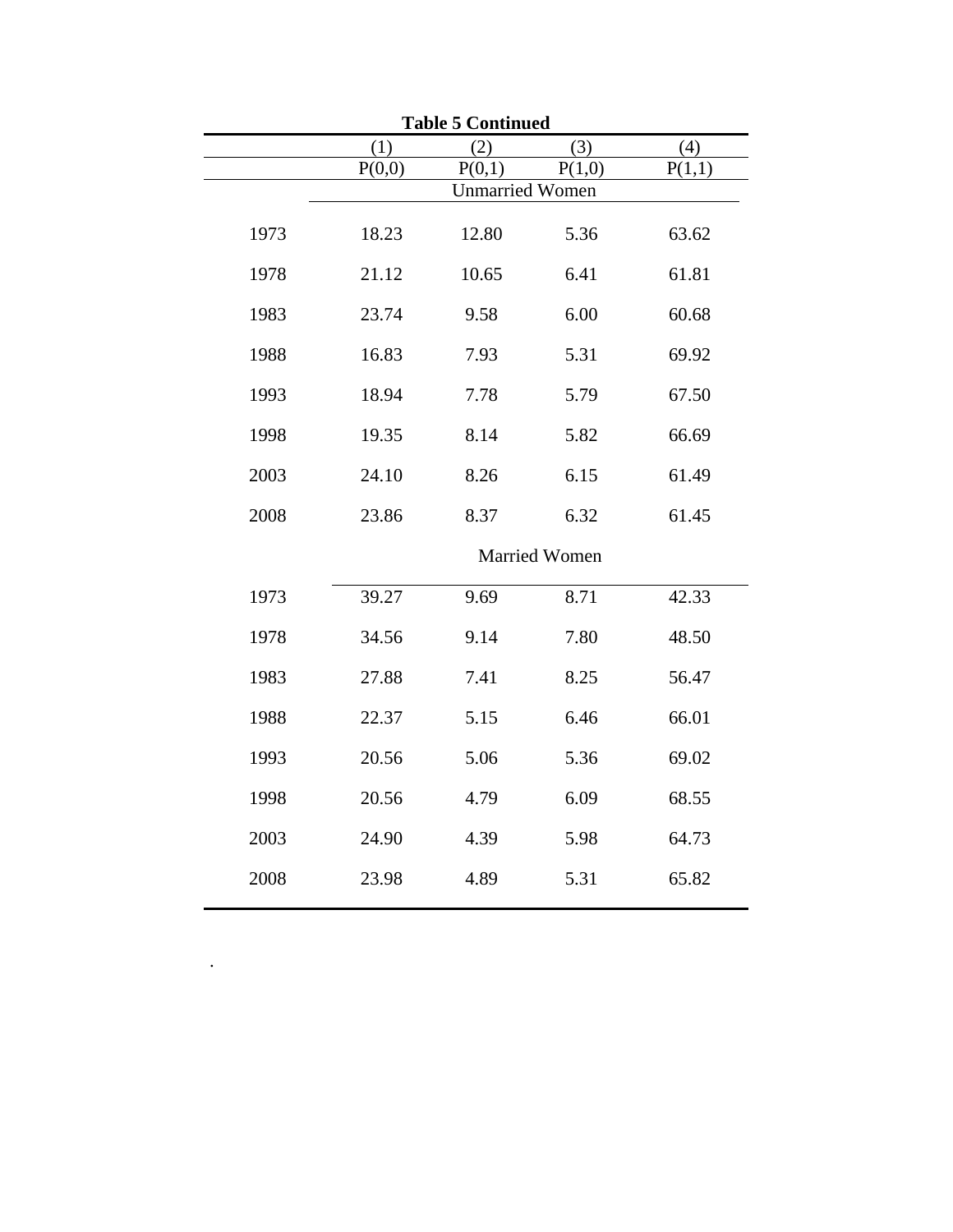|      | (1)         | (2)                  | (3)                                 | (4)    | (5)         |
|------|-------------|----------------------|-------------------------------------|--------|-------------|
|      | Conditional |                      | Variance of Variance of Variance of |        | Variance of |
|      | Variance,   |                      | Conditional Conditional Conditional |        | Conditional |
|      | P(1,1)      | Mean,                | Mean,                               | Mean,  | Mean,       |
|      |             | P(0,0)               | P(0,1)                              | P(1,0) | P(1,1)      |
|      |             | <b>Unmarried Men</b> |                                     |        |             |
| 1973 | 41.92       | 1.34                 | 32.75                               | 23.66  | 0.33        |
| 1978 | 36.39       | 1.08                 | 32.43                               | 29.99  | 0.10        |
| 1983 | 32.35       | 0.26                 | 33.34                               | 34.05  | 0.00        |
| 1988 | 40.74       | 0.49                 | 31.04                               | 27.70  | 0.03        |
| 1993 | 36.10       | 0.23                 | 33.74                               | 29.87  | 0.06        |
| 1998 | 33.31       | 0.50                 | 32.05                               | 34.11  | 0.03        |
| 2003 | 27.86       | 0.13                 | 36.81                               | 35.20  | 0.00        |
| 2008 | 26.66       | 0.08                 | 38.80                               | 34.43  | 0.04        |
|      |             |                      | Married Men                         |        |             |
| 1973 | 66.50       | 0.01                 | 12.66                               | 20.79  | 0.05        |
| 1978 | 63.76       | 0.00                 | 13.65                               | 22.53  | 0.05        |
| 1983 | 65.88       | 0.00                 | 13.93                               | 20.15  | 0.04        |
| 1988 | 68.75       | 0.00                 | 11.13                               | 20.05  | 0.06        |
| 1993 | 66.93       | 0.00                 | 10.14                               | 22.78  | 0.14        |
| 1998 | 68.49       | $0.01\,$             | 11.63                               | 19.81  | 0.06        |
| 2003 | 60.41       | 0.00                 | 14.21                               | 25.24  | 0.14        |
| 2008 | 56.37       | $0.02\,$             | 17.11                               | 26.43  | $0.08\,$    |

**Table 6. Share of Earnings Variance Decomposition by Component and Marital Status**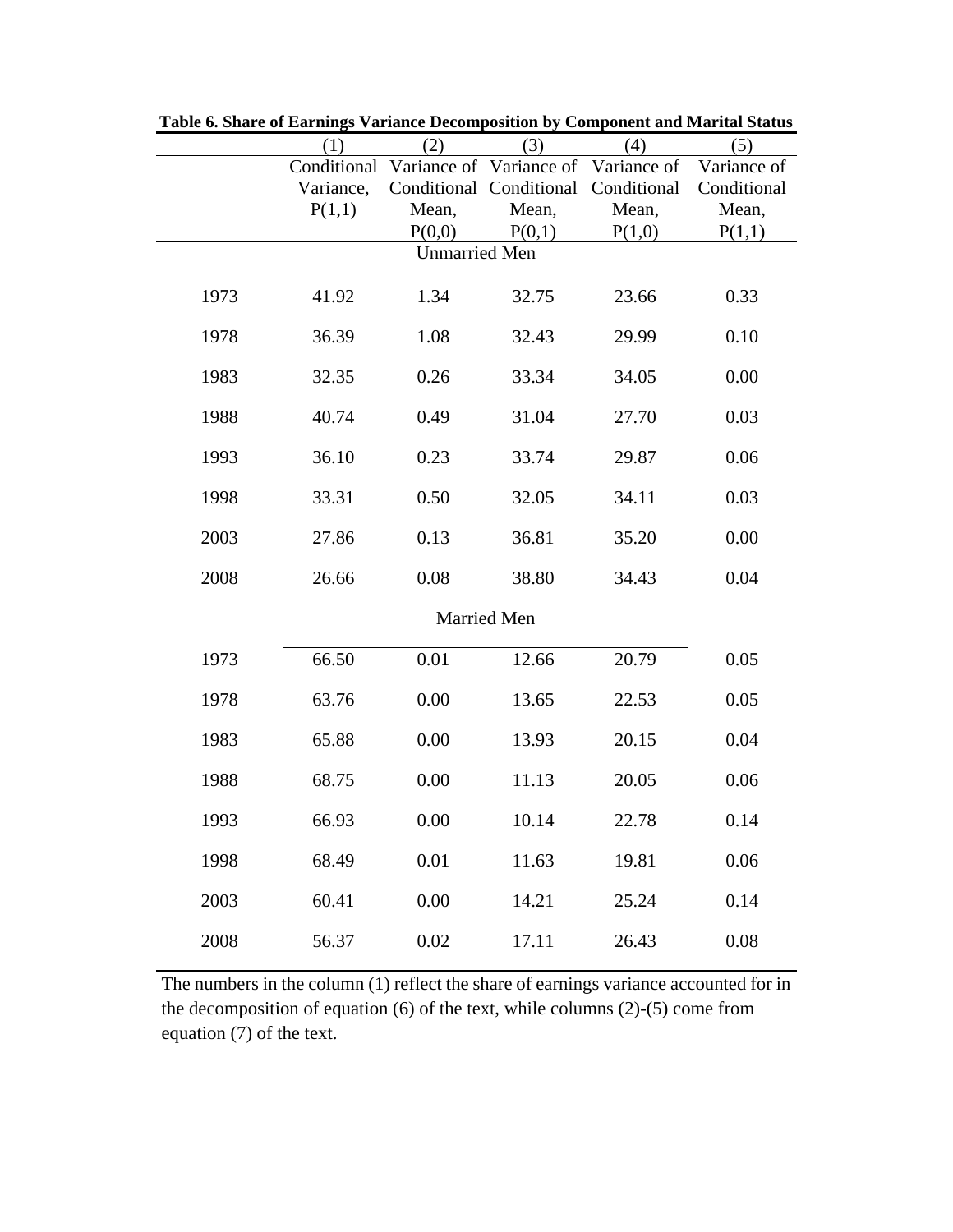|      |           | <b>Table 6 Continued</b>                        |                                     |        |             |
|------|-----------|-------------------------------------------------|-------------------------------------|--------|-------------|
|      | (1)       | (2)                                             | (3)                                 | (4)    | (5)         |
|      |           | Conditional Variance of Variance of Variance of |                                     |        | Variance of |
|      | Variance, |                                                 | Conditional Conditional Conditional |        | Conditional |
|      | P(1,1)    | Mean,                                           | Mean,                               | Mean,  | Mean,       |
|      |           | P(0,0)                                          | P(0,1)                              | P(1,0) | P(1,1)      |
|      |           | <b>Unmarried Women</b>                          |                                     |        |             |
| 1973 | 29.13     | 1.51                                            | 39.37                               | 29.66  | 0.33        |
| 1978 | 30.91     | 1.28                                            | 34.28                               | 33.53  | 0.01        |
| 1983 | 28.97     | 0.70                                            | 37.77                               | 32.55  | 0.02        |
| 1988 | 34.30     | 0.42                                            | 34.37                               | 30.90  | 0.02        |
| 1993 | 33.84     | 0.24                                            | 34.81                               | 31.09  | 0.01        |
| 1998 | 32.47     | 0.62                                            | 33.61                               | 33.28  | 0.01        |
| 2003 | 29.59     | 0.19                                            | 37.45                               | 32.74  | 0.03        |
| 2008 | 27.99     | 0.11                                            | 38.79                               | 33.04  | 0.06        |
|      |           |                                                 | <b>Married Women</b>                |        |             |
| 1973 | 21.69     | 0.04                                            | 39.32                               | 38.94  | 0.00        |
| 1978 | 25.36     | 0.12                                            | 38.14                               | 36.39  | 0.00        |
| 1983 | 32.16     | 0.00                                            | 31.31                               | 36.43  | 0.10        |
| 1988 | 37.79     | 0.00                                            | 27.07                               | 34.98  | 0.17        |
| 1993 | 39.59     | 0.01                                            | 29.04                               | 31.32  | 0.03        |
| 1998 | 36.29     | 0.01                                            | 27.57                               | 35.90  | 0.22        |
| 2003 | 34.63     | 0.01                                            | 28.07                               | 37.13  | 0.16        |
| 2008 | 32.93     | 0.00                                            | 33.26                               | 33.80  | 0.00        |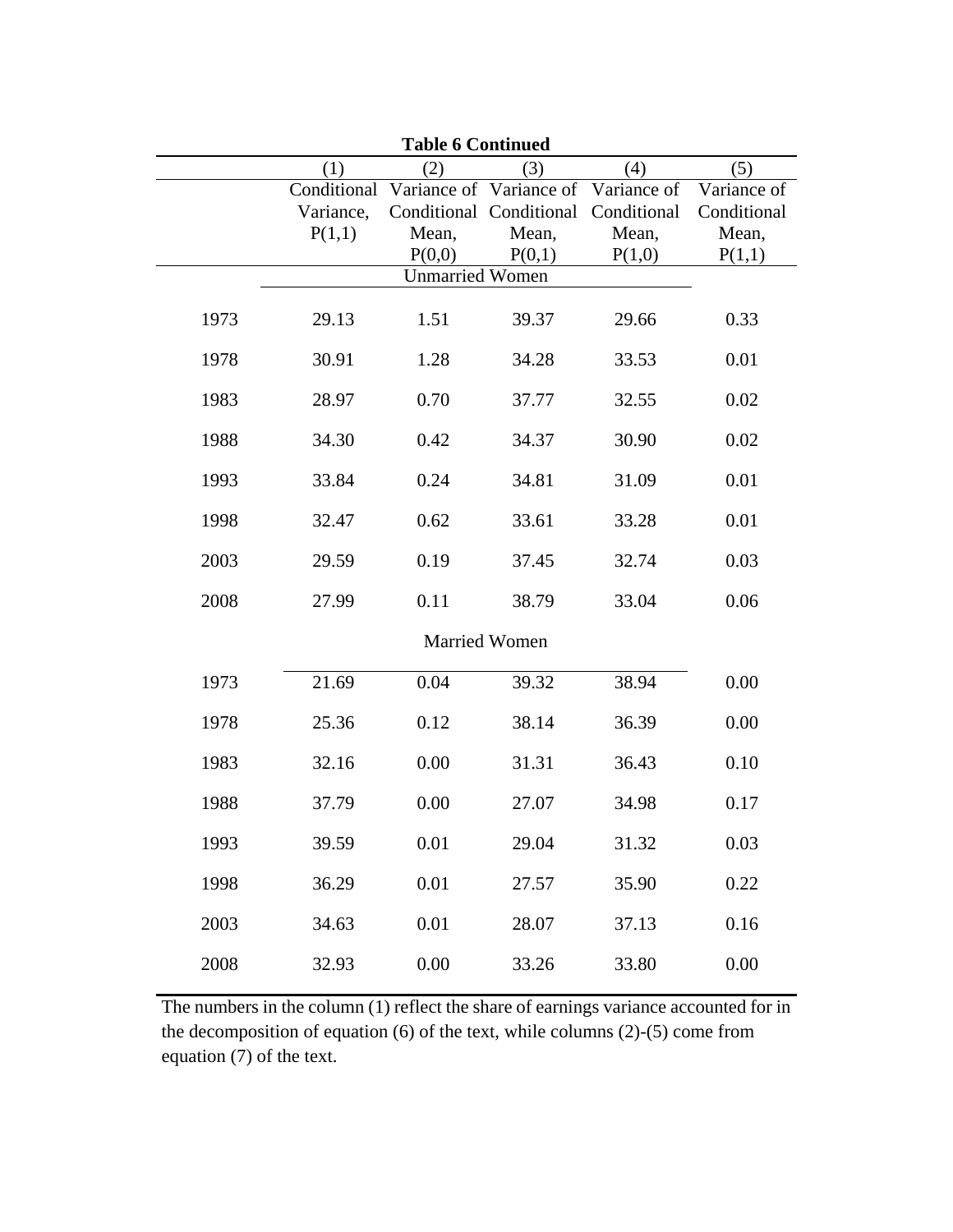| Year | # Merged CPS<br>Observations | # CPS<br>Observations | Merge Rate | # Merged CPS<br><b>Observations</b> (With<br>Allocations) | # CPS<br>Observations<br>(With<br>Allocations) | Merge Rate<br>(With<br>Allocations) |
|------|------------------------------|-----------------------|------------|-----------------------------------------------------------|------------------------------------------------|-------------------------------------|
| 1973 | 10,116                       | 20,863                | 48.5%      | 14,223                                                    | 25,875                                         | 55.0%                               |
| 1974 | 14,618                       | 19,612                | 74.5%      | 21,062                                                    | 24,831                                         | 84.8%                               |
| 1975 |                              |                       |            |                                                           |                                                |                                     |
| 1976 |                              |                       |            |                                                           |                                                |                                     |
| 1977 | 26,063                       | 36,299                | 71.8%      | 38,604                                                    | 46,319                                         | 83.3%                               |
| 1978 | 23,661                       | 33,707                | 70.2%      | 37,658                                                    | 45,826                                         | 82.2%                               |
| 1979 | 21,800                       | 38,320                | 56.9%      | 38,573                                                    | 54,167                                         | 71.2%                               |
| 1980 | 23,421                       | 38,970                | 60.1%      | 42,596                                                    | 55,272                                         | 77.1%                               |
| 1981 | 21,404                       | 36,635                | 58.4%      | 37,229                                                    | 48,778                                         | 76.3%                               |
| 1982 | 23,379                       | 37,547                | 62.3%      | 37,651                                                    | 48,806                                         | 77.1%                               |
| 1983 | 23,303                       | 36,942                | 63.1%      | 36,973                                                    | 48,549                                         | 76.2%                               |
| 1984 | 21,313                       | 36,232                | 58.8%      | 35,152                                                    | 48,752                                         | 72.1%                               |
| 1985 |                              |                       |            |                                                           |                                                |                                     |
| 1986 | 19,129                       | 35,778                | 53.5%      | 29,577                                                    | 46,636                                         | 63.4%                               |
| 1987 | 21,114                       | 41,573                | 50.8%      | 30,277                                                    | 46,806                                         | 64.7%                               |
| 1988 | 22,436                       | 38,616                | 58.1%      | 27,921                                                    | 43,165                                         | 64.7%                               |
| 1989 | 22,810                       | 41,776                | 54.6%      | 28,409                                                    | 47,106                                         | 60.3%                               |
| 1990 | 24,330                       | 42,342                | 57.5%      | 30,483                                                    | 47,717                                         | 63.9%                               |
| 1991 | 24,131                       | 41,784                | 57.8%      | 30,222                                                    | 47,091                                         | 64.2%                               |
| 1992 | 23,792                       | 40,847                | 58.2%      | 29,787                                                    | 45,979                                         | 64.8%                               |
| 1993 | 22,580                       | 41,316                | 54.7%      | 29,426                                                    | 48,277                                         | 61.0%                               |
| 1994 | 19,883                       | 37,931                | 52.4%      | 26,450                                                    | 44,121                                         | 59.9%                               |
| 1995 |                              |                       |            |                                                           |                                                |                                     |
| 1996 | 18,462                       | 32,466                | 56.9%      | 25,963                                                    | 39,113                                         | 66.4%                               |
| 1997 | 18,140                       | 31,812                | 57.0%      | 26,375                                                    | 39,375                                         | 67.0%                               |
| 1998 | 16,976                       | 30,761                | 55.2%      | 26,260                                                    | 39,677                                         | 66.2%                               |
| 1999 | 16,223                       | 34,942                | 46.4%      | 26,580                                                    | 44,814                                         | 59.3%                               |
| 2000 | 15,449                       | 49,155                | 31.4%      | 26,093                                                    | 66,095                                         | 39.5%                               |

Appendix Table 1: Number and Rate of Merges Per Year by 2<sup>nd</sup> Year of CPS. CY 1973-2008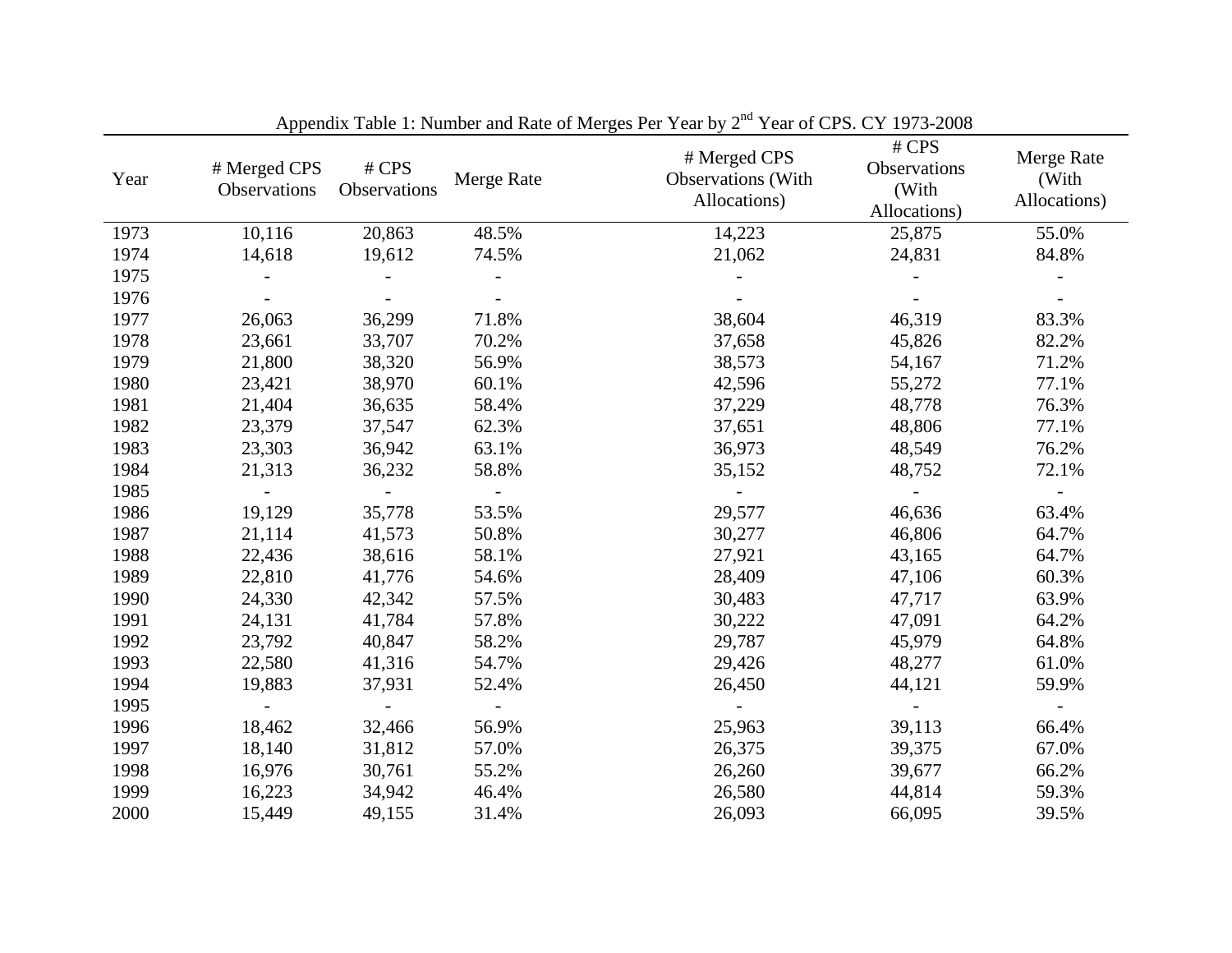| 2001                    | 18,538 | 49,586               | 37.4% |                         | 31,209 | 65,663               | 47.5% |
|-------------------------|--------|----------------------|-------|-------------------------|--------|----------------------|-------|
| 2002                    | 18,161 | 49,650               | 36.6% |                         | 30,582 | 65,176               | 46.9% |
| 2003                    | 19,085 | 49,243               | 38.8% |                         | 32,036 | 65,451               | 48.9% |
| 2004                    | 16,260 | 48,466               | 33.5% |                         | 27,414 | 64,428               | 42.5% |
| 2005                    | 17,470 | 48,572               | 36.0% |                         | 28,952 | 62,936               | 46.0% |
| 2006                    | 18,431 | 48,611               | 37.9% |                         | 29,349 | 62,433               | 47.0% |
| 2007                    | 18,873 | 48,640               | 38.8% |                         | 30,280 | 63,113               | 48.0% |
| 2008                    | 19,061 | 49,679               | 38.4% |                         | 29,948 | 62,927               | 47.6% |
| Average #<br>of Matches | 20,013 | Average %<br>Matched | 52.1% | Average #<br>of Matches | 30,416 | Average %<br>Matched | 62.3% |